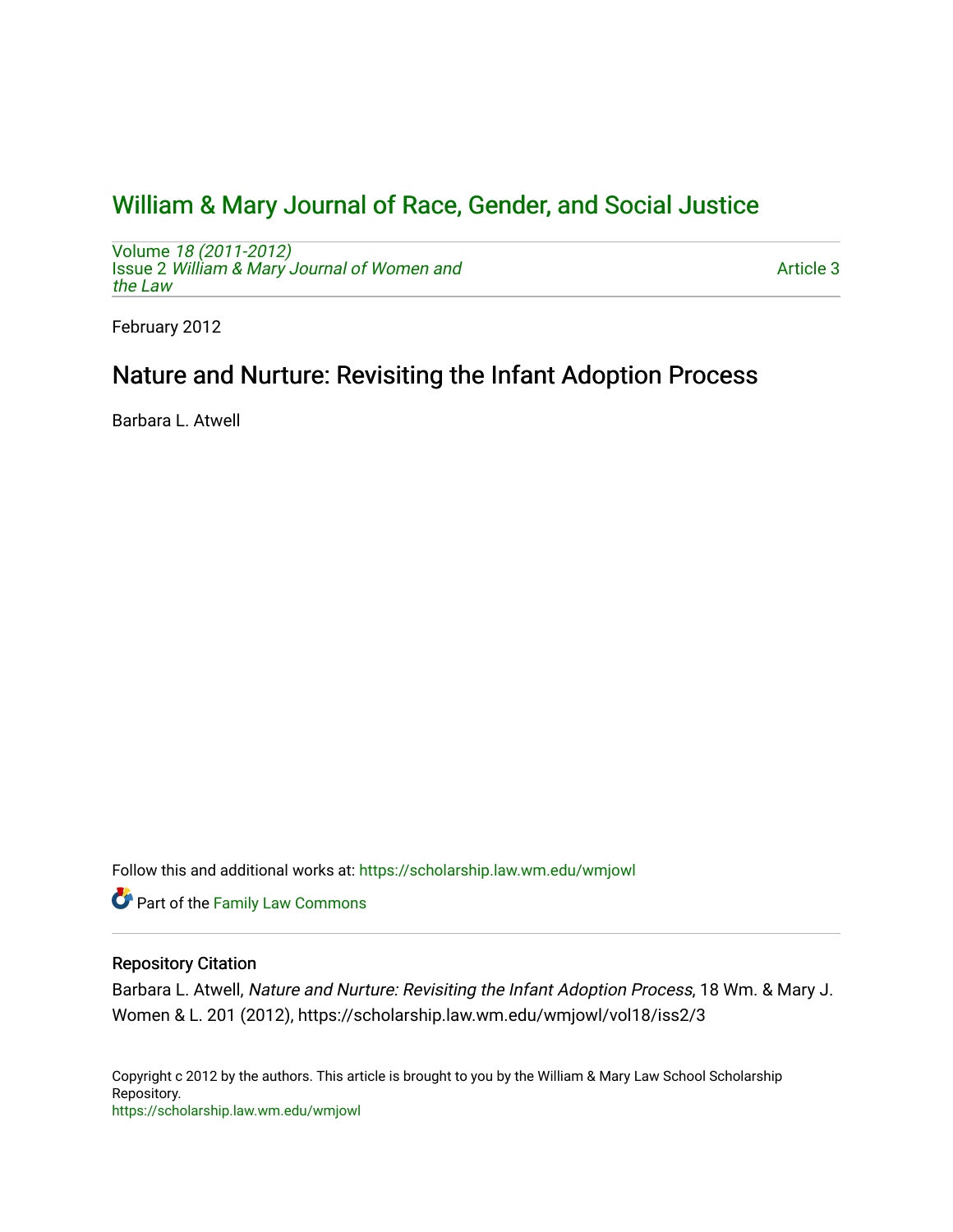## NATURE *AND* NURTURE: REVISITING THE INFANT ADOPTION PROCESS

BARBARA L. ATWELL<sup>\*</sup>

## ABSTRACT

Adopted children constitute approximately two percent of the United States' childhood population, but are disproportionately represented in mental health settings, where they make up an estimated four to fifteen percent of the population. Science suggests that for those adopted at birth, this discrepancy may be due in part to their abrupt removal from the biological parents. We are now beginning to understand the importance of the bonding that takes place in utero and the infant's awareness at birth. This article suggests three changes to the infant adoption process to align it with scientific knowledge. First, all adults involved in the adoption need to be educated on the unique mental health needs that adopted children may have as a result of their transition from one family to another. Second, the infant adoption placement process should be changed from an event to a process to make the shift from one family to another more gradual. Finally, we need a sea change in the cultural beliefs surrounding adoption to make access to information and contact with biological parents the norm rather than the exception.

**INTRODUCTION** 

- I. FETAL DEVELOPMENT AND NEWBORN AWARENESS
	- *A. Fetal Development*
	- *B. Newborn Awareness*
- II. MENTAL HEALTH CHALLENGES OF ADOPTEES
- III. ADOPTION LAWS AND PROCEDURES
- IV. IMPROVING THE ADOPTION PROCESS
	- *A. Educating Adoptive Parents and Adoption Professionals*
	- *B. Shifting from an Event to a Process*
	- *C. Eliminating or Minimizing Secrecy*

**CONCLUSION** 

Mara is seven years old and has lived in foster care with the same family all her life. Another family has now agreed to adopt Mara. When the adopting family arrives to pick up Mara, she gets

<sup>\*</sup> Associate Professor of Law and Director of Diversity Initiatives, Pace Law School. I would like to thank my daughter, Melanie, whose insights as an adoptee formed the genesis of this article, and my son, Andrew, whose perspectives have also informed this piece.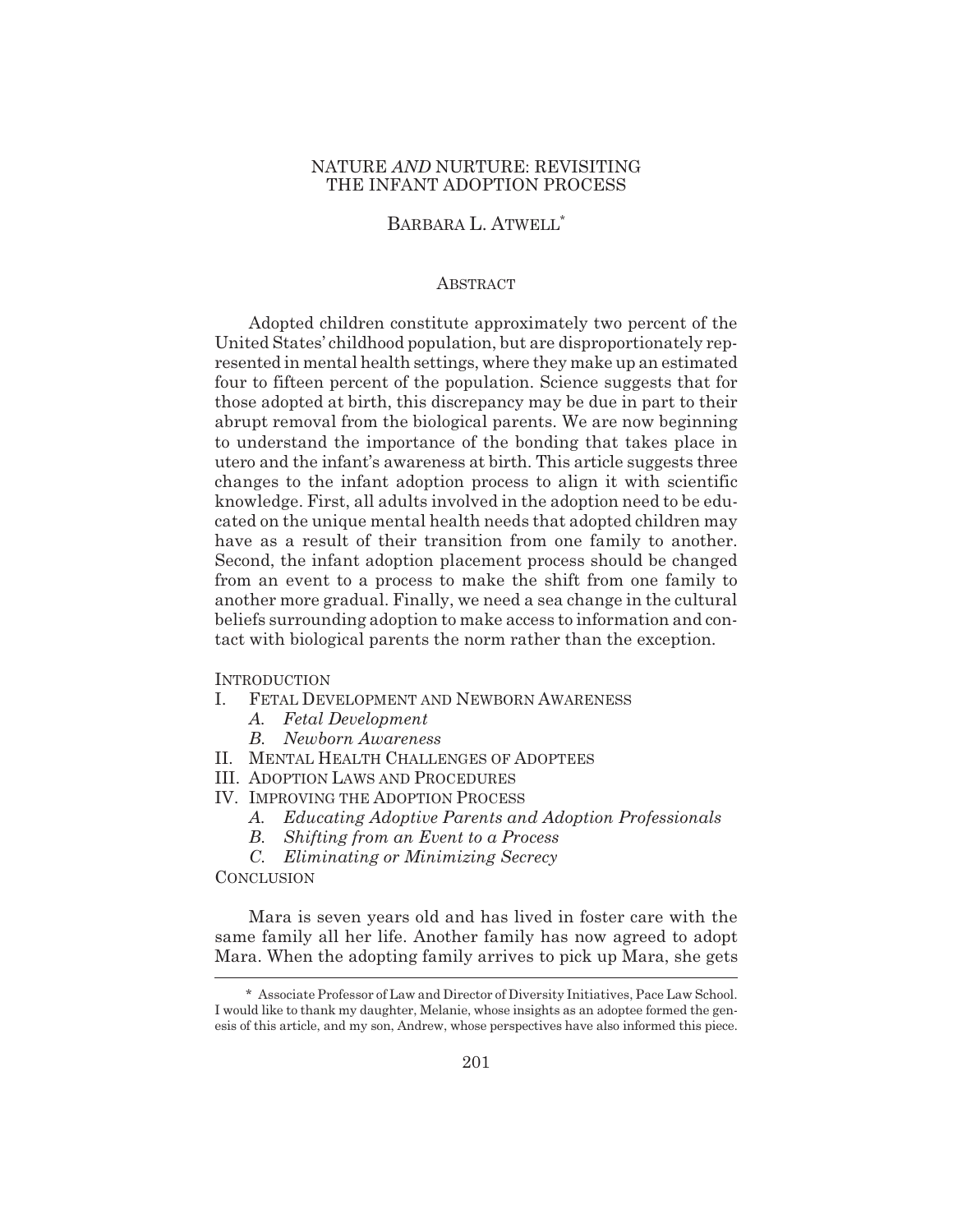very upset. Mara has no idea what is happening because she was not informed that she would be going to live with a new family. Her old family promptly disappears from her life, and Mara is perplexed as she attempts to adjust to her new reality.

Imagine the same scenario, but instead assume that Mara is a newborn who is being taken from her birth family and placed with her new adoptive family. As above, little if any attention is given to the transition from one set of individuals to another. This is common in the infant adoption process because conventional wisdom has promoted that the infant is completely unaware of the transition.<sup>1</sup> Modern science, however, suggests otherwise, $^2$  and the time has come for law and policy to catch up.

### **INTRODUCTION**

Adoption<sup>3</sup> has been used from the earliest of times as a means of creating permanent, stable families for children unable to live with their biological parents.<sup>4</sup> It serves children who need homes, parents

<sup>1.</sup> *See* CHILD WELFARE INFO. GATEWAY, U.S. DEP'T HEALTH & HUM. SERVS., HELPING YOUR FOSTER CHILD TRANSITION TO YOUR ADOPTED CHILD 2–7 (2005), http://www .childwelfare.gov/pubs/f\_transition.pdf; *Child Placement Services: Preparing the Family, the Child and the Foster Care Provider for Placement*, N.C. DEP'T HEALTH & HUM. SERVICES, http:/info.dhhs.state.nc.us/olm/manuals/dss/csm-10/man/CSs1201c5-03.htm (last visited Feb. 13, 2012). Although there have been times in history when even the seven year old Mara would not be told that she was going to live with a new family, today, this is less likely to happen. Social workers and other mental health professionals are likely to advise that an adoptee receive advance notice and an explanation. With emerging information about newborn awareness and intelligence, appropriate changes are also in order for the infant adoption process.

<sup>2.</sup> *See* Michael F. McGinn, *Developmental Challenges for Adoptees Across the Life Cycle*, *in* HANDBOOK OF ADOPTION 61, 62–63 (2007), *available at* http://www.sagepub.com /upm-data/13654\_Chapter5.pdf (describing the important bonding that takes place during the neonate's in utero experience).

<sup>3.</sup> According to *Black's Law Dictionary*, adoption is "[t]he creation of a parent-child relationship by judicial order between two parties who usu[ally] are unrelated." BLACK'S LAW DICTIONARY 52 (8th ed. 2004). By granting parental status to adoptive parents, adoption also serves to terminate the parental rights of the biological parents. *Id.* ("This relationship is brought about only after a determination that the child is an orphan or has been abandoned, or that the parents' parental rights have been terminated by court order."); *see also infra* notes 4 and 117 and accompanying text. In infant adoptions, this results from the biological parents' consent to have their parental rights terminated, for example, because the birth was the result of a teen pregnancy. *See infra* note 117 and accompanying text (discussing the consent required of the biological parents).

<sup>4.</sup> *See, e.g.*, Naomi Cahn, *Perfect Substitutes or the Real Thing*, 52 DUKE L.J. 1077, 1088–90 (2003) (explaining the rationale behind nineteenth century child welfare organizations' adoptions); Barbara Bennett Woodhouse, *Waiting for* Loving*: The Child's Fundamental Right to Adoption*, 34 CAP. U.L. REV. 297, 309–16 (2005) (tracing adoption rules and practices through different eras and cultures); *see also Missions and Values*, DAVE THOMAS FOUND. FOR ADOPTION, http://www.davethomasfoundation.org/who-we-are /mission-and-values/ (last visited Feb. 13, 2012) (describing its vision as providing children with "a permanent home and a loving family"). State statutes also make provisions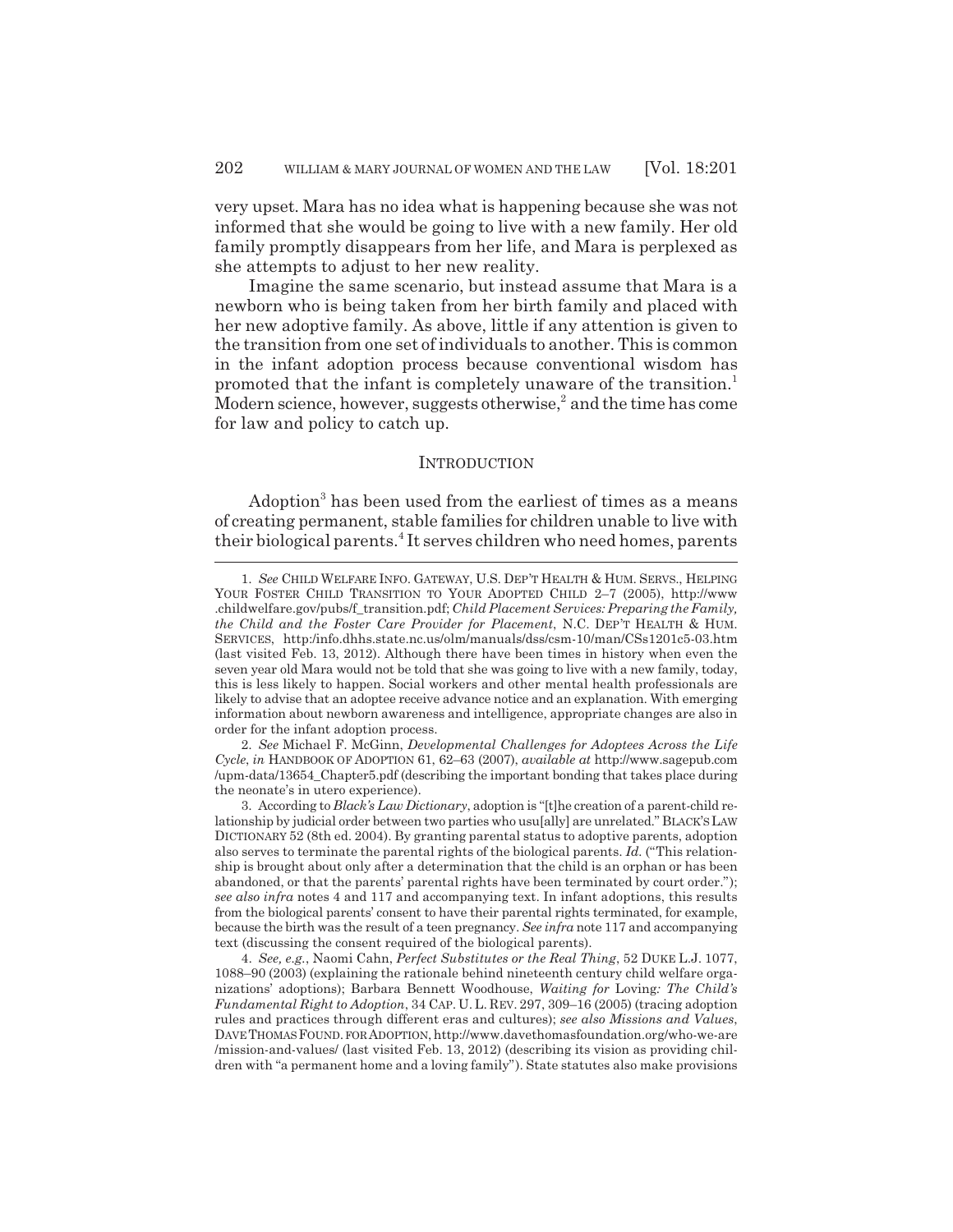who cannot otherwise have children, and biological parents who are unable or unwilling to parent the children they have created. In fact, it has been suggested that children have a fundamental right to loving families, via adoption when necessary, just as adults have a fundamental right to choose whom to marry.<sup>5</sup> In most respects, adoptive families mirror their biological counterparts.<sup>6</sup> For children in need

for second parent adoption by a stepparent without requiring the biological parent to terminate his or her parental rights. *See, e.g.*, MONT. CODE ANN. § 42-4-302 (2011) (describing second-parent adoptions for stepparents); N.Y. DOM. REL. LAW § 117(1)(d) (McKinney 2011) ("When a birth or adoptive parent, having lawful custody of a child, marries or remarries and consents that the stepparent may adopt such child, such consent shall not relieve the parent so consenting of any parental duty  $\dots$ "). Second parent adoption has also been advocated for same-sex couples who face greater hurdles when they are not married, and the adoption by one partner would not terminate the parental rights of the other. *See, e.g.*, Elizabeth Rover Bailey, Note, *Three Men and a Baby: Second-Parent Adoptions and Their Implications*, 38 B.C. L. REV. 569, 575 (1997) (demonstrating that stability for the child is one consideration for allowing second parent adoptions in samesex relationships); Jason C. Beekman, Note, *Same-Sex Second-Parent Adoption and Intestacy Law: Applying the* Sharon S. *Model of "Simultaneous" Adoption to Parent-Child Provisions of the Uniform Probate Code*, 96 CORNELL L. REV. 139, 165 (2010) ("Looking at legislative intent, the purpose behind adoption statutes . . . is to effectuate the best interest of the child."); Christopher Colorado, Note, *Tying the Braid of Second-Parent Adoptions—Where Due Process Meets Equal Protection*, 74 FORDHAM L. REV. 1425, 1463 (2005) (noting that allowing second parent adoptions for same sex couples may be constitutionally required); Eleanor Michael, Note, *Approaching Same-Sex Marriage: How Second Parent Adoption Cases Can Help Courts Achieve the "Best Interests of the Same-Sex Family*," 36 CONN.L. REV. 1439, 1446 (2004) (discussing the particularities of second parent adoption in adoptions where the parents are gay or lesbian couples).

5. *See* Woodhouse, *supra* note 4, at 308 (arguing that adoption and marriage both come from the same ancient tradition of creating recognizable families); *see also* Adoption and Safe Families Act of 1997, Pub. L. No. 105-89, 111 Stat. 2115, 2115, 2122 (1997) (recognizing every child's right to a safe home and creating an incentive to move children from foster care to permanent adoptive homes). The Adoption and Safe Family Act (ASFA) has been criticized, however, for privatizing child welfare. Woodhouse notes that:

ASFA "reduces the role of 'public' fostering of children while incentivizing formation of 'private' adoptive families to take on the parenting role." While this policy shift reduces "foster care drift" and promotes permanency for children, it may do so at the expense of poor families. Formerly, poor parents encountering housing, marital, economic, or health crises had foster care as a 'safety net' to provide temporary substitute care at public expense while they got back on their feet. Now, even voluntary placements by good parents in difficult times can rapidly lead to disintegration of a family and permanent loss of family ties.

Woodhouse, *supra* note 4, at 303 (citations omitted). *But see* Solangel Maldonado, *Permanency v. Biology: Making the Case for Post-Adoption Contact*, 37 CAP. U.L. REV. 321, 357–58 (2008) ("Courts must protect biological parents' fundamental rights to raise their children and may not remove a child from the care of his birth parents or terminate parental rights merely because another set of parents would do a better job of raising the child.").

6. *Compare* James G. Dwyer, *First Parents: Reconceptualizing Newborn Adoption*, 37 CAP. U. L. REV. 293, 293 (2008) ("[A]doptive parents are the only caretaking parents the children ever have and for all intents and purposes raise the children just as do biological parents . . . ."), *with* Annette Ruth Appell, *Reflections on the Movement Toward a More Child-Centered Adoption*, 32 W. NEW ENG. L. REV. 1, 6 (2010) (claiming adopted children carry connections from their birth family to their adopted family).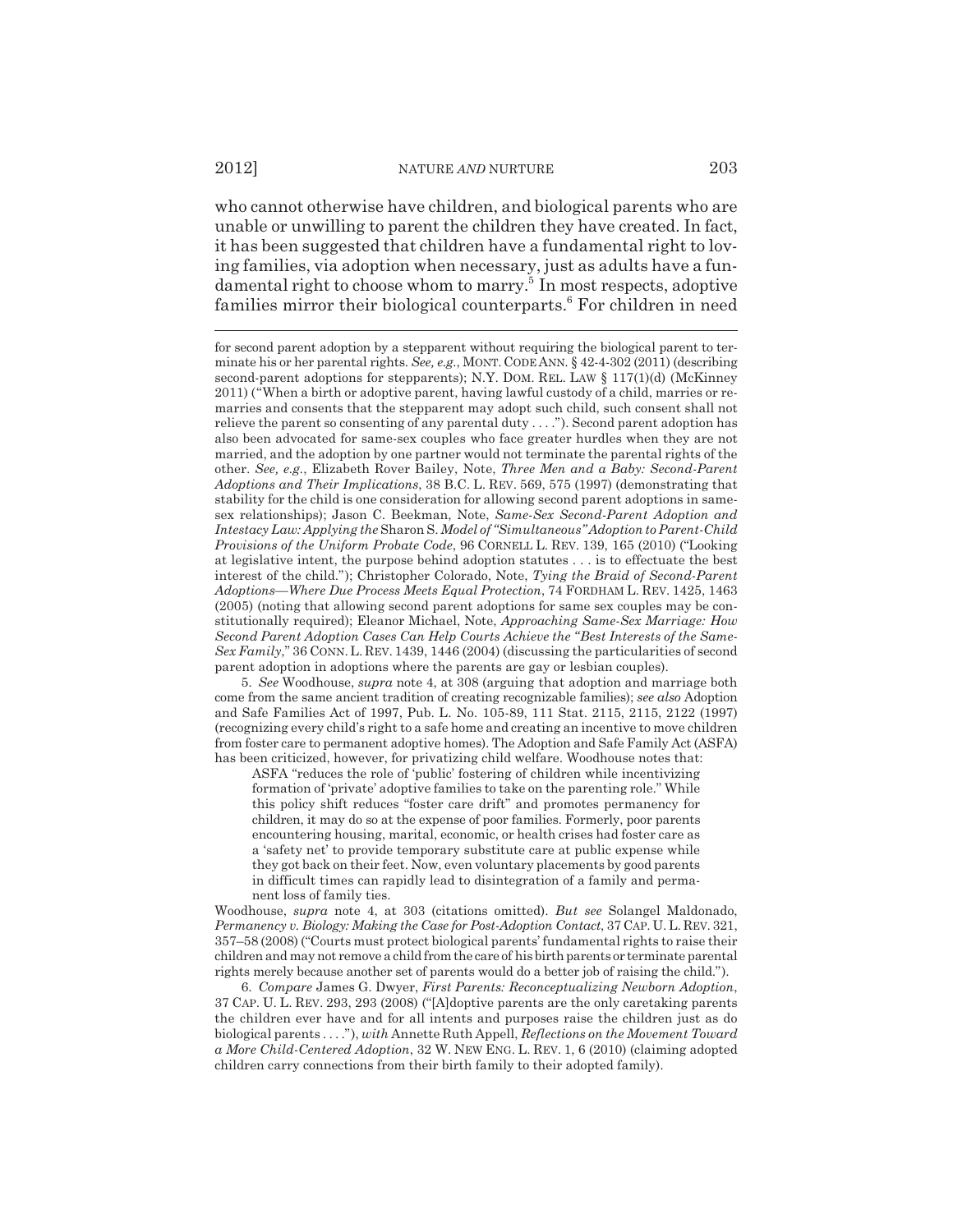of homes, adoption can provide the stability necessary for healthy childhood development.7 In general, adoption is a wonderful way to create a family and serves its intended purpose of furthering the best interest of the child.<sup>8</sup>

Infant adoption is a wonderful way to create a family; there is, however, room for improvement in adoption laws and policies. Adopted children constitute approximately two percent of the United States' childhood population, but are disproportionately represented in mental health settings.<sup>9</sup> Studies suggest that as adoptees reach puberty and beyond, they have higher incidences of trust, attachment, depression and anxiety issues than the population at large.<sup>10</sup> Although many adoptees live very successful lives— Apple, Inc.'s founder, the late Steve Jobs, perhaps being the most famous example<sup>11</sup>—adoptees' private struggles can nonetheless be quite real.

Modern science and its understanding of fetal development and infant awareness show that both fetuses and newborns have greater levels of awareness than was once thought.<sup>12</sup> The abrupt removal of newborns from biological parents at or shortly after birth,

9. David M. Brodzinsky, *A Stress and Coping Model of Adoption Adjustment*, *in* THE PSYCHOLOGY OF ADOPTION 3, 3 (David M. Brodzinsky & Marshall D. Schecter eds., 1990). Studies suggest that adoptees constitute between 10 and 15 percent of those in residential health facilities. *Id.* This estimate includes both infant and non-infant adoptions, but is noteworthy even though this article focuses on infant adoptions. *Id.* Children adopted later in life are more likely to be at the higher end of this estimate than those adopted in infancy. *Id.* at 4.

10. *See, e.g.*, Brodzinsky, *supra* note 8, at 153 (remarking that over the past 30 to 40 years we have begun to understand that adoption is more nuanced than we may once have thought and that there are "possible psychological risk[s] associated with adoption"); *see also infra* Part II(discussing the mental health challenges of adopted children). Obviously non-adoptees also encounter mental health challenges during adolescence and beyond; with adoptees, however, the numbers are greater, and we are beginning to understand their genesis.

11. *See Steve Jobs: Adopted Child Who Never Met His Biological Father*, TELEGRAPH (London), Oct. 6, 2011, http://www.telegraph.co.uk/technology/steve-jobs/8811345/Steve -Jobs-adopted-child-who-never-met-his-biological-father.html.

12. *See infra* Part I(explaining recent developments in our understanding of fetal development and newborn awareness).

<sup>7.</sup> *See* Dwyer, *supra* note 6, at 299 (favoring fast placement for infants so they can form permanent attachments).

<sup>8.</sup> *See* Woodhouse, *supra* note 4, at 304 ("I continue to believe that adoption is clearly in the best interest of thousands of abandoned, abused, and neglected children who cannot safely return to their families and communities of origin."); *see also* David M. Brodzinsky, *Long-Term Outcomes in Adoption*, FUTURE OF CHILDREN, Spring 2003, at 153, 153, *available at* http://www.princeton.edu/futureofchildren/publications/docs/03\_01\_12 .PDF ("[R]esearch indicates that on a variety of outcome measures adopted children fare much better than those youngsters who are reared in institutional environments or in foster care. Furthermore, adoptees do significantly better than those children who are reared by biological parents who are ambivalent about caring for them or, in fact, do not want them." (internal citations omitted)).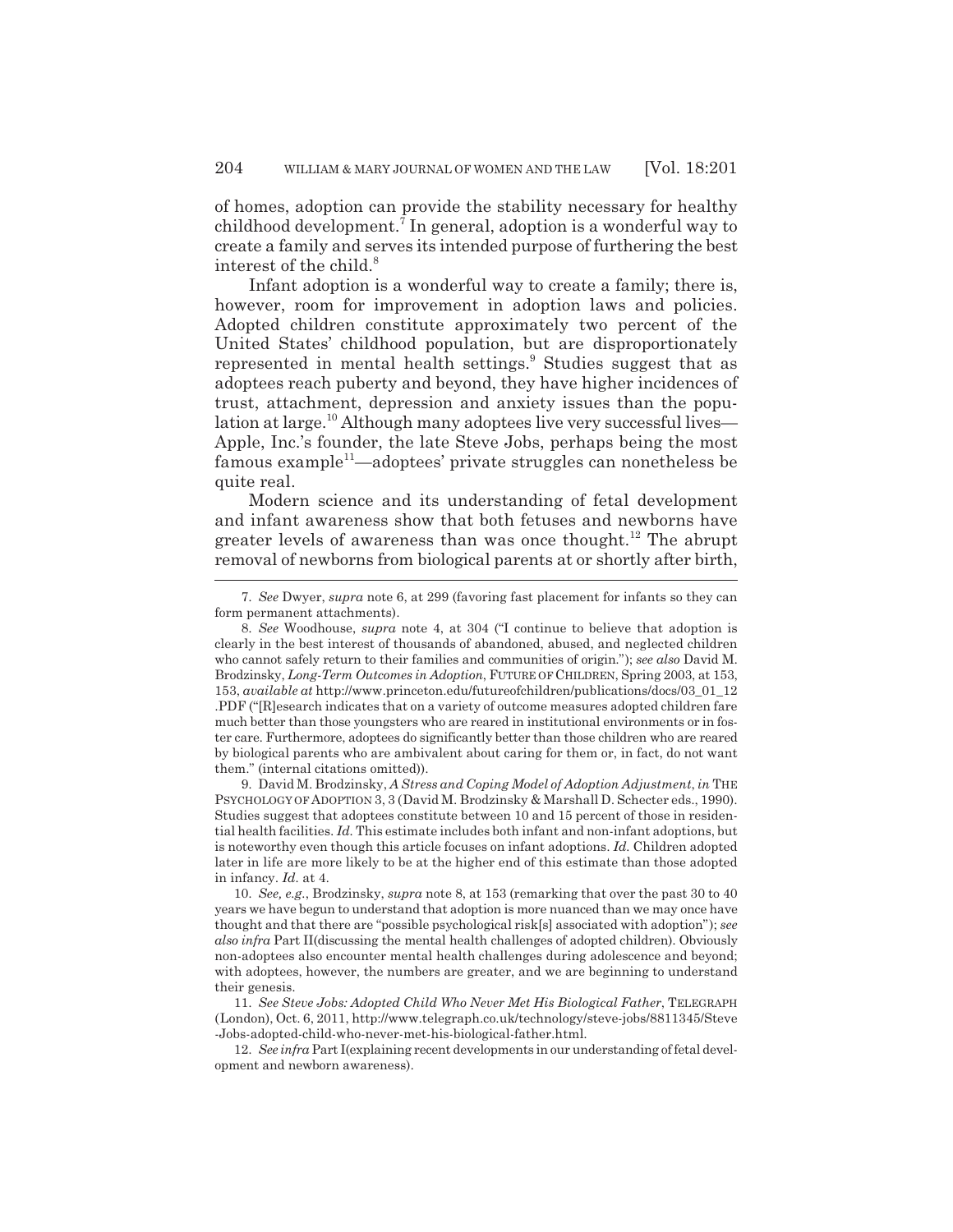therefore, may not be the ideal procedure for implementing an adoption placement. In fact, there are suggestions that this abrupt removal may cause emotional problems for the child later in life.<sup>13</sup>

The typical infant adoption—whether done privately or through an agency—takes a newborn infant from his or her biological parents and places the baby with his new adoptive family. This transition from one family to another, though done with the consent of both the biological and adoptive parents, is generally done abruptly.<sup>14</sup> The adoptive parents arrive with car seat, diapers, and baby formula in tow and simply bring the baby home after signing the necessary legal documents. Just as suddenly as the adoptive parents appear, the biological parents, having been replaced, disappear from the newborn's life. In addition, once the placement occurs, we engage in the fiction that the biological parents are not only irrelevant but virtually non-existent.15 Despite conventional reference to the "adoption triad,"16 we typically treat adoption as though only two parties rather than three are involved.17 Though consistent with traditional notions of the nuclear family, this ignores the reality that adopted children have both biological and adoptive parents. Expanded and more flexible notions of family can facilitate a shift in how we think about the adoption triad.

Adoption laws are largely silent with respect to the infant's transition from biological to adoptive parents. Instead, the traditional focus of adoption laws is whether the biological parents have consented to the adoption and whether the prospective adoptive parents are suitable to serve the best interest of the child.18 With the 2000 census reporting more than two million adopted children,  $19$ it is important to get the process right, in addition to addressing issues like consent of biological parents and suitability of adoptive

<sup>13.</sup> *See* McGinn, *supra* note 2, at 63.

<sup>14.</sup> *See id.* (noting that the "abrupt[ ] sever[ing]" of a neonate adoptee from the birth mother does affect the child).

<sup>15.</sup> *See* Maldonado, *supra* note 5, at 324 (explaining that this tendency occurs because of "the belief that adoptive parents need[ ] to bond with their adopted children without the interference or reminder of the birth parent and that contact with the birth parents would confuse the child").

<sup>16.</sup> *See* McGinn, *supra* note 2, at 61. The "adoption triad" is composed of the child being adopted, the birth parents and the adoptive parents. *Id.*

<sup>17.</sup> *See infra* notes 169–73 and accompanying text.

<sup>18.</sup> *See, e.g.*, Cahn, *supra* note 4, at 1118 (recognizing that parental consent "was a critical component in the early adoption statutes"); Cynthia R. Mabry, *Joint and Shared Parenting: Valuing All Families and All Children in the Adoption Process with an Expanded Notion of Family*, 17 AM. U. J. GENDER SOC. POL'Y & L. 659, 660 (2009) (describing the best interest of the child as being "paramount" in the adoption process).

<sup>19.</sup> ROSE M.KREIDER, U.S.CENSUS BUREAU,ADOPTED CHILDREN AND STEPCHILDREN: 2000, at 1 (2003), *available at* http://www.census.gov/prod/2003pubs/censr-6.pdf. The 2010 census data on adopted children has not yet been released.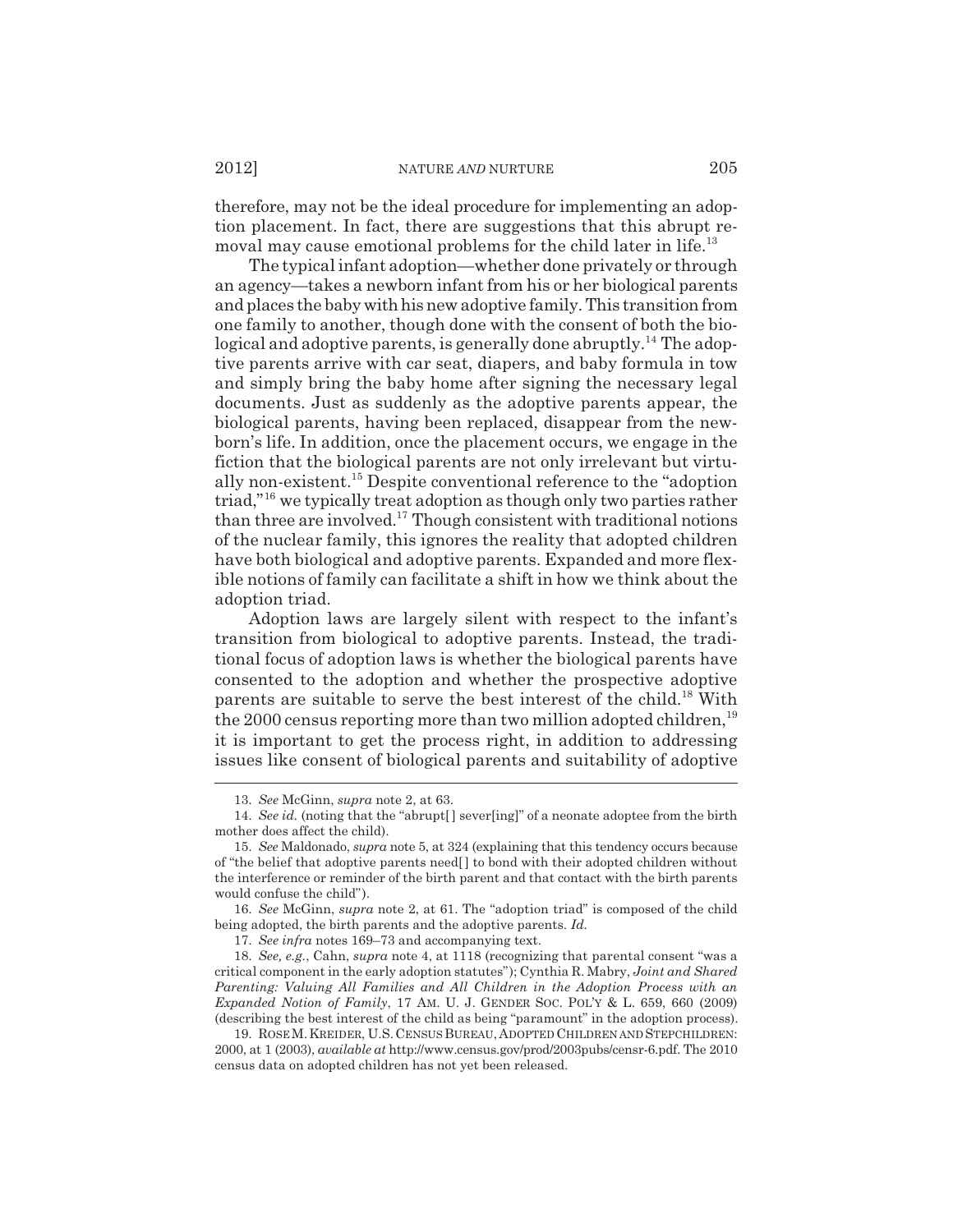parents. This article suggests a modification of adoption placement policies to align them with our knowledge of fetal development and infant awareness. It suggests 1) educational initiatives that inform the parties to adoption about the emotions their children may experience during infancy, and that may resurface in adolescence; 2) transitioning from a placement *event* to a placement *process*; and 3) minimizing the secrecy that surrounds adoption to give adoptees greater access to information about, and continued contact with, their biological parents. Adoptive families, though very similar to biological ones, are not identical and need to be recognized as such. Efforts to define all families in the nuclear family model disserve adopted children.<sup>20</sup>

Part I of this article provides an overview of the latest understanding of fetal development and newborn awareness. Part II explores the mental health needs of adoptees. Part III reviews current infant adoption laws and procedures, and Part IV suggests adjustments to the infant placement process to make it more consistent with what would logically be in the best interests of the child given our current understanding of fetal and newborn development. In the long run, growing up with loving parents—adoptive, biological or other—is likely the key factor in a child's emotional well-being.<sup>21</sup> The adoption process can facilitate that well-being by implementing adjustments to the placement process.

# I. FETAL DEVELOPMENT AND NEWBORN AWARENESS

The lack of appreciation of the gravity of loss for a neonate adoptee underestimates the significance of the in utero experience. As a fetus develops during pregnancy, it "hears its mother's voice, experiences her biological rhythms, and indeed shares her very existence in a most literal way."<sup>22</sup>

#### *A. Fetal Development*

Scientific advancements suggest that the fetus has a greater level of awareness of his or her surroundings than we once thought. $^{23}$ For example, the fetal brain begins to develop by the third week after

<sup>20.</sup> *See* Bailey, *supra* note 4, at 590–91 (asserting that nuclear families may not be the only or best option for raising children).

<sup>21.</sup> *See* Woodhouse, *supra* note 4, at 322 (arguing that raising children in loving homes is central to their best interest).

<sup>22.</sup> McGinn, *supra* note 2, at 62.

<sup>23.</sup> *See, e.g.*, *id.* (explaining that the fetus's sensitivity to his surroundings begins in utero).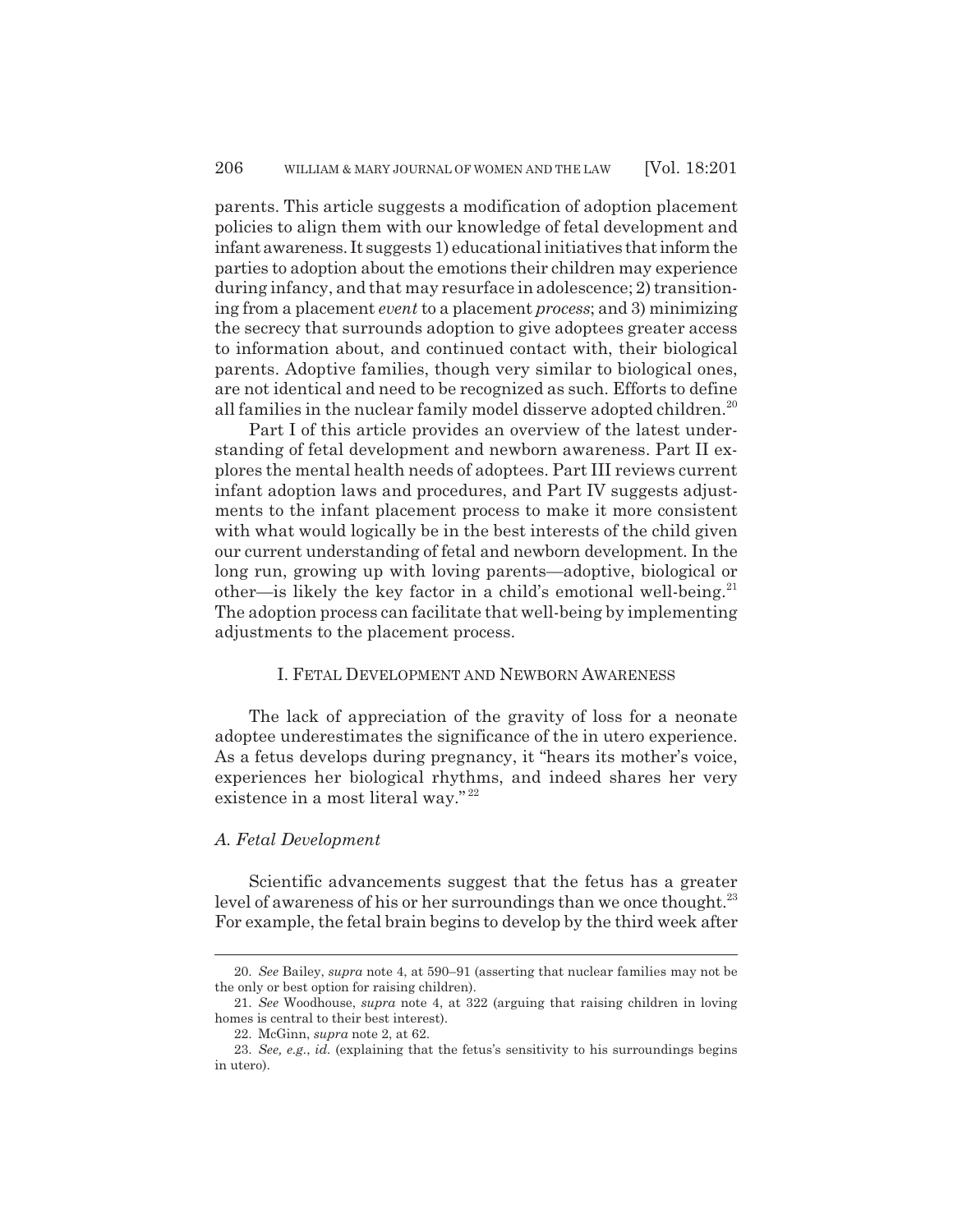conception. $24$  By the fourth week after conception, the fetal heart is pumping blood.<sup>25</sup> The fetus begins to develop the ability to hear during the second trimester of pregnancy, which can be first recognized at sixteen weeks after conception.26 A week or two later, there is evidence that the fetus may pick up the birth mother's voice in conversation. $27$  By the twenty-first week after conception, the fetus is developing taste buds,<sup>28</sup> and by the twenty-third week after conception, "[e]xploring the structures inside [the mother's] uterus may become the baby's" prime entertainment.<sup>29</sup> The fetus can open his or her eyes around the twenty-sixth week after conception.<sup>30</sup> From the seventh month, "each phoneme spoken by the mother switches on a precise muscular movement in the baby which paves the way for future language development." <sup>31</sup>

In addition to these largely biological developments, "[t]he prenatal bonding experience is[] . . . at least as complex, graded and subtle as the bonding that occurs after birth."<sup>32</sup> The nine months of pregnancy profoundly impact the rest of our lives—biologically, socially and emotionally.33 In the ongoing nature versus nurture debate, the suggestion is that both play an enormous role.<sup>34</sup> Nature—the

27. *Second Trimester: Fetal Development*, WESTSIDE PREGNANCY CLINIC, http://www .wpclinic.org/parenting/fetal-development/second-trimester (last visited Feb. 13, 2012).

28. Mayo Clinic Staff, *supra* note 26.

29. *Pregnancy: Second Trimester*, *supra* note 26.

30. Mayo Clinic Staff, *Pregnancy Week by Week: Fetal Development: The Third Trimester*, MAYO CLINIC (July 23, 2011), http://www.mayoclinic.com/health/prenatal-care /PR00114.

32. McGinn, *supra* note 2, at 62 (quoting THOMAS VERNY & JOHN KELLY, THE SECRET LIFE OF THE UNBORN CHILD 75–76 (1981)).

33. *See* ANNIE MURPHY PAUL, ORIGINS: HOW THE NINE MONTHS BEFORE BIRTH SHAPE THE REST OF OUR LIVES 4–5 (2010) (describing the nine month gestational period as a "staging period" for the child's life).

34. T.M. McDevitt & J.E. Ormond, *Nature and Nurture*, EDUCATION.COM, http:// www.education.com/reference/article/nature-nurture (last visited Feb. 13, 2012)

<sup>24.</sup> Mayo Clinic Staff, *Pregnancy Week by Week: Fetal Development: The First Trimester*, MAYO CLINIC (July 23, 2011), http://www.mayoclinic.com/health/prenatal-care/PR00112. 25. *Id.*

<sup>26.</sup> Mayo Clinic Staff, *Pregnancy Week by Week: Fetal Development: The Second Trimester*, MAYO CLINIC (July 23, 2011), http://www.mayoclinic.com/health/prenatal-care /PR00113. Sixteen weeks after conception, "the nerve endings from your baby's brain 'hook up' to the ears, [and] your baby may hear your heart beating, your stomach rumbling or blood moving through the umbilical cord. He or she may even be startled by loud noises." *Pregnancy: Second Trimester*, PREGNANCY &CHILD., http://www.pregnancyandchildren.com /pregnancy/pregnancy\_trimester\_2.htm (last visited Feb. 13, 2012).

<sup>31.</sup> Sharon Moloney, *The Legacy of Abandonment Through Adoption: Naomi's Story of Transformation*, 2 AUSTL. J. ADOPTION 2, 9 (2010). A phoneme is "any of a small set of units, usually about 20 to 60 in number, and different for each language, considered to be *the* basic distinctive units of speech sound by which morphemes, words, and sentences are represented." *Phoneme*, DICTIONARY.COM, http://dictionary.reference.com/browse/phoneme (last visited Feb. 13, 2012) (emphasis added).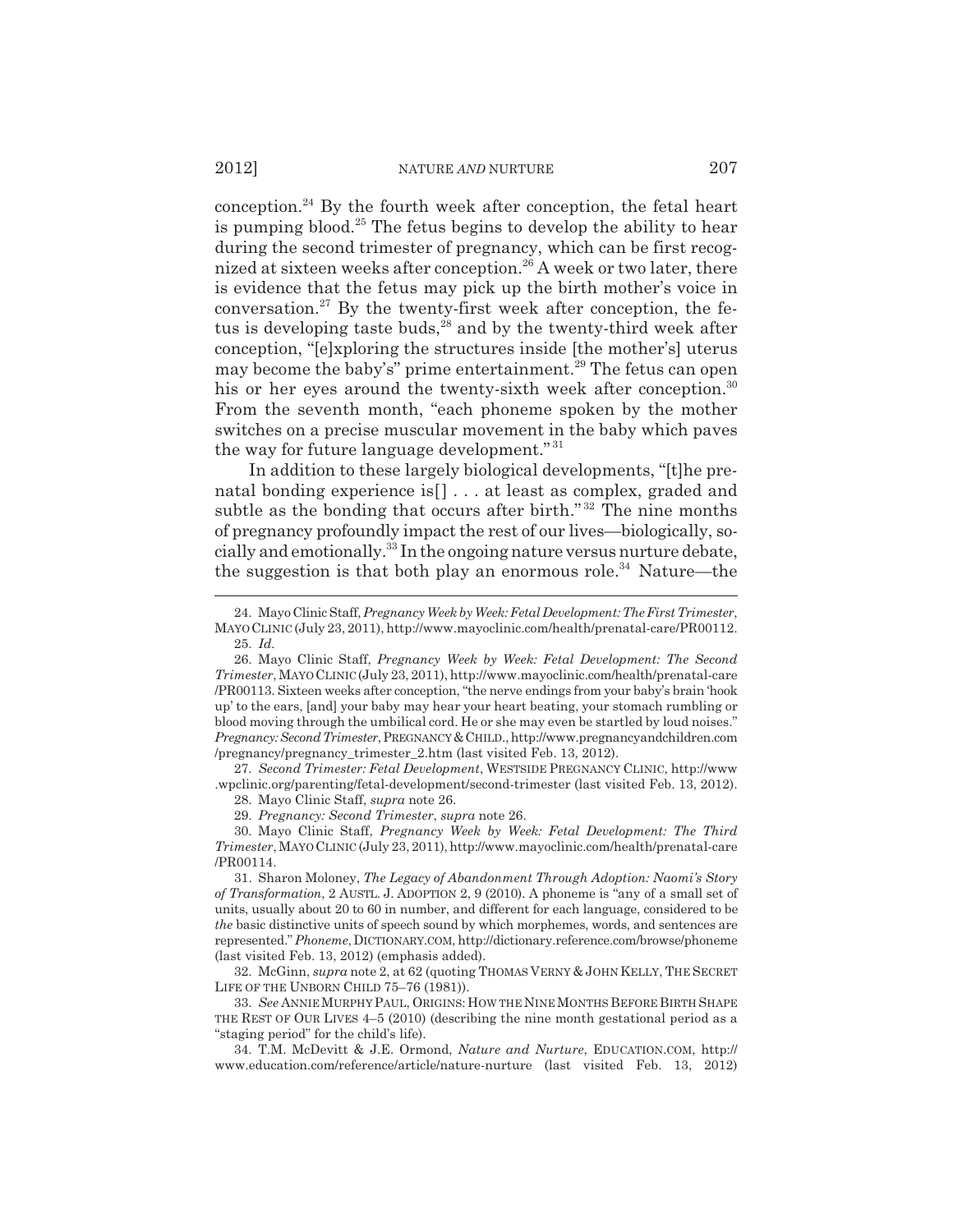genetic makeup of the fetus—determines a great deal.<sup>35</sup> Likewise, however, the nurture or lack thereof during pregnancy is also critical.<sup>36</sup> Pregnancy "shape[s] . . . the fetus for the specific world into which it will be welcomed." 37 Another scholar has remarked that "[f]or a baby born of a particular mother, that woman is the baby's entire universe." 38 When the newborn is adopted, the specific world that the fetus prepared itself for may be very different from the environment in which he will be raised.<sup>39</sup> As a result, after the adoption placement, the newborn may sense a real disconnect between his new life and his experience in utero.<sup>40</sup>

# *B. Newborn Awareness*

After birth, the newborn infant also has levels of awareness that we are only now beginning to appreciate. We may never know the full extent of newborn understanding and perception because they are not born with the ability to speak; as such, newborns cannot share with adults their full level of comprehension. Yet, we have begun to understand a great deal more than we once did. By observing newborn and infant movements, facial expressions, heart rate changes and the like, we now know that newborns are not "perfect idiot[s]" as they were once characterized. $41$  The fallacy of old ideas that infants were nothing more than blobs waiting for adults to make them into what we wish has largely been discredited. $42$ 

In the first minutes of life, newborns can orient their full body, anticipating the movement of an object they have just seen.<sup>43</sup> They can also "detect patterns in the recurrence of particular things" 44 and have

<sup>(&</sup>quot;[D]evelopmental theorists have come to realize that nature and nurture are both important and that they intermesh dynamically in the lives of children."); *see also* PAUL, *supra* note 33, at 7 (explaining that advocates for both sides of the nature and nurture debate "gave short shrift to the prenatal period").

<sup>35.</sup> *See* PAUL, *supra* note 33, at 7.

<sup>36.</sup> *See id.*

<sup>37.</sup> *Id.* at 4. The fetus is preparing for "the particular world it will soon enter." *Id.* at 5.

<sup>38.</sup> Moloney, *supra* note 31, at 9.

<sup>39.</sup> *See, e.g.*, Maldonado, *supra* note 5, at 332 (explaining that adopted children can have a difficult time dealing with ethnically or racially diverse adoptive families).

<sup>40.</sup> Moloney, *supra* note 31, at 10.

<sup>41.</sup> Paul Bloom, *The Moral Life of Babies*, N.Y. TIMES, May 9, 2010 (Magazine), at 46 (quoting a statement made by Jean-Jacques Rousseau in 1762).

<sup>42.</sup> *See id.* (showing that babies have self-developed understandings of morality that can be seen in the first year of their lives).

<sup>43.</sup> Colwyn Trevarthen, *Mind in Infancy*, ANSWERS.COM (2004), http://answers.com /topic/mind-in-infancy.

<sup>44.</sup> *Id.*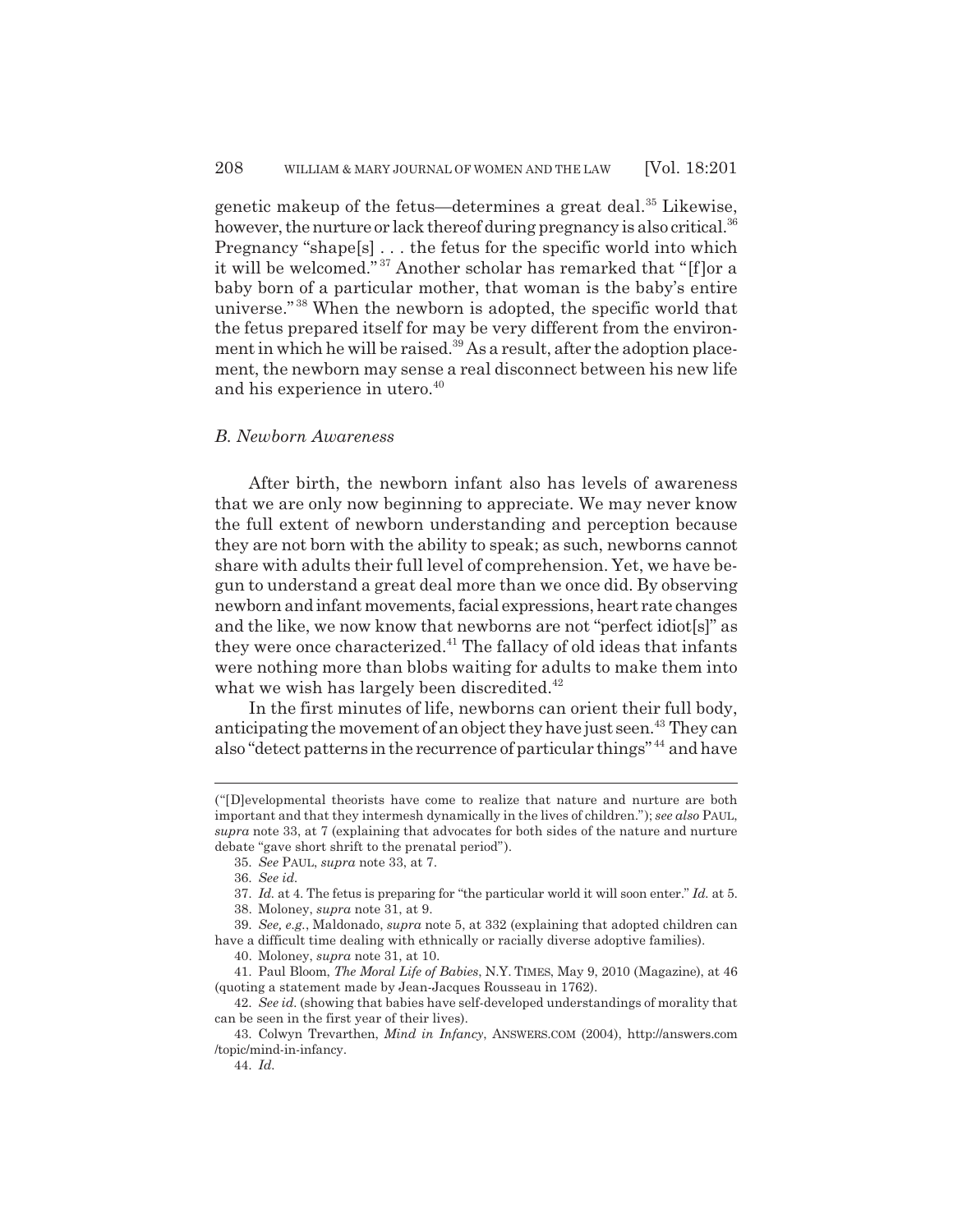a sense of time and location of events that are important to them.<sup>45</sup> They can coordinate their bodies to demonstrate their attention to sounds, objects, and movements.<sup>46</sup> Newborns also show their likes and dislikes; for example, they can show "[e]xpressions of concentrated puzzlement, surprise, pleasure, and displeasure." 47 In other words, newborns "signal a subtle variety of feelings." <sup>48</sup>

[A] baby born without trauma or sedation may be strikingly alert within minutes of birth to the new world of sights and sounds. . . . Most remarkable of all are the infant's reactions to persons. Newborns will turn in the direction of a voice from a loudspeaker behind a curtain, orienting not only the head and ears but the eyes as well, searching to see the person who calls. Simultaneously, hands and face move in ways that indicate a total involvement of a coordinated expressive brain. *At birth a baby prefers to hear its own mother's voice—her particular vocal characteristics have been learned in utero. . . . The mother is known by her smell and ways of moving even when she takes the baby up silently in the dark.*<sup>49</sup>

In addition to the newborn's ability to perceive his surroundings is his ability to remember. It was once thought that there was no infant memory.<sup>50</sup> This idea has now been discredited.<sup>51</sup> The fact that newborns demonstrate consistent preference for their biological mothers<sup>52</sup> is an example of their ability to remember—both from in utero to birth and, after birth, from one day to the next.<sup>53</sup> It was thought until

<sup>45.</sup> *Id.*

<sup>46.</sup> *Id.* ("[A baby] may stop or change direction to fixate [on] bright places, or track stimuli in motion.").

<sup>47.</sup> *Id.*

<sup>48.</sup> *Id.*

<sup>49.</sup> Trevarthen, *supra* note 43 (emphasis added); *see also* McGinn, *supra* note 2, at 62 ("His (the neonate's) ability to respond to his mother's hugs, stroking, looks and other cues is based on his long acquaintance with her prior to birth.").

<sup>50.</sup> David B. Chamberlain, *Infantile "Amnesia" Is Dead!*, BIRTH PSYCHOL., http://www .birthpsychology.com/free-article/infantile-amnesia-dead (last visited Feb. 13, 2012) ("Psychologists and pediatricians alike have been enthralled by the theory of infantile amnesia since it was first stated by Sigmund Freud in 1916. His popular observation . . . turned . . . into a dogma of developmental psychology.").

<sup>51.</sup> *See id.* ("[D]ogma and prejudice obscured the evidence for higher perception, telepathic communication, and subtle forms of knowing and awareness which could only be confirmed much later as the babies became children and adults. The false idea of 'infantile amnesia' . . . misled professionals in both medicine and psychology and delayed parents from realizing the true capacities of their babies in the womb, at birth and during infancy.").

<sup>52.</sup> Anthony J. DeCasper & William P. Fifer, *Of Human Bonding: Newborns Prefer Their Mothers' Voices*, 208 SCI. 1174, 1175–76 (1980).

<sup>53.</sup> *See* Chamberlain, *supra* note 50 (noting that babies recognize sounds, tastes and smells that they were exposed to during their time in utero).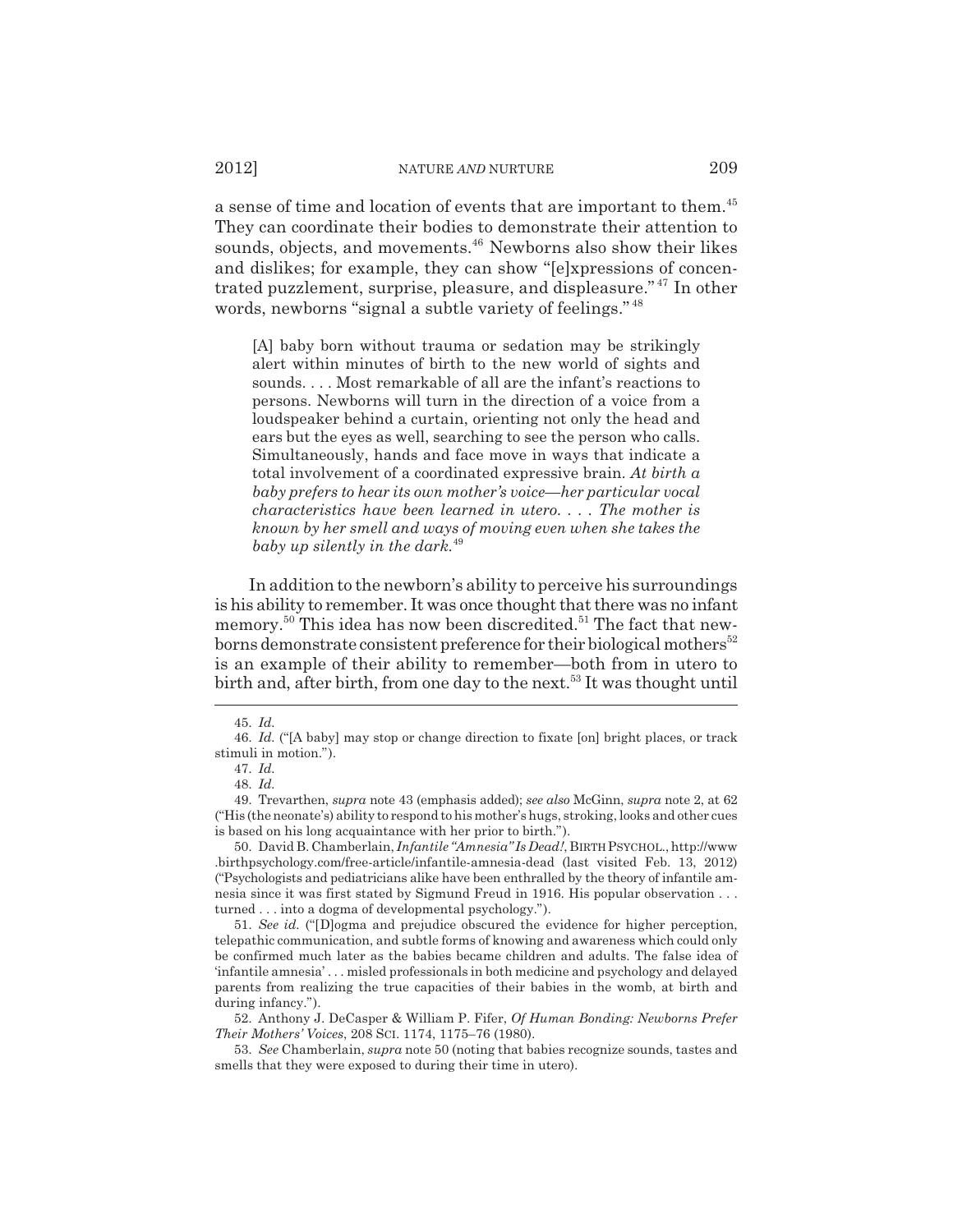relatively recently that infants could not feel physical pain.<sup>54</sup> We now know that this is not true.<sup>55</sup> There also appears to be a spiritual or energetic connection between the newborn and her biological mother.<sup>56</sup> We are evolving to have a greater awareness of the power of things not seen, of energy, and of the soul,  $57$  and these principles also apply to newborns:

[W]hen maternal and infant subtle spheres overlap for an adequate period of time, as they do with secure bonding and physical closeness, a major block of intuitive communication passes from mother to infant, enabling the baby's physical and emotional development. While this communication may occur below a mother's awareness, the subtle sphere is the only level of awareness fully active in the infant.<sup>58</sup>

Based on our changing and expanding knowledge of fetal development and infant awareness, it is likely a very traumatic event for an infant to be removed from his or her birth parents. As we begin to understand an infant's ability to perceive and understand, it warrants revisiting the adoption process to be sure it is consistent with our latest understanding of fetal and newborn development and awareness.

56. Annette R. Appell & Bruce A. Boyer, *Parental Rights vs. Best Interests of the Child: A False Dichotomy in the Context of Adoption*, 2 DUKE J. GENDER L. & POL'Y 63, 63–64 (1995) ("[C]hildren adopted as infants do not have just one family, but are always physically and existentially related to their birth families.").

57. *See, e.g.*, WAYNE W. DYER, THE POWER OF INTENTION 6–10 (2004) (describing fields of intention); CAROLINE MYSS, ANATOMY OF THE SPIRIT: THE SEVEN STAGES OF POWER AND HEALING 33–37, 64 (1996) (discussing her work with energy fields).

58. Moloney, *supra* note 31, at 9 (quoting J.C. PEARCE, EVOLUTION'S END: CLAIMING THE POTENTIAL OF OUR INTELLIGENCE (1992)) (internal quotation marks omitted). The subtle sphere is "the infant's actual world-environment." *Id.* (internal quotation marks omitted).

<sup>54.</sup> Robert S. Van Howe & J. Steven Svoboda, *Neonatal Pain Relief and the Helsinki Declaration*, 36 J.L. MED. & ETHICS 803, 804 (2008).

<sup>55.</sup> *Id.* at 804; Susan J. Lee et al., *Fetal Pain: A Systematic Multidisciplinary Review of the Evidence*, 294 JAMA 947, 947, 950 (2005). There are also suggestions that the fetus has "the capacity for functional pain perception" by the twenty-ninth or thirtieth week of gestation. *Id.* at 947. As a result, anti-abortion advocates have pushed for fetal pain laws to limit access to abortions. Missouri now requires that women seeking an abortion be given information that suggests the fetus may feel pain as early as the twenty-second week of gestation. MO. ANN. STAT.  $\S$  188.027(1)(5)(c) (West 2010). This is not supported by the weight of scientific evidence. *See* Lee, *supra*, at 947, 952 (stating that pain is possible around 29 to 30 weeks). Accordingly, it arguably violates *Casey*'s requirement that informed consent materials connected with abortion be "truthful, [and] nonmisleading." Planned Parenthood of Se. Pa. v. Casey, 505 U.S. 833, 838 (1992) (O'Connor, J., Kennedy, J., Souter, J., concluding in parts V-B and V-D). This article is focused only on those women who choose to carry their pregnancy to term and place their newborns for adoption. The decision whether to abort, parent, or place the child for adoption properly remains the choice of the biological mother.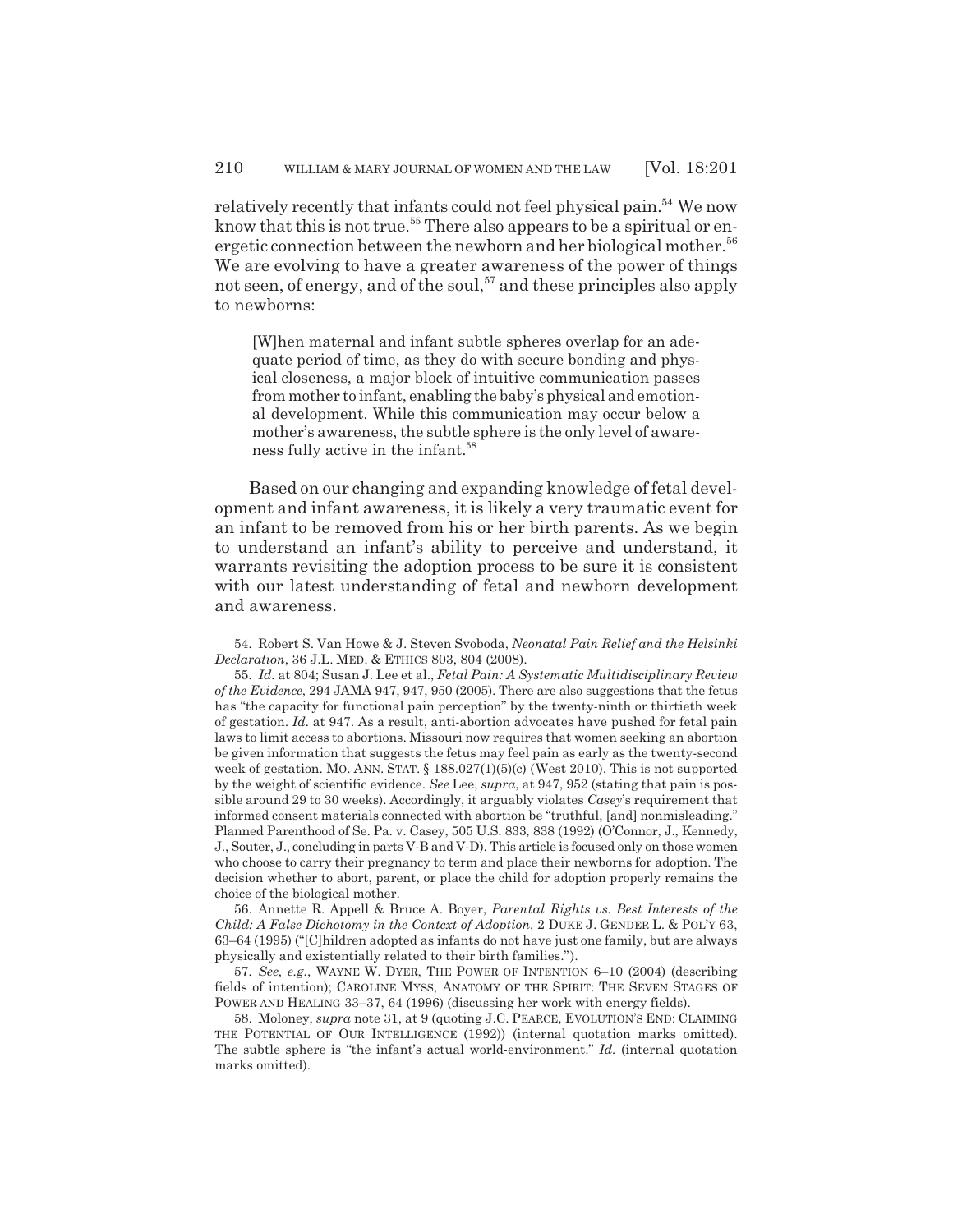*Although adoptees make up only two to three percent of the population, . . . they tend to be overrepresented in treatment and service settings.*<sup>59</sup>

It makes perfect sense that infant adoptees, undergoing the trauma of having everything familiar to them taken away at birth, might experience, in childhood and adolescence, a greater proportion of mental health challenges than the population at large. $60$ "[P]sychoanalysts . . . have shown that what happens in one's early life, between birth and age three, gets reworked during adolescence. If what happened in one's early life was to be separated from one's birth parents . . . then that is an extremely complex experience to rework." 61 As noted in Part I, the infant is aware, particularly of her birth mother's voice, smell and sense of movement, which is an awareness that begins in utero. As newborns, the loss of the biological parents does not go unnoticed.<sup>62</sup> A newborn cannot articulate the

- 62. McGinn, *supra* note 2, at 63. McGinn states:
	- [E]ven for an adoptee relinquished straight into the arms of the adoptive parents, the bond that has developed in utero with the birth mother is abruptly severed. The sudden loss of that familiar voice, smell, pattern of movement, and so on does not go unnoticed. Rather, the adoptee is aware of the disruption in the continuum of care.

<sup>59.</sup> Penny Callan Partridge, *The Particular Challenges of Being Adopted*, 61 SMITH C. STUD. SOC. WORK 197, 197 (1991).

<sup>[</sup>I]t is the case that all adoptees face particular challenges that must be mastered on the road to emotional maturity and identity consolidation. It is important that clinicians, whenever they encounter issues of adoption in their practice, be alert to these challenges and the impact they may be having on the client's presenting problems.

*Id.* at 197–98; *see also* NANCY NEWTON VERRIER, THE PRIMAL WOUND:UNDERSTANDING THE ADOPTED CHILD xv (1993) (claiming that adoptees are over-represented in psychotherapy); Brodzinsky, *supra* note 9, at 3–4 (noting that adoptees make up about two percent of the childhood population in the United States, but that adoptees comprise "between 4 and 5% of the children referred to outpatient mental health facilities and between 10 and 15% of children in residential care facilities" (internal citations omitted)). On the other hand, there are studies that suggest that adoptees' over-representation in therapeutic settings may, in part, be due to "differential patterns of referral and differential use of mental health facilities by adoptive parents, as opposed to increased rates of disturbance." Brodzinsky, *supra* note 8, at 154; *see also infra* notes 99–104 and accompanying text (explaining other reasons for mental health issues).

<sup>60.</sup> McGinn, *supra* note 2, at 63 (noting both the infant's trauma from being removed from everything familiar and the disadvantage of the adoptive parents who have not had 40 weeks of in utero bonding to help them become familiar with the baby).

<sup>61.</sup> JOYCE MAGUIRE PAVAO, THE FAMILY OF ADOPTION 60 (1998).

*Id. But see* Dwyer, *supra* note 6, at 294–95 (suggesting that the challenges facing children who were adopted in infancy are due to the social stigma society places on adopted children).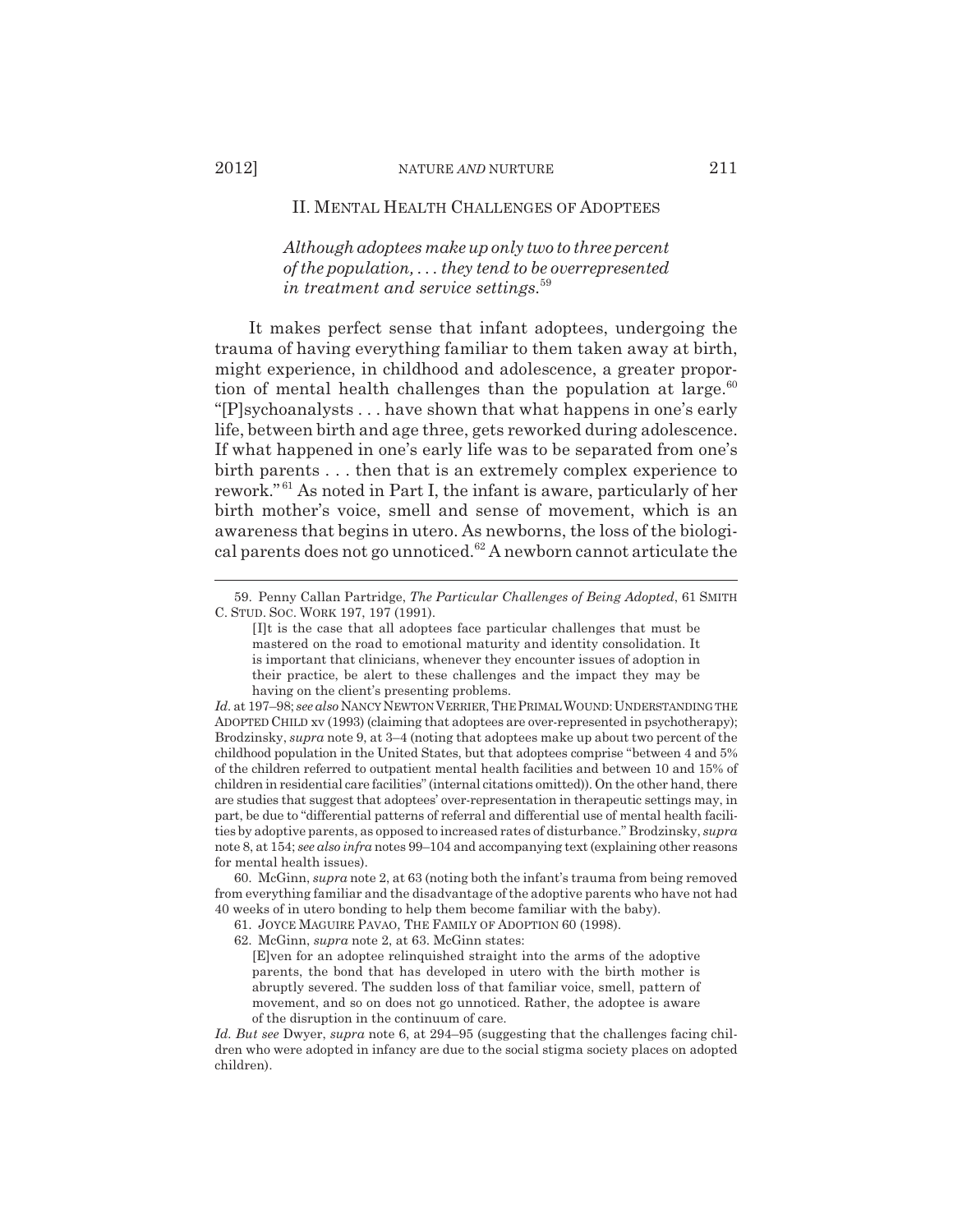sense of loss or grief she feels, however, because language development takes time.<sup>63</sup> Nor does she understand why this loss has occurred. Moreover, the adoptive parents often have not been educated about these issues and are unlikely to be aware that the newborn is experiencing a sense of  $loss.<sup>64</sup> Accordingly, during early childhood, any$ sense of loss may go unnoticed.

In later childhood or adolescence, these feelings may resurface. At that point, a number of societal factors may exacerbate the challenges the adopted child may face.<sup>65</sup> First, the secrecy that traditionally surrounds adoption, though less extreme than it once was, can cause further harm. For example, secrecy may surround the child's questions about adoption.<sup>66</sup> The adoptive parents may be especially reluctant to discuss the biological parents. $67$  Some may even avoid the topic of adoption entirely, believing that their child needs nothing more than the love and attention they are giving.<sup>68</sup> This secrecy can close off an outlet the child would otherwise have to express her feelings, resulting in a child who feels quite isolated.

If the loss of the first set of parents is seen as a loss at all, that loss may be seen as ameliorated by the provision of a new set of parents, who may be viewed as vastly superior. . . . Such a viewpoint leads some adoptive parents to repress the notion that there ever was another set of parents. . . . The adoptive parents are, thus, unlikely to encourage their child to mourn the loss of the original parents.<sup>69</sup>

66. *See, e.g.*, PAVAO, *supra* note 61, at ix–x (recounting the story of one girl constantly asking questions about her adoption and getting no answers); *see also* DAVID M. BRODZINSKY ET AL., BEING ADOPTED: THE LIFELONG SEARCH FOR SELF 185–86 (1992) (stating that knowing maternal condition during pregnancy and birth can help adoptees later in life); Fernando Colón, *Family Ties and Child Placement*, 17 FAM. PROCESS 289, 301 (1978) ("There is no question about the value of adoption . . . . However, . . . all children should have not only adequate parenting but also access to information about, and perhaps eventual contact with, their biological families.").

67. *See, e.g.*, PAVAO, *supra* note 61, at ix–x (portraying one adoptive parent's reluctance to discuss her child's adoption).

<sup>63.</sup> PAVAO, *supra* note 61, at 98.

<sup>64.</sup> *See* Partridge, *supra* note 59, at 199 ("[T]his loss, so apparent to the professional, is not so obvious to the adoptees[,] . . . [n]or do people around the adoptee necessarily see or want to acknowledge this loss.").

<sup>65.</sup> *See* Dwyer, *supra* note 6, at 295 (describing the effect that the adoption stigma has on the adopted child: "[They] are seen as coming from a defective biological line; their birth parents either did not want them or were immoral and dysfunctional"); Karen March, *Perception of Adoption as Social Stigma: Motivation for Search and Reunion*, 57 J.MARRIAGE & FAM. 653 *passim* (1995) (describing social stigmas connected to adoption).

<sup>68.</sup> *See, e.g.*, *id.* at x, 60 (describing how when one child asked about her adoption, her mother "would get a sad and distant look and would change the subject").

<sup>69.</sup> Partridge, *supra* note 59, at 199. Other losses include growing up without one's biological family and the loss of information about that family. *Id.*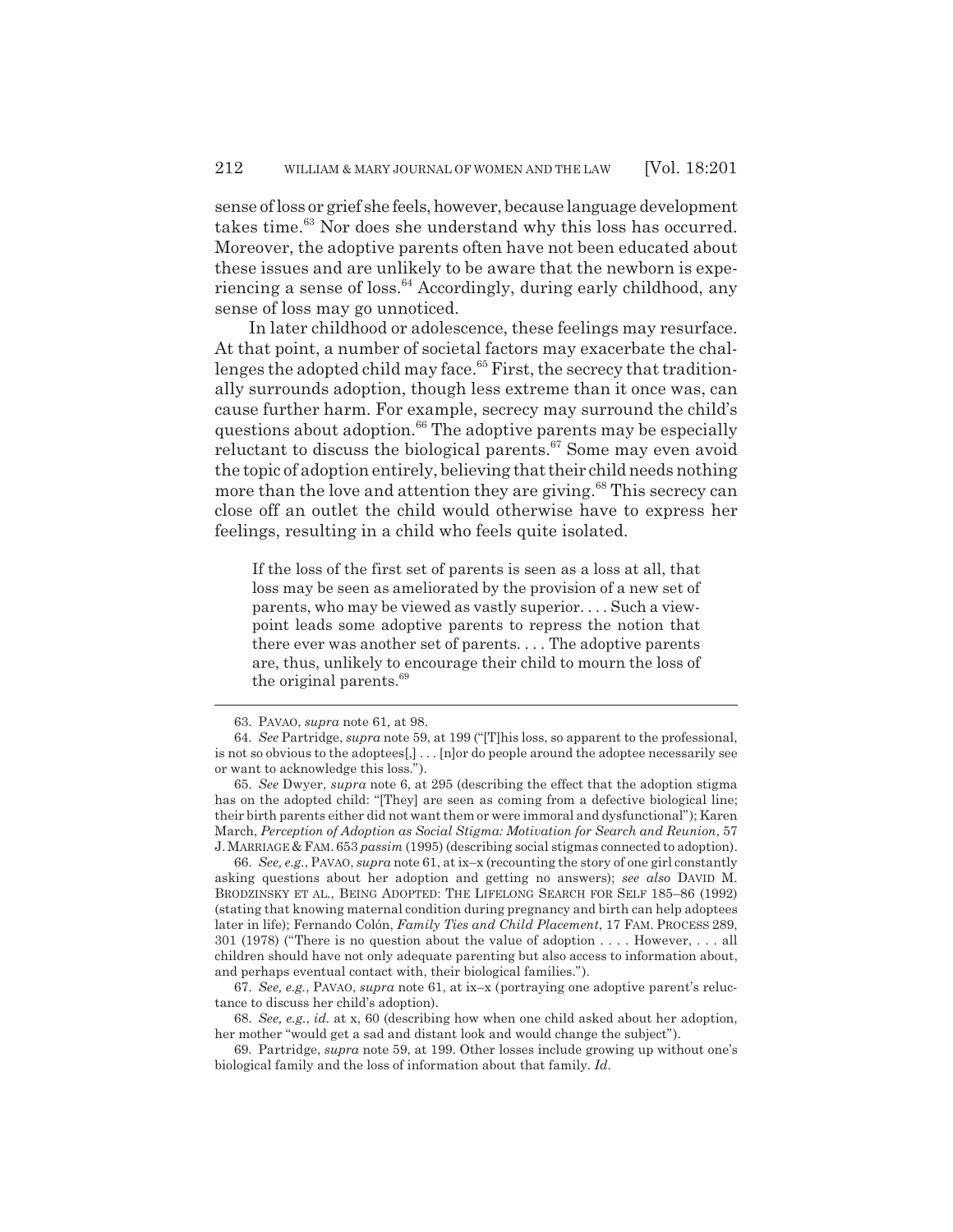#### 2012] NATURE *AND* NURTURE 213

Second, there remains a social stigma associated with adoption.70 Those who have never been part of an adoption triad may not fully understand it and may consider it a second best alternative. Insensitive or unkind remarks about adoption may be a regular part of an adoptee's interactions with her peers during childhood.<sup>71</sup> Third, the media may portray adoption in an unflattering light.72 As they get older, therefore, adoptees may experience unique feelings and consequently undergo mental health challenges distinct from their non-adopted counterparts<sup>73</sup> because of removal from their biological parents at birth, secrecy or other factors.<sup>74</sup> At this point, they may finally begin to articulate their feelings, although any sense of sadness or loss may seem inexplicable even to the adoptee

72. The media is another potential source of insensitivity for adopted children. *See* Susan Avery, *Adoption in the Movies: The Good, the Bad, and the Ugly*, ADOPTIVE FAMILIES, http://www.adoptivefamilies.com/media/intro.php (last visited Feb. 13, 2012) (giving examples of movies that portray adoption negatively).

73. Although there is a great deal of scholarship about these challenges, not all of the research findings are uniform. Several studies find no statistically significant differences between adoptees and non-adoptees on a variety of mental health measures. *See, e.g.*, PETER L. BENSON ET AL., GROWING UP ADOPTED: A PORTRAIT OF ADOLESCENTS & THEIR FAMILIES 18 (1994) ("[S]elf-esteem among adopted adolescents is at least as positive as it is for other adolescents."). Roughly 715 families participated in the study. *Id.* at 127; *see also* LOIS RUSKAI MELINA, RAISING ADOPTED CHILDREN:PRACTICAL REASSURING ADVICE FOR EVERY ADOPTIVE PARENT 62 (rev. ed. 1998) ("[I]n both the adoptive and biological family, the feeling of attachment between the parents and child develops after the child arrives."); Amy K. Nilson, The Effects of Adoption on Attachment Style and Internal Working Models of Self and Other in Young Adults ii, 108–09 (May 2000) (unpublished Psy. D. Dissertation, Wright Institute Graduate School of Psychology), *available at* http:// www.adoptioninstitute.org/cgi-bin/full.cgi?col5=Adulthood&snap=UL&1sp-license =hygirls&begin=%3CDT%3E&middle=%3CDT%3E&end=%3CHR%3E&top=%3CDL %3E &bottom=%3C/DL%3E (abstract) ("Of 47 nonadopted and 39 adopted young adults, no differences were found between groups in attachment security classification or on measures of self and of other. Differences were found in attachment security among females."). Attachment, requiring interaction between parent and child, is distinct from bonding to a birth mother—described as protective instinct occurring during pregnancy. MELINA, *supra*, at 62. As noted above, other scholars suggest that any particular challenges that confront adopted children are likely due to the social stigma that surrounds adoption rather than the primal wound of being removed from the biological parents. *See, e.g.*, Dwyer, *supra* note 6, at 294–95 (positing that it is stigmas that cause lifelong struggles for adoptees).

74. *See supra* notes 71–72 and accompanying text (noting childhood and media insensitivity).

<sup>70.</sup> *See* Dwyer, *supra* note 6, at 294–95.

<sup>71.</sup> *See, e.g.*, PAVAO, *supra* note 61, at x (recounting personal negative adoption comments). In addition to issues that may be totally unrelated to adoption, adopted children often face challenges at school and in the media; in fact, there is a general social stigma that surrounds adoption. *Id.*; March, *supra* note 65, *passim* (discussing social stigmas). I can attest to the potentially harmful remarks that adopted children confront, having witnessed my daughter's friend ask her where her "real mother" was. No parent, adoptive or otherwise, can protect their child from all the challenges that may arise at school, but for those raising adopted children, it may be especially difficult when they are still trying to process the information themselves.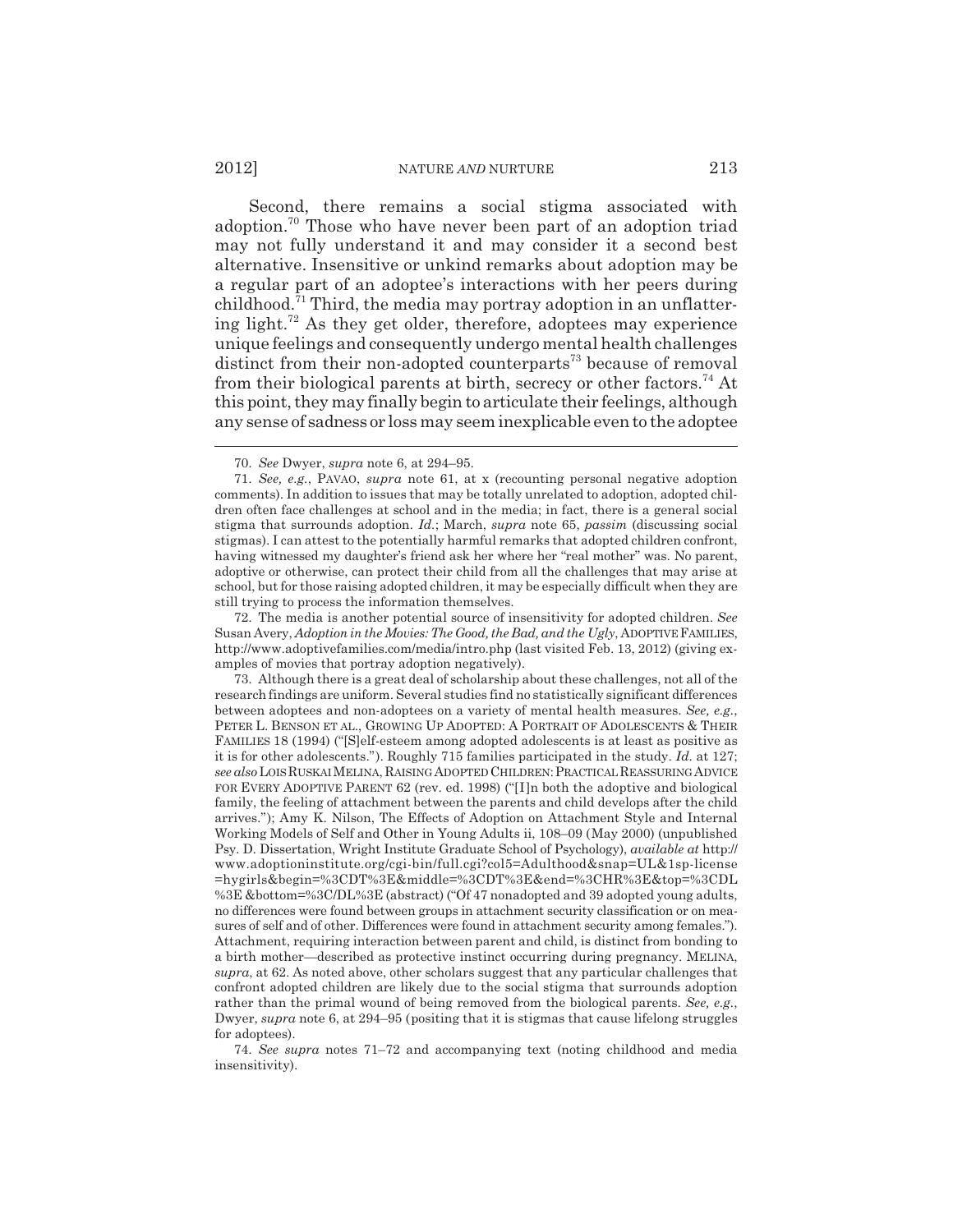herself.<sup>75</sup> Therefore, one of the biggest hurdles facing adoptees later in life is processing a sense of loss about which they no longer have any recollection.76

One of the key mental health challenges for any infant is trust, $77$ but "in adoptive families, this is complicated by several factors, such as ... the separation from the birth mother."<sup>78</sup> At a basic—and perhaps even subconscious—level, evidence suggests that adoptees fear being abandoned and rejected again.79 They may not trust in the permanence of relationships<sup>80</sup>—even if their adoptive parents have given them all the love and affection imaginable. Trust also forms the foundation for attachment.<sup>81</sup> Accordingly, adoptees may have more difficulty with issues of attachment than non-adoptees.<sup>82</sup> Attachment challenges may be expressed in the child's failure to make eye contact, inability to properly regulate her emotions, and challenges with language development, among other things.<sup>83</sup>

On the flip side of attachment, adopted children may also experience greater stress with separation than non-adoptees.<sup>84</sup> They may cling to relationships as they grow older and have difficulty separating because they suffered separation from their biological mother at birth.<sup>85</sup> "[S]eparation anxiety may be more intense and stressful"

80. *Id.* at 63.

<sup>75.</sup> McGinn, *supra* note 2, at 63 (quoting DAVID M. BRODZINSKY ET AL., CHILDREN'S ADJUSTMENT TO ADOPTION: DEVELOPMENTAL AND CLINICAL ISSUES 98 (1998)) ("[F]or children placed as infants, loss is of necessity more covert, emerging slowly as the youngster begins to understand the magnitude of what has happened.").

<sup>76.</sup> *See* VERRIER, *supra* note 59, at 40.

<sup>77.</sup> McGinn, *supra* note 2, at 67 ("[T]he most salient psychosocial task confronting an infant is the development of a basic sense of trust . . . .").

<sup>78.</sup> *Id.*; *see also* VERRIER, *supra* note 59, at 88. Referring to the initial separation from the biological parents as a "primal wound," Verrier explains that adoptees experience greater trust issues than non-adoptees due to a lack of understanding about why the "primal wound" took place: "The issues of trust and intimacy are closely related to those of abandonment and rejection. There is such a fluid movement among these issues that it is difficult to separate them. The adoptees' lack of trust in the permanency of relationships brings about a distrust of closeness or intimacy and a need for distancing." *Id.* 79. McGinn, *supra* note 2, at 67.

<sup>81.</sup> *Id.* ("Trust issues are both the cause and effect of . . . attachment challenges.").

<sup>82.</sup> *Id.* ("Adoptees . . . face unique challenges in forming secure attachment relationships with their adoptive parents due to the resonance of this 'primal wound' experience."). McGinn defines attachment as "close, enduring, emotionally based interpersonal relationships." *Id.* Another scholar defines attachment as "a reciprocal process between a parent and child that develops during the first year they are together . . . . It is the development of a mutual feeling that the other is irreplaceable. . . . Attachment . . . develops as the child learns that he can count on his parents to meet his physical and emotional needs." MELINA, *supra* note 73, at 62.

<sup>83.</sup> McGinn, *supra* note 2, at 65. Studies suggest attachment issues arise more with non-infant than infant adoptions. *See id.* at 65. ("A child who has experienced unreliable, chaotic, neglectful or inconsistent care cannot readily come to trust . . . .").

<sup>84.</sup> *Id.* at 68.

<sup>85.</sup> *Id.*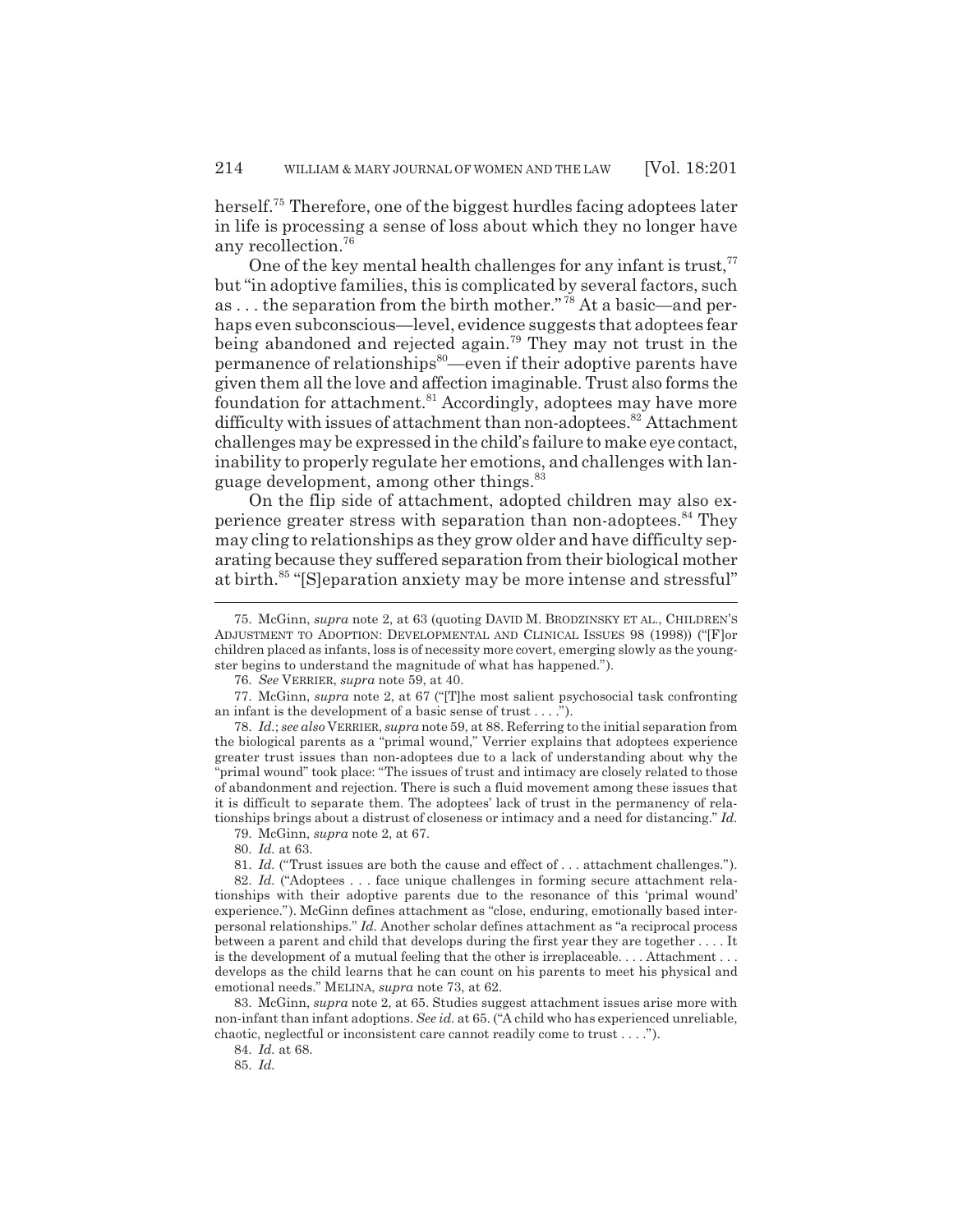for these children, and "[s]eparateness may seem very dangerous." <sup>86</sup> This may occur even in unhealthy relationships that the adoptee would benefit from leaving.<sup>87</sup>

Similarly, transitions—changes of one sort or another—can bring back the same anxieties that the adoptees experienced as infants.<sup>88</sup> Given the loss they suffered as infants, a loss over which they had no control, the result may be a display of anger and an effort to control their environments in the future.<sup>89</sup> Adoptees may also have greater levels of depression and anxiety, which might be triggered by reexperiencing feelings that may have arisen at birth when they were separated from a familiar environment and placed in another that was completely unknown.<sup>90</sup> There is arguably a spiritual, energetic connection between the infant and biological parent that does not simply disappear with the adoption.<sup>91</sup> The adopted child, therefore, may grow up to feel, at a gut or spiritual level, that something is amiss.<sup>92</sup>

Adopted children tend to act in "one of two diametrically opposed" ways based on their experiences.<sup>93</sup> They may act out and engage in very difficult to control behaviors.<sup>94</sup> In a sense, this acting out is a way of testing to see whether they will be abandoned again.<sup>95</sup> Conversely, some adoptees are especially accommodating, in an attempt to avoid

91. Although this theory has not been embraced by mainstream scholars, those who work in fields associated with energy are more likely to advocate for this position. *See, e.g.*, *id.* (noting in particular the Maori cultural belief "that separating a baby from her biological kin inflicts a grave and irreplaceable loss on both"). *But see* Michele Kundalini, *Journey into the Shadows: No Time, No Space*, THE ENERGETIC CONNECTION (Mar. 7, 2010), http://theenergeticconnection.com/blog/tag/kundalini (reporting a similar energetic connection with an adoptive father).

92. *See* Kenneth W. Watson, *The Case for Open Adoption*, 46 PUB. WELFARE 24, 27–28 (1988) (detailing the special needs of adoptees relating to their unique situations as members of two families). "[A]dopted children are forever members of two families—the one that gave them life and the one that nurtured them through the process of adoption." *Id.* at 24; *see also* Appell & Boyer, *supra* note 56, at 63–64 ("[E]ven children adopted as infants do not have just one family, but are always physically and existentially related to their birth families.").

93. VERRIER, *supra* note 59, at xiii–xiv, 45.

94. *See* Brodzinsky, *supra* note 8, at 155 (relating that some studies show that adopted children have "higher than expected rate[s] of acting out, or 'externalizing' behaviors, including aggression, oppositional and defiant behaviors, hyperactivity, stealing, lying, running away, and other antisocial behavior"); *see also* VERRIER, *supra* note 59, at xiii, 45. Brodzinsky acknowledges that other studies do not find significant differences between adoptees and non-adoptees on these measures. Brodzinsky, *supra* note 8, at 155.

95. VERRIER, *supra* note 59, at xiii, 45.

<sup>86.</sup> *Id.*

<sup>87.</sup> *See* VERRIER, *supra* note 59, at 90.

<sup>88.</sup> *See, e.g.*, PAVAO, *supra* note 61, at 52–53 (describing one adoptive child's struggle to transition from home life to a two-week summer camp—despite loving camp).

<sup>89.</sup> *Id.*

<sup>90.</sup> *See, e.g.*, Moloney, *supra* note 31, at 9 (discussing stories of depression and suicide attempts arguably triggered by adoption).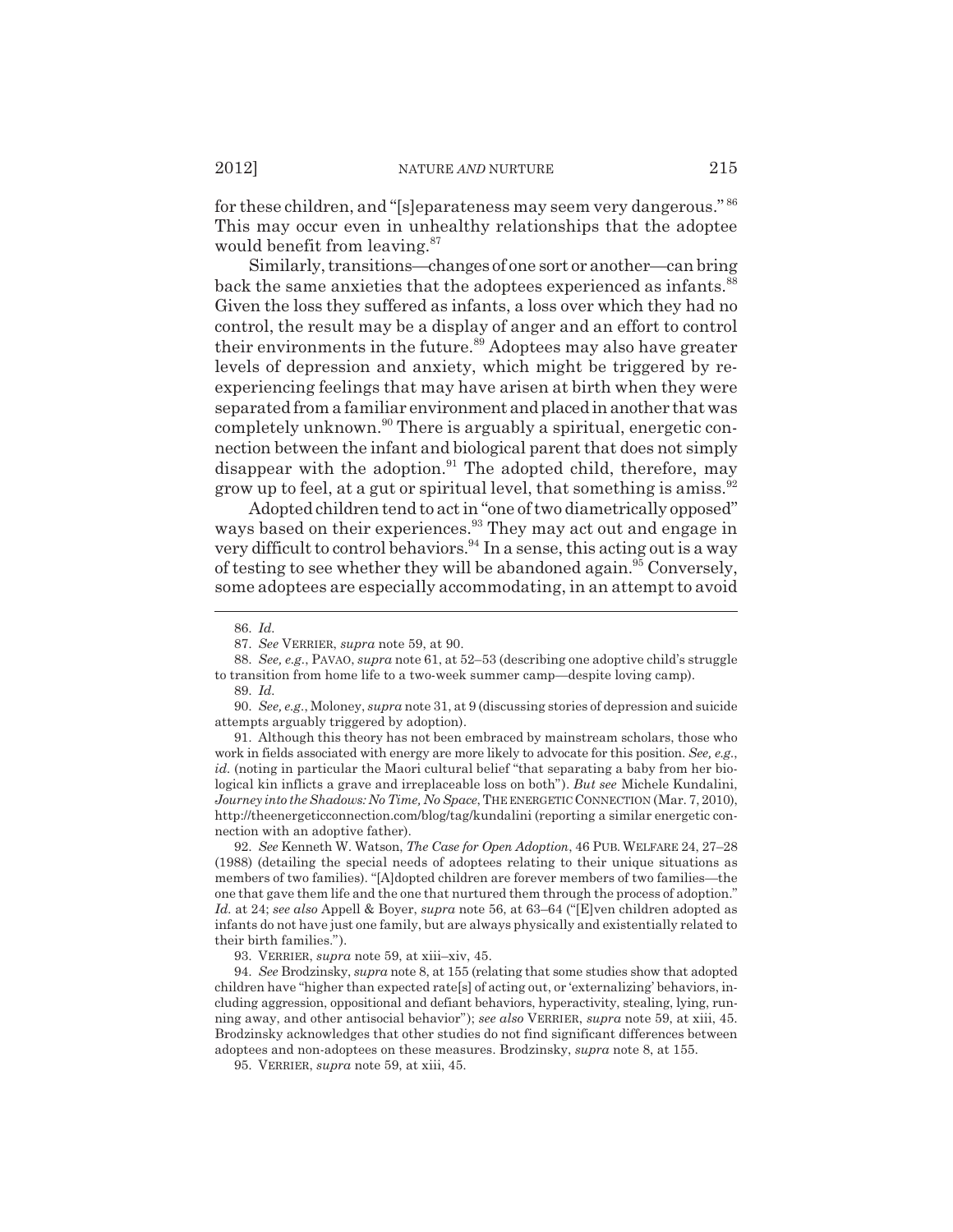making waves for fear of being abandoned again.<sup>96</sup> In describing her experience with her adopted daughter, Nancy Verrier explains:

For love to be freely accepted there must be trust, and despite the love and security our daughter has been given, she has suffered the anxiety of wondering if she would again be abandoned. For her this anxiety manifested itself in typical testing-out behavior. At the same time that she tried to provoke the very rejection that she feared, there was a reaction on her part to reject us before she could be rejected by us. It seemed that allowing herself to love and be loved was too dangerous; she couldn't trust that she would not again be abandoned. . . . [Other children have] a tendency toward acquiescence, compliance, and withdrawal.<sup>97</sup>

The foregoing discussion is not meant to suggest that all adoptees have mental health problems or that raising them is fraught with peril. First, the data itself is inconclusive.<sup>98</sup> Although some studies find that adoptees struggle more than non-adopted children with trust, attachment, depression and anxiety, other studies find no difference.<sup>99</sup> Moreover, to the extent that there are discrepancies between the two groups, they are not necessarily related to the adoption process.<sup>100</sup> For example, a greater number of adopted children may have had inadequate prenatal care than non-adoptees.<sup>101</sup> Alternatively, the birth mother, planning for adoption, may have been depressed, anxious or otherwise not attached to the developing fetus, adversely impacting the fetus in utero.<sup>102</sup> In addition, the attunement between the adoptive parents and the child may have been more stressful than is typical in a traditional biological family.103 The

<sup>96.</sup> *Id.* at xiii–xiv, 45.

<sup>97.</sup> *Id.* at xiii–xiv.

<sup>98.</sup> *Compare* Nilson, *supra* note 73, at ii, 108 (stating there are no noticeable differences in attachment issues), *with* VERRIER, *supra* note 59, at xv (stating extremely large numbers of adoptees have mental health issues, including attaching with parents).

<sup>99.</sup> *See supra* note 59 and accompanying text (discussing the prevalence of adoptees having mental or emotional health issues).

<sup>100.</sup> *See supra* notes 66–71 and accompanying text (discussing stressors that are not directly part of the adoption process—adoption secrecy, childhood social treatment and media portrayal).

<sup>101.</sup> Harold D. Grotevant & Ruth G. McRoy, *Adopted Adolescents in Residential Treatment: The Role of the Family*, *in* THE PSYCHOLOGY OF ADOPTION, *supra* note 9, at 167, 169.

<sup>102.</sup> *See* PAUL, *supra* note 33, at 154–55 ("[A] pregnant woman's emotional state can influence the fetus's developing brain . . . , potentially shaping the way the offspring will experience and manage its own emotions . . . .").

<sup>103.</sup> Attunement refers to the ability of the parent to tune in to the needs and emotions of the child, just as the newborn attunes herself to the parent. Whether this process is more complex for adoptive parents and their children is subject to question. *See* Alessandra Cavalli, *On Receiving What Has Gone Astray, On Finding What Has Got Lost*, 56 J. ANALYTIC PSYCHOL. 1, 2 (2011). Cavalli states: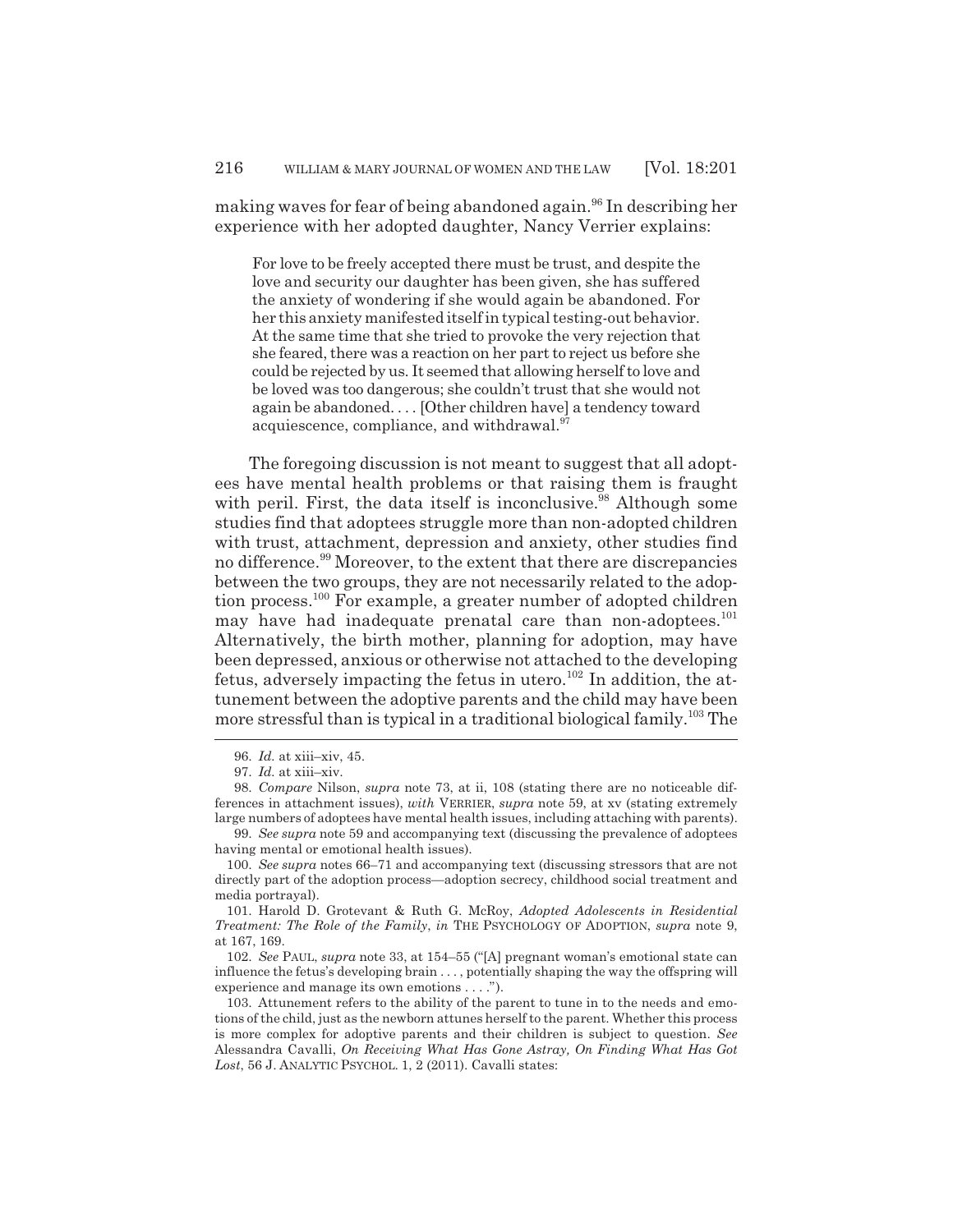adoptive parents may not have provided adequate love and nurturing to the adoptee.<sup>104</sup> Some adoptees also grew up in families that refused to discuss adoption, making it appear to be something negative.<sup>105</sup> Adoptive parents may also be more likely to seek out mental health resources for symptoms in their children than biological parents.<sup>106</sup>

As noted above, the loss that many adopted children reportedly feel may also be attributable to a number of social factors like the loss they feel for their biological parents when they are old enough to fully understand the implications of being adopted, the "'status loss' associated with being different," the loss associated with being unwanted or other factors.107 Also, cultural biases that favor biological, nuclear families should not be minimized.108 Though the focus of this article is on the impact of separating the infant from the biological mother at birth, there are many factors that may contribute to the disproportionate number of adopted children who seek counseling. Even if the numbers are not disproportionate for reasons noted above, the feelings that adoptees have are real and, as we begin to understand their origins, it would be remiss not to make legal and policy adjustments that would help them.

Applying the precautionary principle that is often applied in the environmental law context,  $109$  it would be better, from a legal

Different authors who conduct infant observation seminars describe how newborns and their mothers work hard at attuning with one another, so as to create a state of synchronous response, which creates the illusion of oneness that brings mother and baby together in an orchestrated attunement. This instinctual synchrony acts as a catalyst for the mother's capacity to be fully aware of her infant's existence outside the womb, and to be fully attentive to his external and internal movements, 'matching' them with an appropriate response.

*Id.* (internal citations omitted).

<sup>104.</sup> *See, e.g.*, Moloney, *supra* note 31, at 9 (describing how pregnancy is not simply about nine months to grow a child, but is also nine months to grow a mother-child connection).

<sup>105.</sup> *See, e.g.*, PAVAO, *supra* note 61, at x ("She knew she was adopted and she knew it must be a very bad thing, because no one would talk to her about it except to tease her."). The secrecy that surrounds adoption and the biological family is another way that we potentially fail our adopted children. *See infra* Part IV.C.

<sup>106.</sup> Brodzinsky, *supra* note 8, at 154.

<sup>107.</sup> Brodzinsky, *supra* note 9, at 7 (internal citations omitted).

<sup>108.</sup> HARRIS INTERACTIVE, NATIONAL ADOPTION ATTITUDES SURVEY 4, 8, 20 (2002), *available at* http://www.adoptioninstitute.org/survey/Adoption\_Attitudes\_Survey.pdf (describing the misconception many people have about adopted children that they are more likely to have behavioral and social problems); *see also supra* note 71 (describing social stigmas and media-created perceptions about adoption).

<sup>109.</sup> *See, e.g.*, Rachel Morello-Frosch et al., *Integrating Environmental Justice and the Precautionary Principle in Research and Policy Making: The Case of Ambient Air Toxics Exposures and Health Risks Among Schoolchildren in Los Angeles*, ANNALS AM. ACAD. POL. & SOC. SCI., Nov. 2002, at 47, 50 ("[I]n the face of uncertain but suggestive evidence of adverse . . . effects, regulatory action is needed to prevent future harm."); Robert V.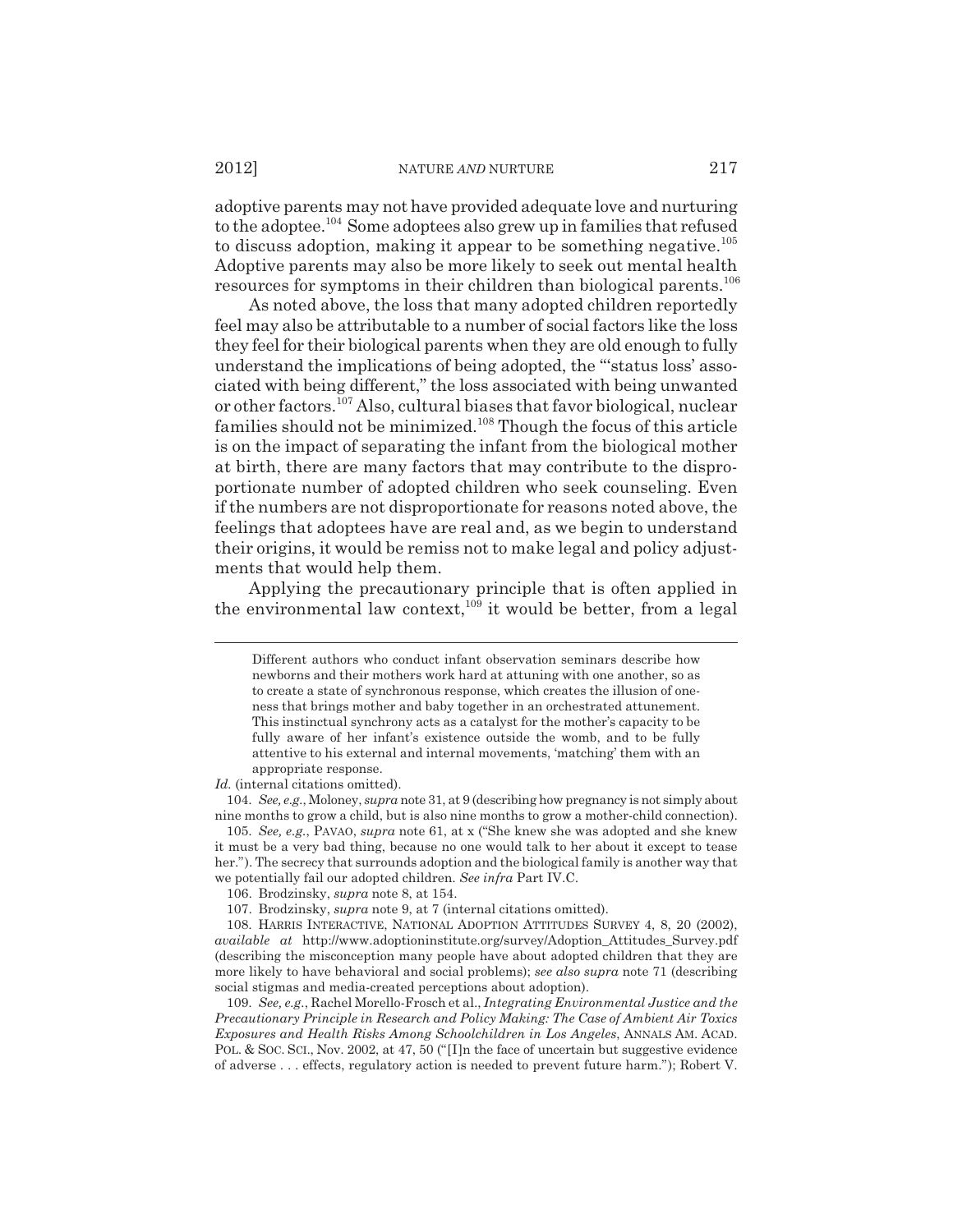perspective, to explore shifts in law and public policy that could minimize the risk of psychological harm to infant adoptees due to the process itself. Law and public policy can be used to facilitate change that will help adoptees minimize some of the challenges they currently face. We can honor their feelings, communicate openly and dedicate ourselves to an adoption process dedicated to truth. The next section explores the basics of current adoption law.

### III. ADOPTION LAWS AND PROCEDURES

*It is our job to protect our children . . . from harm. Child professionals are mandated to protect them from danger and abuse. We are not, however, mandated to protect them from the truth. The greatest gift that one can give children is to tell them their truths and to help make sense of these truths, especially when they are complicated and harsh.*<sup>110</sup>

Now that experts understand the challenges that may go along with an abrupt change in custody from one set of parents to another,<sup>111</sup> law and public policy should reflect that understanding. Adoption laws have not focused on what placement procedures would best serve the child's long-term physical and mental health needs. Instead, they have focused primarily on the consent of the biological parents and the suitability of the adoptive parents.<sup>112</sup> As a result, there remains a gaping hole in the law concerning the *process* of adoption placement.<sup>113</sup>

Percival, *Who's Afraid of the Precautionary Principle?*, 23 PACE ENVTL. L. REV. 21, 21 (2005–2006) (explaining the precautionary principle: "a lack of scientific certainty should not preclude states from adopting cost-effective measures to control environmental risks"); Scott LaFranchi, Note, *Surveying the Precautionary Principle's Ongoing Global Development: The Evolution of an Emergent Environmental Management Tool*, 32 B.C. ENVTL. AFF. L. REV. 679, 679–80 (2005) (describing the failure of the United States to embrace the precautionary principle despite its use by much of the international community). 110. PAVAO, *supra* note 61, at 98.

<sup>111.</sup> *See* Brodzinsky, *supra* note 9, at 7 (describing the multiple ways an adoptee can feel loss).

<sup>112.</sup> *See, e.g.*, *Consent to Adoption: Statute at a Glance*, ADOPTION.COM, http://laws .adoption.com/statutes/consent-to-adoption.html (last updated May 5, 2005) (showing all states require parental consent for adoption and most states require adoptee consent if the child is older).

<sup>113.</sup> This is arguably a public health issue that may require the desires of adoptive parents for privacy to give way to the public health needs of adoptees. Pursuant to principles of public health law, state police power to protect the health, safety and welfare of its citizens has been broadly construed. *See, e.g.*, Jacobson v. Massachusetts, 197 U.S. 11, 39 (1905) (upholding a Massachusetts law that allowed municipalities to require smallpox vaccination or revaccination, while noting that sometimes individual rights must give way to the greater good); Abate of Ga. v. Georgia, 137 F. Supp. 2d 1349, 1351, 1356 (N.D.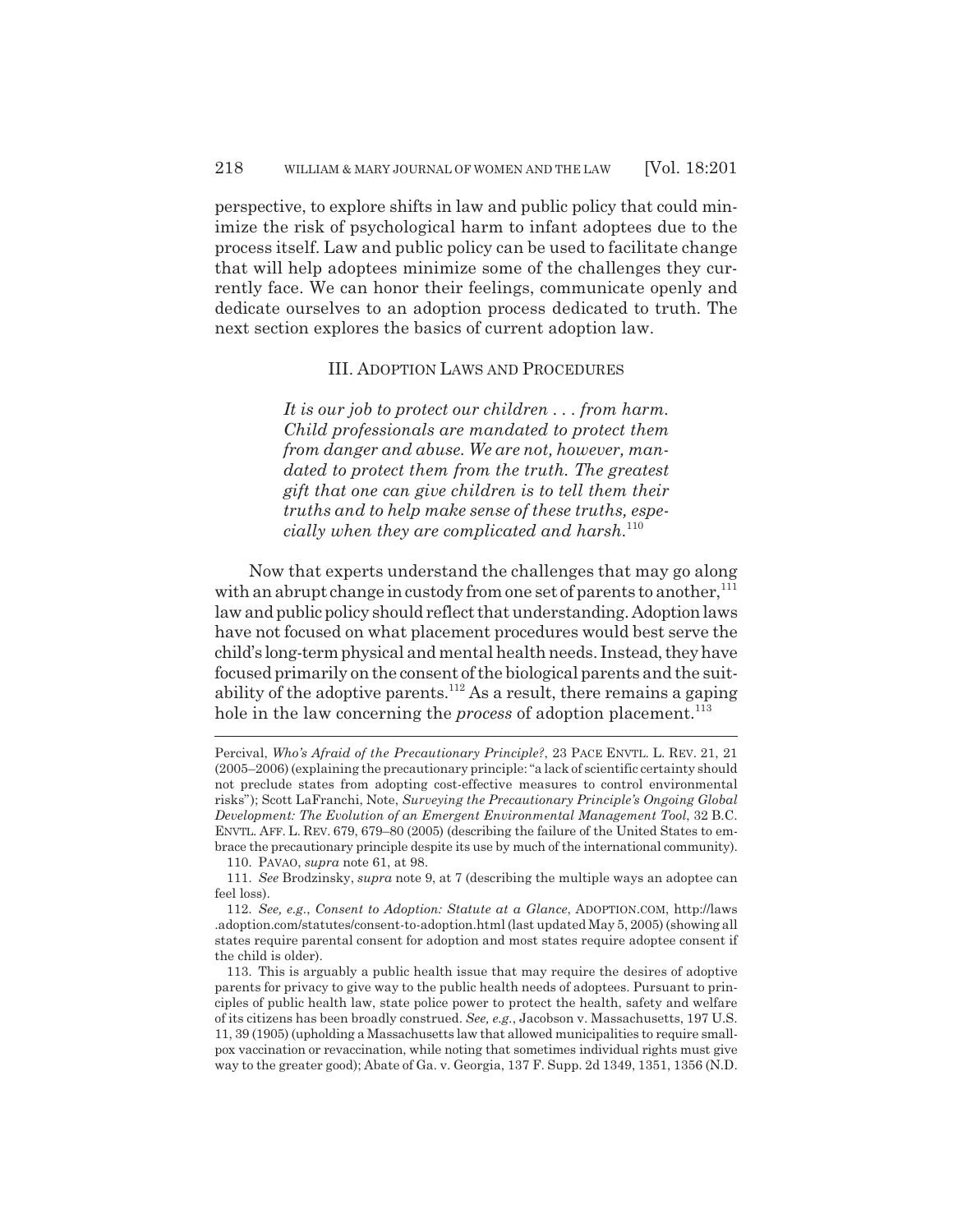Each state statutorily regulates adoption with the underlying goal of fostering the child's best interest,  $1/14$  the standard that is also used in divorce and other child custody battles.<sup>115</sup> In the adoption context, this has traditionally meant the formation of a permanent family for the child that, for legal purposes, is treated like any other.<sup>116</sup>

State adoption statutes require that biological parents voluntarily consent to terminate their parental rights before the adoption can move forward.<sup>117</sup> Some states further require that the birth mother

115. *See, e.g.*, Ex parte L.E.O., 61 So. 3d 1042, 1056 (Ala. 2010) (reasoning that giving custody to a biological parent over a nonparent is based on it being in the child's best interest); Baber v. Baber, No. 10-285, 2011 Ark. LEXIS 42, at \*9 (Ark. Feb 9, 2011) ("The primary consideration regarding custody visitation is the best interest of the child."); *In re* Baby M, 537 A.2d 1227, 1246 (N.J. 1988) (stating that the best interests of the child will determine custody); *see also* JOSEPH GOLDSTEIN ET AL., THE BEST INTERESTS OF THE CHILD:THE LEAST DETRIMENTAL ALTERNATIVE 19 (1996). Unlike divorce, adoption custody issues are consensual. *But see* DeBoer v. DeBoer, 509 U.S. 1301, 1302–03 (1993) (ordering the return of an adoptee to his biological parents because the birth parents' parental rights had not been properly terminated, regardless of the best interest of child). The concept of best interests, or "beneficence," is likewise one of the fundamental principles of bioethical decision-making; the first principle of bioethical decision-making—autonomy allows a competent adult to determine whether to accept medical treatment even if refusing to do so will result in her death. *See, e.g.*, Cruzan v. Dir., Mo. Dept. of Health, 497 U.S. 261, 278 (1990) (assuming that a competent adult could refuse life-saving medical treatment); Bouvia v. Superior Court of L.A. Cnty., 179 Cal. App. 3d 1127, 1137 (1986) (same). If the patient once had capacity, but no longer does, the principle of substituted judgment seeks to further the goal of autonomy by trying to determine what the patient's wishes would be if she were still had decisional capacity. *See, e.g.*, *In re* Guardianship of Schiavo, 780 So. 2d 176, 178 (Fla. Dist. Ct. App. 2001) (noting that the proper question is what Schiavo, in a "persistent vegetative state," would want). The beneficence or best interest standard is more likely to be used in cases involving infants or adults who never had capacity and therefore have never expressed their wishes regarding medical treatment, or in cases where there is scant evidence of what the patient's wishes would be in a given situation. *In re* Storar, 420 N.E.2d 64, 79 (N.Y. 1981) (deferring to the mother's opinion of what would have been in the best interests of her child); *see, e.g.*, *In re* Conroy, 486 A.2d 1209, 1231 (N.J. 1985) (noting state can decide best interests of both children and the incompetent); *Storar*, 420 N.E.2d at 68, 79 (using the best interest standard where the patient was born retarded and had a mental age of approximately 18 months).

116. *See, e.g.*, DEL. CODE ANN. tit. 13, §§ 919(a), 920(b) (West 2011) (noting that the adoptive child is "entitled to the same rights . . . as if he or she had been born to the adopting parent or parents," including the right to inherit from his adoptive parents); *see also* GOLDSTEIN ET AL., *supra* note 115, at 19 (stating the best interests of the child include the child's need for continuity of relationships, among other things).

117. *See, e.g.*, CONN. GEN. STAT. ANN. § 45a-715(d) (West 2011) (requiring consent); ILL. ADMIN. CODE tit. 89, § 309.70(a) (2011) (decreeing that a child may be adopted when "both

Ga. 2001) (upholding Georgia's motorcycle helmet law). The state police power could encompass maximizing the potential for adoptees to grow up with the best possible mental health outcomes.

<sup>114.</sup> *See, e.g.*, CONN. GEN. STAT. ANN. § 45a-727a (West 2011) (describing what is in the best interest of a child); *In re* Adoption of Carl, 709 N.Y.S.2d 905, 907 (Fam. Ct. 2000) (allowing the child's adoption because it was in the best interest of child); Ashley L. Driver, Comment, *Confusing Plain Language: The Compelling but Counterintuitive Need for Adoption by a Biological Parent*, 63 ARK. L. REV. 139, 141 (2010) ("[T]he rationale for adoption—the creation of a legal relationship that promotes the well-being of the child appears to be universal.").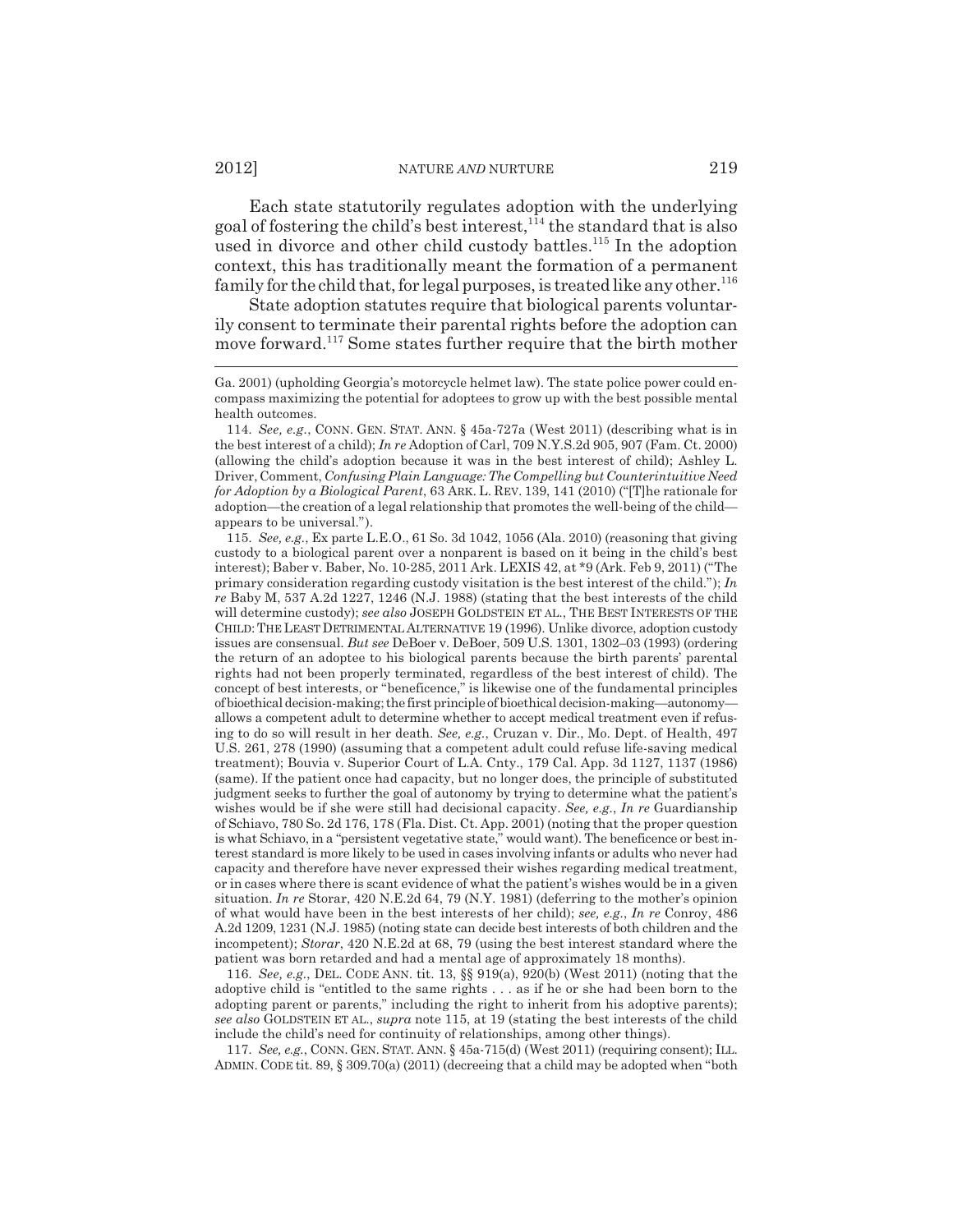receive counseling to help ensure that her decision is voluntary.<sup>118</sup> Consent of the biological parents must take place after the infant's birth and may or may not be revocable during a set period of time that varies from state to state.<sup>119</sup> Longer periods of time arguably benefit the birth parents, while shorter time periods serve the adoptive parents' need for certainty and finality.<sup>120</sup> One scholar describes this balancing of interests:

While ensuring stability for the child and her family, the law must also reflect that adoptive families can only exist based upon the relinquishment of the birth parents' rights, and that this relinquishment can only be fair after the birth parents have had an adequate opportunity for thought and counseling.<sup>121</sup>

In addition to confirming the biological parents' consent to the adoption placement, $122$  assessing the adoptive parents' suitability is

118. *See, e.g.*, CAL.FAM.CODE § 8801.5(c)(5) (West 2011) (requiring at least three counseling sessions); CONN.GEN.STAT. ANN. § 45a-728 (West 2011) (requiring the birth mother to undergo counseling within 72 hours of the child's birth); Ind. Vanderburgh Prob. Ct. LR82-PR Rule 13(2)(c) (2011) (requiring three hours of counseling within six months of the child's birth); IOWA CODE ANN. § 600A.4 (West 2011) (same).

119. *See, e.g.*, CONN. GEN. STAT. ANN. § 45a-715(d) (West 2011) (making the biological mother wait 48 hours after birth to give consent); DEL. CODE ANN. tit. 13, § 909 (2011) (allowing birth parent to file to revoke consent within 60 days of filing the adoption petition); 750 ILL. COMP. STAT. ANN. 50/9(A)–(D) (West 2009) (allowing irrevocable consent to be given 72 hours after the infant's birth); VT. STAT. ANN. tit. 15A, §§ 2-404(a), 2-408(a)(1) (2011) (requiring the birth mother to wait 36 hours after giving birth to consent and allowing her to revoke consent within 21 days). Some states permit consent to adoption prior to birth, but they then allow a period of time in which the biological parent can revoke the consent, which effectively makes the decision final only after the birth of the baby. *See, e.g.*, ALA. CODE § 26-10A-13(a) (2011) (giving five days after the birth or signing of consent to revoke consent); COLO. REV. STAT.  $\S$  19-5-103.5(1)(b)(i) (2011) (allowing revocation of consent until the petition is filed in court).

120. *See* LYNN DENNIS WARDLE & LAURENCE C. NOLAN, FAMILY LAW IN THE USA 162 (2011).

121. Cahn, *supra* note 4, at 1150. Unmarried biological fathers may be particularly at risk of losing their parental rights. *See, e.g.*, UTAH CODE ANN. § 78B-6-110 (LexisNexis 2011) (decreeing that a sexual act alone is enough to put a father on notice to act to protect his parental rights).

122. As a practical matter, the biological father may be unknown or unavailable at the time of birth. Once due diligence has been used to secure his consent, the adoption may

parents of the child have signed adoptive surrenders or consents to adoption"); *see also* 750 ILL. COMP. STAT. ANN. 50/8(b)(1)(A)(B) (2009) (needing the mother's, and usually the father's, consent). There are instances in which a child is taken from the parents involuntarily, such as due to abuse or neglect. *See, e.g.*, ILL. ADMIN. CODE tit. 89, § 309.70(a)(2)–(3) (2011) (regulating that a child may be adopted when "one parent has signed an adoptive surrender or consent to adoption . . . and [the] parental rights of the remaining parent have been terminated through court action . . . [or] a court has terminated the parental rights of both parents"). An infant may be placed for adoption without the consent of the biological parents if they are deemed unfit. *See* Cahn, *supra* note 4, at 1089–91, 1093–94 (explaining that adoption was traditionally used to care for poor or neglected children). Adoption was sometimes used as a temporary measure to help a family get back on its feet, and biological parents were not precluded from seeing their children. *Id.* at 1093–94.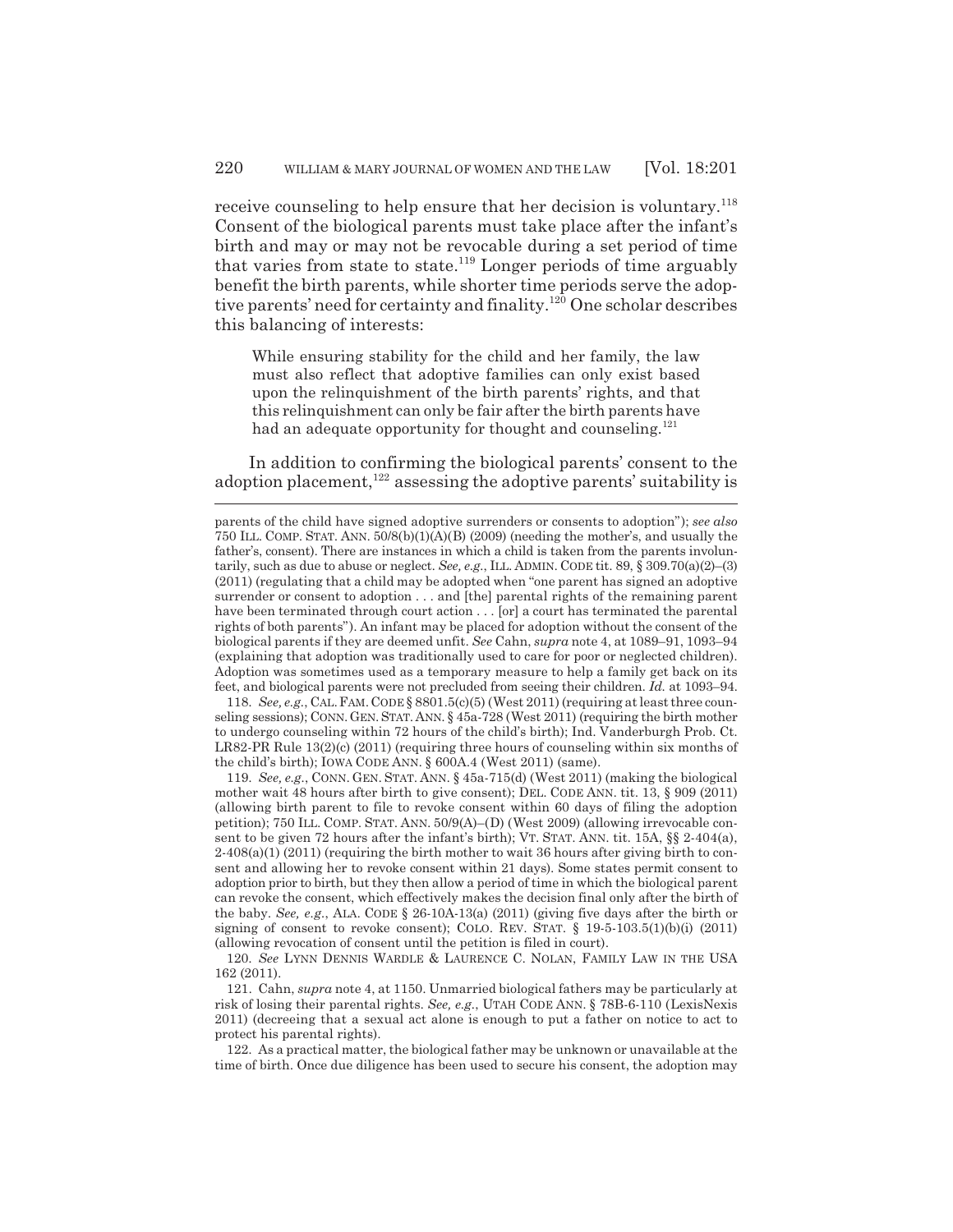the other primary focus area in state adoption laws.<sup>123</sup> Clearly, the adoptive parents must be deemed stable and loving in order to ensure that placement with them will be in the child's best interest. A social worker typically conducts a home study of the adoptive couple, interviewing them to assess both their stability as prospective parents and the suitability of their home for child rearing.<sup>124</sup> Recommendations may be required,<sup>125</sup> religious views explored<sup>126</sup> and a criminal background check conducted.<sup>127</sup> Factors to consider in determining the suitability of the adoptive parents may include the "prospective adoptive parent's ability to meet the physical, mental, and emotional needs of the child."128 Such provisions could be construed to require

123. Key debates in recent years have centered on the suitability, particularly the legality of including gay couples and singles as prospective parents and whether there should be transracial adoptions. *See, e.g.*, RANDALL KENNEDY, INTERRACIAL INTIMACIES: SEX, MARRIAGE, IDENTITY, AND ADOPTION 402 (2003) (advocating for placement with whatever family will provide the quickest opportunity for permanency, regardless of race); Elizabeth Bartholet, *Where Do Black Children Belong? The Politics of Race Matching in Adoption*, 139 U. PA. L. REV. 1163, 1172 (1991) ("[R]acial matching policies represent a coming together of powerful and related ideologies—old-fashioned white racism, modernday black nationalism, and . . . the idea that what is 'natural' in the context of the biological family is what is normal and desirable in the context of adoption."); Angela Mae Kupenda, *Seeking Different Treatment, or Seeking the Same Regard: Remarketing the Transracial Adoption Debate*, 26 B.C.THIRD WORLD L.J. 97, 98–99 (2006) (discussing transracial adoption debate); Mabry, *supra* note 18, at 660 (looking at who can adopt and advocating joint adoptions for non-intimate parenting partners); Devjani Mishra, *The Road to Concord: Resolving the Conflict of Law over Adoption by Gays and Lesbians*, 30 COLUM. J.L. & SOC.PROBS. 91, 92 (1996) (advocating that gay couples be allowed to adopt); Krista Stone-Manista, *Parents in Illinois Are Parents in Oklahoma Too: An Argument for Mandatory Interstate Recognition of Same-Sex Adoptions*, 19 L.& SEXUALITY 137, 141 (2010) (same); Driver, *supra* note 114, at 140–41 (exploring whether biological parents can adopt their own children under the Arkansas adoption statute).

124. *See, e.g.*, ARK. CODE ANN. § 9-9-212(b)(1)(A) (2011) (making a home study a requisite); OKLA. STAT. ANN. tit. 10, § 7505-5.3 (West 2011) (mandating home visits, interviews and background checks); VT. STAT. ANN. tit. 15A, § 2-201 (2011) (requiring a favorable evaluation).

125. *See, e.g.*, Ind. Vanderburgh Prob. Ct. LR82-PR Rule 13 (requiring at least three references).

126. *See, e.g.*, VT. STAT. ANN. tit. 15A, § 2-203 (2011) (noting the information that must be included in the pre-placement evaluation).

127. *See, e.g.*, *id.* § 1-113 (2011) (setting out the requirements for the criminal record check). *But see* Cahn, *supra* note 4, at 1150 n.346 (suggesting that the screening process is too invasive and drives prospective adoptive couples away from the process).

128. ILL. ADMIN. CODE tit. 89, § 309.130(a)(5) (2011). Some statutes address the adoptive parents' ability to maintain and show compassion for the adoptee's pre-existing relationships and emotional ties. For example, the law may examine the ability of the

proceed without it. *See, e.g.*, FLA. STAT. ANN. § 63.062 (West 2011) (deeming consent waived where the "unmarried biological father [had] not complied" with other conditions); IND. CODE ANN. § 31-19-5-18 (West 2011) ("A putative father who fails to register within [a certain] period . . . waives notice of an adoption proceeding."); OHIO REV. CODE ANN. § 3107.07(A)–(B) (West 2011) (setting out conditions by which consent of the father to adoption is not needed); OKLA. STAT. ANN. tit.  $10, \frac{6}{3}$  7505-4.2(F) (West 2011) (precluding the need for a father's consent if he has been given notice and fails to come to the hearing).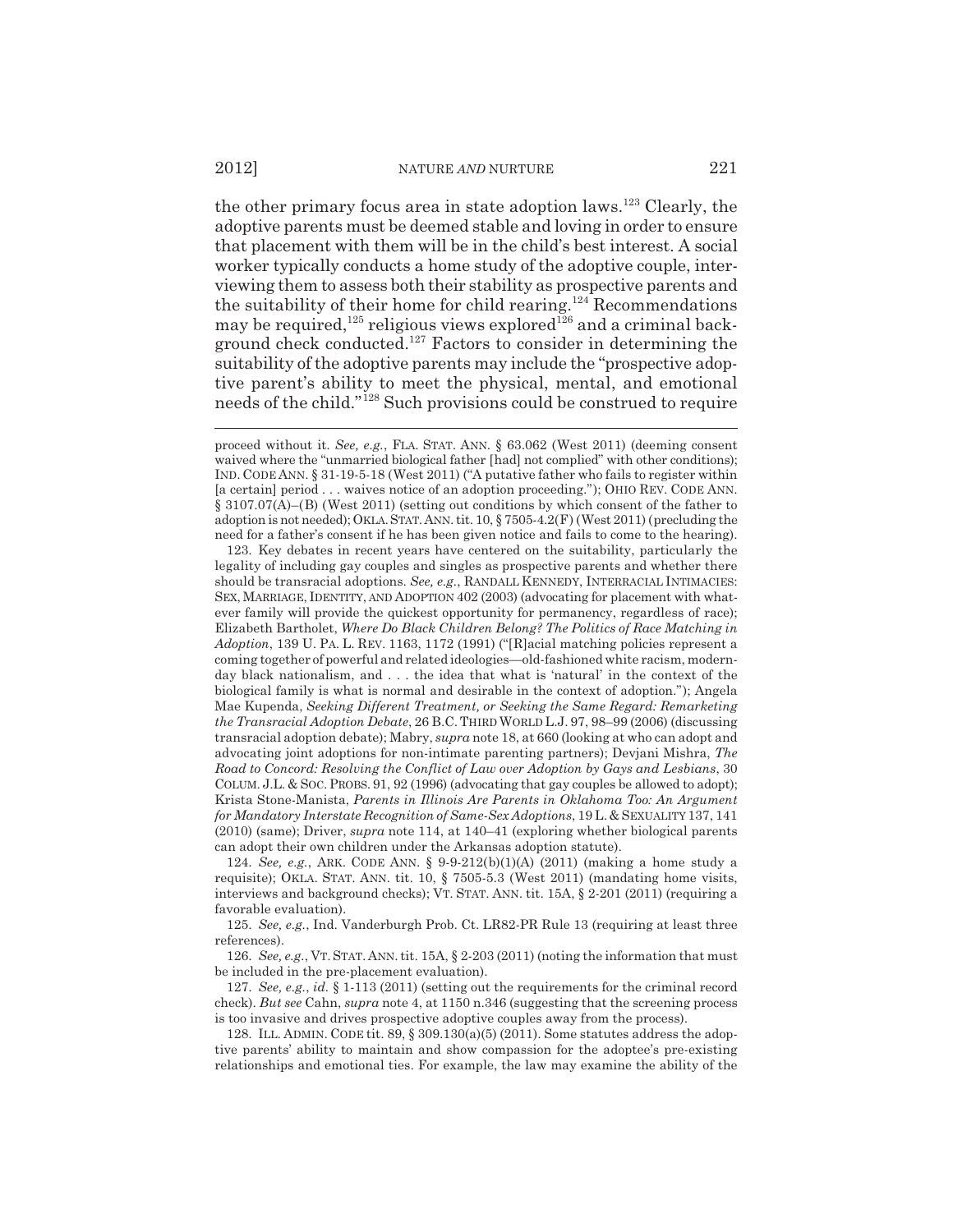educating the adoptive parents about the potential emotional and mental health needs that tend to impact adopted children.<sup>129</sup>

While adoption laws do not address the precise issue of the infant placement process itself,130 there are two mechanisms present in some state adoption statutes that can assist adoptees who either seek information about their biological parents or want to maintain contact with them. First, whereas most adoptions are closed, $131$  some states allow adult adoptees to access their original birth certificates and provide for the release of whatever information they have about the biological parents.132 Although these provisions are useful, they only apply once adoptees have reached adulthood.<sup>133</sup> Therefore, their

129. *See infra* notes 150–54 and accompanying text (suggesting parents must be fully educated about all aspects of adoption).

130. *See infra* notes 131–42 and accompanying text (discussing later access to information about biological parents).

131. A closed adoption is one in which the parties to the adoption do not share identifying information. *Closed Adoptions*, ADOPTION.COM, http://glossary.adoption.com/closed -adoptions.html (last visited Feb. 13, 2012). To facilitate the privacy of the parties, the original birth certificates are sealed and a new one created with the names of the adoptive parents. *See, e.g.*, FLA. STAT. ANN. § 63.162 (West 2011) (making all records confidential); GA. CODE ANN. § 19-8-23 (2011) (same); LA. CHILD. CODE ANN. art. 1185 (2011) (same); N.J. STAT. ANN. § 9:3-52 (West 2011) (same); OKLA. STAT. ANN. tit. 10, § 7505-1.1 (West 2011) (same); S.C. CODE ANN. § 63-9-780 (2010) (same); TENN. CODE ANN. § 36-1-126 (2011) (same). *But see infra* note 141 (describing how one state permits adoptive parents to be present at the birth of the child, under some circumstances).

132. *See, e.g.*, ALASKA STAT.ANN. § 18.50.500 (West 2011) (providing adoptees with their original birth certificate per their requests after age 18); CONN. GEN. STAT. ANN. § 45a-744 (West 2011) (making additional information about their biological parents available to adult adoptees); MD. CODE ANN., FAM. LAW § 5-4B-04 (West 2011) (helping adoptees who wish to search for their biological parents by referring them to the child placement agency); MINN. STAT. ANN. § 259.89 (West 2011) (laying out procedures for adoptees 19 and older to gain access to information about their birth records).

133. In Delaware, original birth information is available to an adoptee 21 years or older. DEL. CODE ANN. tit. 13, § 923(b) (West 2011). No provision is made to release the information sooner. *See also* CONN. GEN. STAT. ANN. § 45a-746 (West 2011) (allowing access for adult adoptees); IND. CODE ANN. § 31-19-22-10 (LexisNexis 2011) (granting access to identifying information once reaching 21 years of age); LA. CHILD. CODE ANN. art. 1270 (2011) (providing voluntary registry for those 18 or older); MINN. STAT. ANN. § 259.89 (West 2011) (allowing access after adoptees turn 19); NEB. REV. STAT. § 43-130 (2011) (letting adoptees petition for information regarding biological parents at age 25); N.M. STAT. ANN. § 32A-5-40 (West 2011) (giving access at 18 years); N.Y. PUB. HEALTH LAW § 4138-c-6(b) (McKinney 2011) (allowing adoptees to access information at age 18); 23 PA. CONS. STAT. ANN. § 2924 (2011) (allowing those 18 years and older to request information); TENN. CODE ANN. § 36-1-127 (2011) (making records available to those 21 years of age);

adoptive parents "to support, maintain and continue to be sensitive to the child's significant relationships with the child's extended family, siblings, and any other significant persons who played an important part in the child's life or to whom the child has established significant emotional ties." *Id.*; *see also id.* § 309.130(b)(1) (2011) (separating siblings only if in the best interest of the children). Provisions like this are geared toward adoptions of older children who have well-recognized preexisting relationships. They are not a recognition of the bonding that takes place between the fetus/newborn and the biological mother.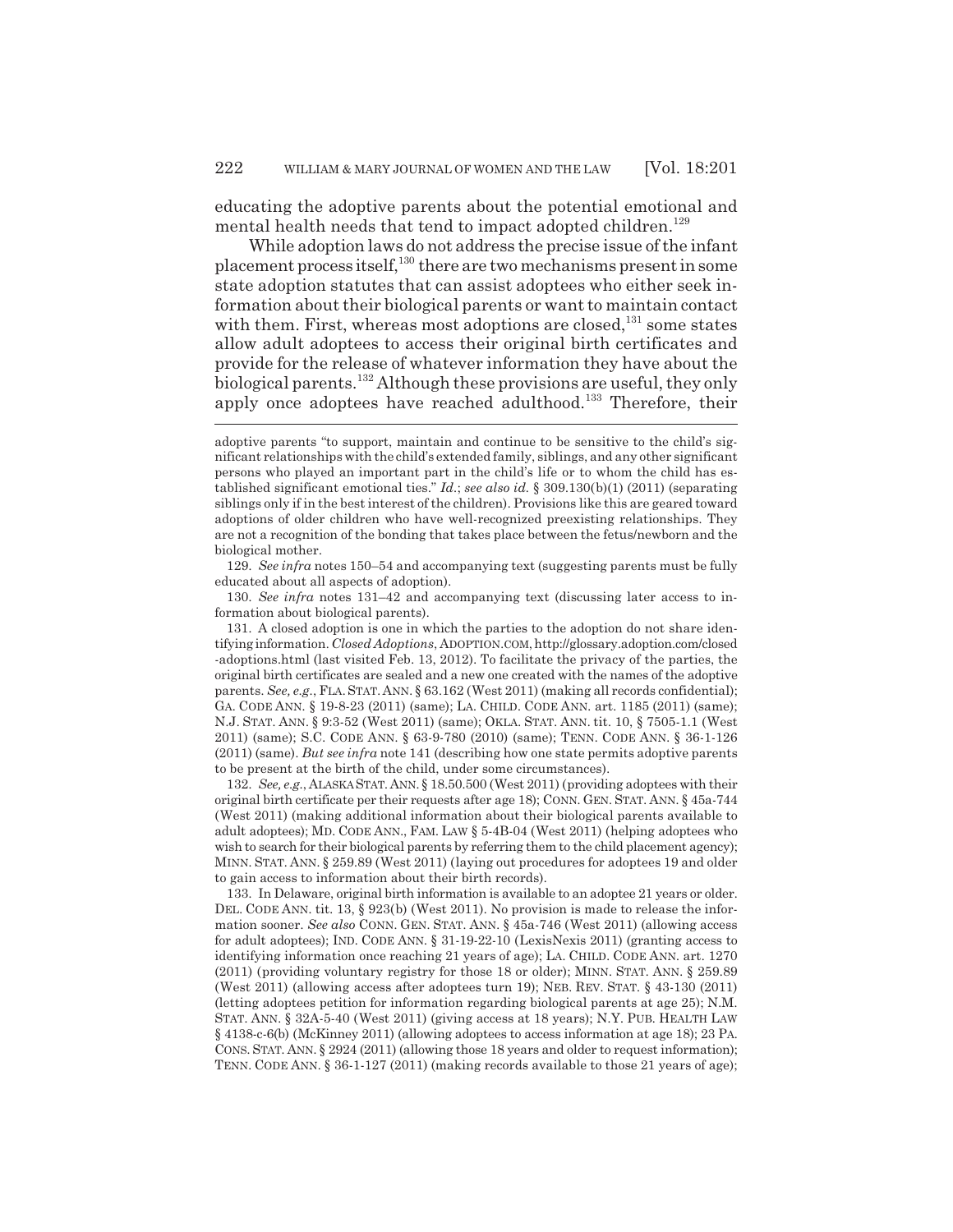struggles during childhood and adolescence are not addressed by these provisions. State laws are more flexible in releasing health information about the biological parents to adoptive parents, even during the adoptee's minority.<sup>134</sup>

Second, a number of state adoption laws recognize and explicitly enforce post adoption agreements between the biological and adoptive parents.<sup>135</sup> Not all states, however, recognize these agreements.<sup>136</sup> Moreover, the states that recognize them generally take a position

134. *See, e.g.*, ALA. CODE § 26-10A-31 (2011) (releasing "[h]ealth and medical histories of the adoptee's natural parents" upon request); HAW. REV. STAT. § 578-14.5 (West 2011) (same); MO. ANN. STAT. § 453.121 (West 2011) (including the medical history of the biological parents in the non-identifying information that can be disclosed to the adoptive parents); 23 PA. CONS.STAT. ANN. § 2925 (West 2011) (allowing non-identifying information to the requester); S.C. CODE ANN. § 63-9-780 (2010) (same).

135. *See, e.g.*, CAL.FAM.CODE § 8616.5 (2011) (allowing voluntary agreements); CONN. GEN. STAT. ANN. § 45a-715(h) (West 2011) ("Either or both birth parents and an intended adoptive parent may enter into a cooperative postadoption agreement regarding communication or contact between either or both birth parents and the adopted child. . . . The postadoption agreement shall be applicable only to a birth parent who is a party to the agreement."); D.C. CODE § 4-361 (2011) (noting that agreement shall be at the sole discretion of the adoptive parents); LA. CHILD. CODE ANN. art 1269.2 (2011) (recognizing post adoption contact if the child has an "established, significant relationship to the extent that its loss would cause substantial harm to the child"); *see also* MD. CODE ANN., FAM. LAW § 5-345 (West 2011) (recognizing the possibility of post-adoption contact agreements); MASS. GEN. LAWS ANN. ch. 210, § 3(d) (West 2011) (same); MONT. CODE ANN. § 42-1-102 (2011) ("Montana . . . support[s] relationships between adoptees and their birth families when desired . . . ."); N.H. REV. STAT. ANN. § 170-B:2(XVIII) (2011) (allowing for post-adoption contact); N.Y. DOM. REL. LAW § 112-b (McKinney 2011) (same); OKLA. STAT. ANN. tit. 10A, § 1-4-813 (West 2011) (same); OR. REV. STAT. ANN. § 109.305(2) (West 2011) (same); R.I.GEN.LAWS ANN. § 15-7-14.1 (West 2010) (same); S.D. CODIFIED LAWS  $\S 25-6-17(2011)$  (allowing contact when there is a pre-adoption agreement); VA. CODE ANN. § 63.2-1220.2 (2011) (allowing post-adoption agreements); Humphrey v. Pannell, 710 So. 2d 392, 400 (Miss. 1998) ("[T]he 'unless otherwise provided' language was intended . . . to provide . . . the option of entering into limited arrangements such as post-adoption visitation agreements as long as the best interests of the child would be served by such an arrangement."). In case of disputes, visitation will be determined based on the child's best interest. Groves v. Clark, 982 P.2d 446, 446, 449 (Mont. 1999). Any breach of the agreement will not defeat the finality of adoption. *See* CONN. GEN. STAT. ANN. § 45a-715(i),(n) (West 2011). *But see* OHIO REV. CODE ANN. § 3107.65 (West 2011) (stating that an open adoption does not give the birth parents any authority over the child).

136. *See State Survey of Post-Adoption Contract Agreements*, FLA.'S CHILD. FIRST, http://www.dcf.state.fl.us/initiatives/dependency/docs/PostAdoptionStatutes.pdf (last visited Feb. 13, 2012).

TEX.FAM. CODE ANN. § 162.018 (West 2011) (denying access to information—identifying or non-identifying—until the age of 14); VT. STAT. ANN. tit. 15A, § 6-107 (West 2011) (releasing a copy of the original birth certificate upon request to those over 18 years). Moreover, in some cases, the birth mother may have veto power over the release of identifying information. *See, e.g.*, COLO. REV. STAT. ANN. § 19-5-305 (West 2011) (stating biological parents can indicate whether they want to be contacted by adoptee); DEL. CODE ANN. tit. 13,  $\S 923(a)$  (West 2011) (allowing the birth parents to "deny[] the release of information"); IND. CODE ANN. § 31-19-25-3 (LexisNexis 2011) (letting the birth parents restrict access to information about themselves by submitting a non-release form); 23 PA. CONS. STAT. ANN. § 2925 (West 2011) (letting the birth parents authorize the search).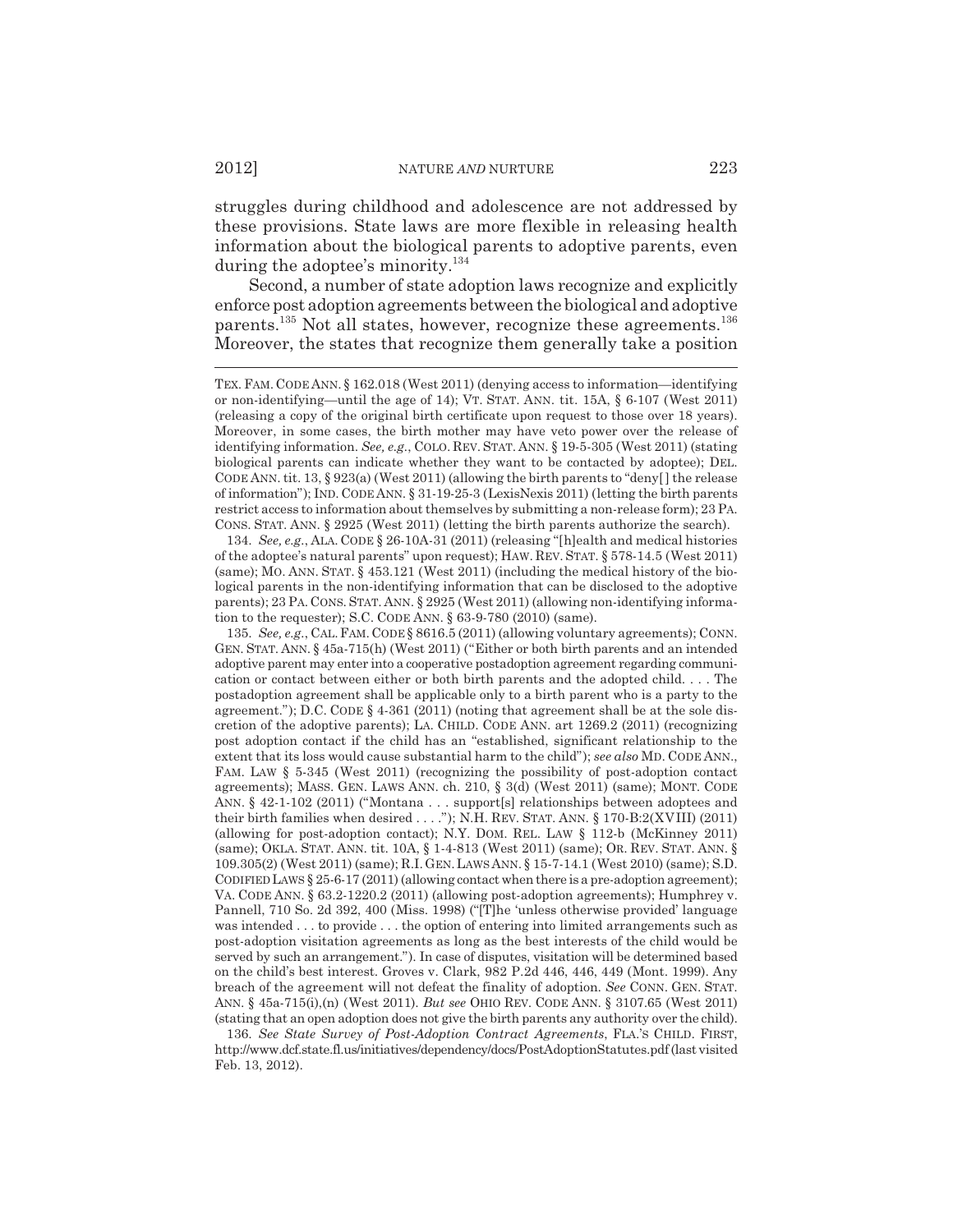of neutrality on whether such an agreement should be executed, $^{137}$ with the default position generally being that information should remain confidential.<sup>138</sup> Post adoption agreements may also not be effective at the time of placement because adoptions are finalized only after a period of several months following the transfer of custody to the adoptive parents.139 Nonetheless, they provide a vehicle for ongoing communication and contact among all parties to the adoption triad.140 Moreover, the parties themselves can decide to maintain contact right after birth, regardless of the existence of a post adoption agreement.<sup>141</sup> In addition, the internet may provide for ongoing contact in ways that were unimaginable even a decade ago. $^{142}$ 

Unless otherwise specified, adoption laws have traditionally excluded further contact between the biological parents and the child after adoption placement.<sup>143</sup> In fact, the adoptee's original birth certificate is normally sealed and a new one created with the names of the adoptive parents.<sup>144</sup> And, as noted above, the adoptee's right to

<sup>137.</sup> *See, e.g.*, CONN. GEN. STAT. ANN. § 45a-715(h) (West 2011) ("There shall be no presumption of communication or contact between the birth parents and an intended adoptive parent in the absence of a cooperative postadoption agreement.").

<sup>138.</sup> *See, e.g.*, DEL CODE ANN. tit. 13, §§ 906(9), 929 (West 2011) (providing for confidentiality unless the birth and adoptive parents agree otherwise, in which case identifying information can be shared, with restrictions); VT. STAT. ANN. tit. 15A, § 1-109 (West 2011) (noting that, after the adoption becomes final, there is no right to visitation or communication).

<sup>139.</sup> *See Family Law Resource Guide*, MO. B., 27 (May 2008), http://www.mobar.org /uploadedFiles/Home/Publications/Legal\_Resources/Brochures\_and\_Booklets/Family Law Conference/family%20law%20resource%20guide.pdf (reporting it can take six months to finalize an adoption).

<sup>140.</sup> *See* Nancy S. Ashe, *Post-Adoption Contract Agreements—Why Make One?*, ADOPTING.ORG, http://www.adopting.org/adoptions/post-adoption-contact-agreements -why -make-one.html (last visited Feb. 13, 2012) ("Adoptive and birth families, adoption professionals, jurists, and policy makers are increasingly noting the positive effects of varying degrees of openness in adoption.").

<sup>141.</sup> Connecticut even allows for the adoptive parents to be present at the child's birth. CONN. GEN. STAT. ANN. § 45a-728a (West 2011) ("Prospective adoptive parents may participate in the labor and birth of the child identified for adoption and may visit with such newborn child, provided the birth mother, the child-placing agency and her physician agree and such participation and visitation are consistent with the medically necessary procedures of the hospital."). While this is another area in which most state statutes are silent, if, as recommended below, the prospective adoptive parents are identified prior to birth, nothing would preclude the parties from independently agreeing to having all of them present at birth.

<sup>142.</sup> Lisa Belkin, *I Found My Mom Through Facebook*, N.Y. TIMES, June 26, 2011, at 1 (describing several scenarios in which adoptees found their birth parents on Facebook or vice versa). "The Internet is changing nearly every chapter of adoption." *Id.*

<sup>143.</sup> *See* Rita Meiser & Marcie Velen, *The History of Adoption*, RES. ETC., INC., http:// www.researchetcinc.com/historyofadoption.html (last visited Feb. 13, 2012) (describing the reasons adoption records started being closed).

<sup>144.</sup> *See, e.g.*, ALA. CODE § 26-10A-32 (2011) (allowing the original to be inspected only if "good cause" is shown); D.C. CODE § 16-314 (2011) (noting that a new birth record is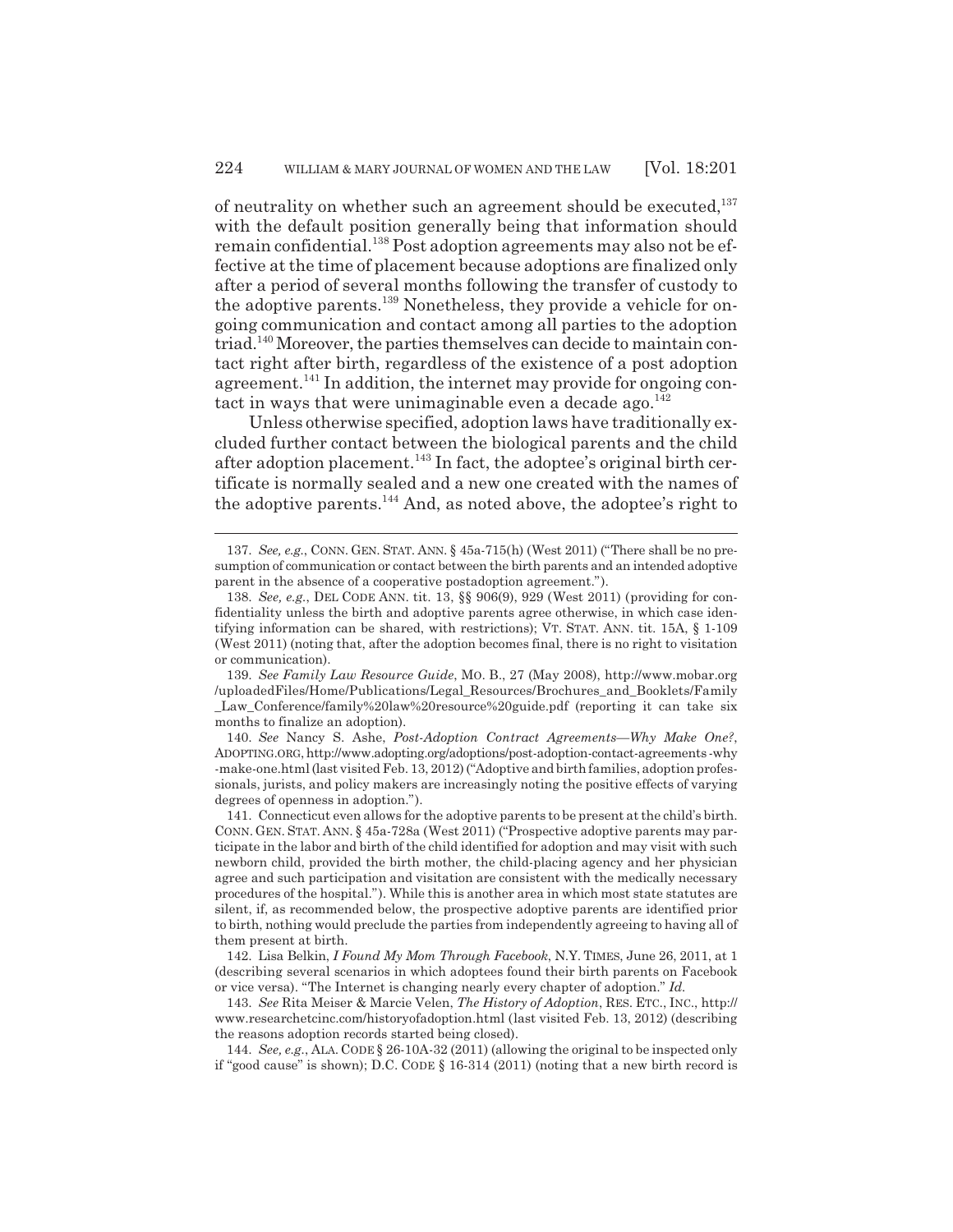#### 2012] NATURE *AND* NURTURE 225

access identifying information about her biological parents is generally precluded until she reaches the age of majority.145 Regardless of the hardships, there is a movement in adoption laws towards greater openness,146 allowance for the sharing of identifying information, and efforts to promote ongoing contact after birth through post-adoption agreements.147 They do not, however, address the placement process itself or the question of the possible benefits of contact between the parties prior to birth. Guidelines are needed for the entire adoption placement process consistent with what we know is likely to serve the best interests of the child given our understanding of fetal development and infant awareness discussed above.<sup>148</sup> The next section offers suggestions on what those guidelines might include.

# IV. IMPROVING THE ADOPTION PROCESS

*There is little that [cannot] be remedied later, and there is much that can be prevented from happening at all*[*.*] 149

As already noted, adoption laws exist to serve the best interests of the child. This includes both the child's mental and physical wellbeing. To serve these interests, this section recommends that best practices be implemented, including guidelines addressing adoption placement procedures. Such guidelines would require, first, that all adoption participants be educated about the unique emotional challenges that adopted children may face. This educational initiative must be targeted to adoption professionals, as well as the adoptive and biological parents. Second, placement should involve a transitional *process* rather than a transitional *event*. Third, guidelines must address both the short- and long-term secrecy that shrouds the entire adoption process.

created); HAW. REV. STAT. § 578-14 (West 2011) (same); LA. REV. STAT. ANN. § 40:73 (2011) (same);MICH.COMP.LAWS ANN. § 710.68(15) (West 2011) (same); VT.STAT.ANN.tit. 15A, § 3-802 (West 2011) (same).

<sup>145.</sup> *See supra* note 133 and accompanying text.

<sup>146.</sup> *See supra* note 135 and accompanying text.

<sup>147.</sup> *State Survey of Post-Adoption Contract Agreements*, *supra* note 136 (noting that "25 states have enacted statutes that allow for . . . Post-Adoption Contact Agreements").

<sup>148.</sup> *See supra* Parts I.A–B. The law is limited in its ability to govern long-term relationships, but a foundation can be laid at the beginning, making it more likely that placement will be in the child's best interest. *See* GOLDSTEIN ET AL., *supra* note 115, at 46–49.

<sup>149.</sup> Michael F. McGinn, *Attachment and Separation-Individualization in Adoptees*, EVAN B.DONALDSON ADOPTION INST., http://www.adoptioninstitute.org/proed/mpresentation .html (last visited Feb. 13, 2012) (statement of Erik Erikson).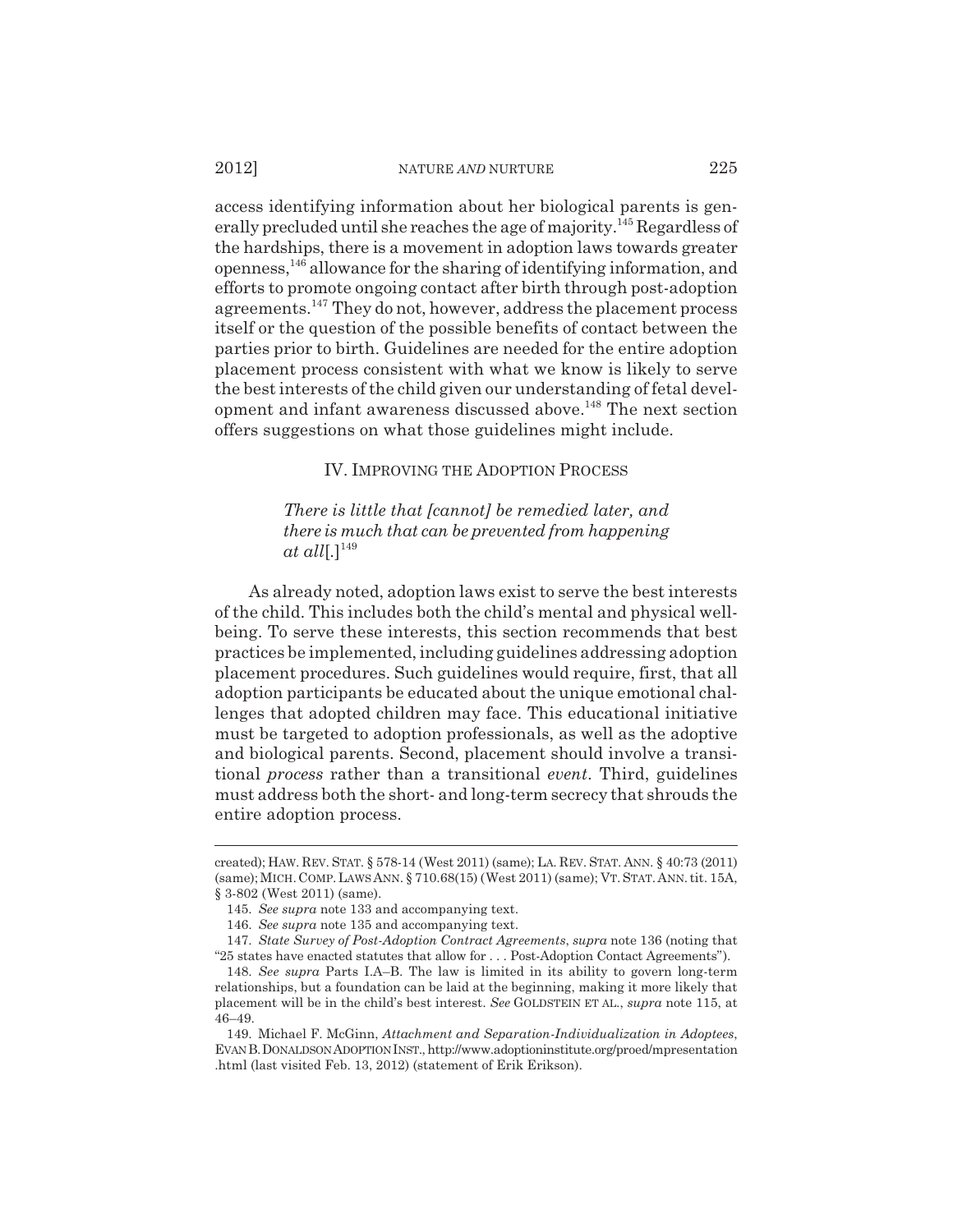# A. Educating Adoptive Parents and Adoption Professionals<sup>150</sup>

Adoption professionals often include social workers and others who already have some training about the unique challenges that adopted children may have.<sup>151</sup> The law, though, should require that their education specifically include up-to-date knowledge about fetal development, infant awareness, and their implications for adopted children as they progress through childhood and adolescence. In addition, continuing education requirements should be imposed to help these professionals stay abreast of current developments as they relate to adopted children. This will enable them to pass that knowledge along to the biological and adoptive parents.

In addition, the adoption process should include comprehensive education of the adoptive parents. Adoptive parents are generally led to believe and expect that their families will be identical to traditional biological families.<sup>152</sup> Though this is true in most respects, failing to alert the parents to unique issues that may confront their children does a disservice to the child and the adoptive parents. If children experience emotional challenges that their adoptive parents are ill-prepared to handle, the adoptive parents are less likely to meet their children's needs adequately . Therefore, "[e]very potential adoptive couple needs to be informed about the *primal wound* and the impact it [may] have on them, their child, and their child's biological mother. . . . [Adoption] is a difficult and complex process for everyone concerned. It deserves to be understood and honored as such."<sup>153</sup>

<sup>150.</sup> Education is a common public health tool. *See, e.g.*, Ronen Avraham & K. A. D. Camara, *The Tragedy of the Human Commons*, 29 CARDOZO L. REV. 479, 487 n.24 (2007) (discussing anti-obesity educational campaigns); Laura C. Leviton, *Children's Healthy Weight and the School Environment*, ANNALS AM. ACAD.POL. & SOC. SCI., Jan. 2008, at 38, 45–47 (same); Elaine Stoll, *The Family Smoking Prevention and Tobacco Control Act and the First Amendment: Why a Substantial Interest in Protecting Public Health Won't Save Some New Restrictions on Tobacco Advertising*, 65 FOOD & DRUG L.J. 873, 873 (2010) (discussing anti-tobacco educational campaigns); Christopher Valleau, *If You're Smoking You're Fired: How Tobacco Could Be Dangerous to More than Just Your Health*, 10 DEPAUL J. HEALTH CARE L. 457, 459–60 n.15, 489 (2007) (same). Education can be used in the adoption context not only to educate the parties to adoption, but in an effort to change cultural beliefs surrounding adoption.

<sup>151.</sup> *See Continuing Education-Professional Training*, ADOPTIONS TOGETHER, http:// www.adoptionstogether.org/EducationTraining/TrainingforProfessionals.aspx (last visited Feb. 13, 2012) (providing training services to those who work with adoptees).

<sup>152.</sup> *See* Cahn, *supra* note 4, at 1087, 1148–50 (explaining how this traditional belief is misguided).

<sup>153.</sup> VERRIER, *supra* note 59, at 220; *see also* PAVAO, *supra* note 61, at 42 ("The adoptive parent role is especially challenging because they have to introduce very complex truths to a child and then be prepared to support him—even to try to stay a step ahead—as he makes sense of the truths of his life."). This educational program should be implemented at the beginning of the adoption process when the prospective adoptive parents are trying to decide whether to move forward with the adoption—not at the joyous moment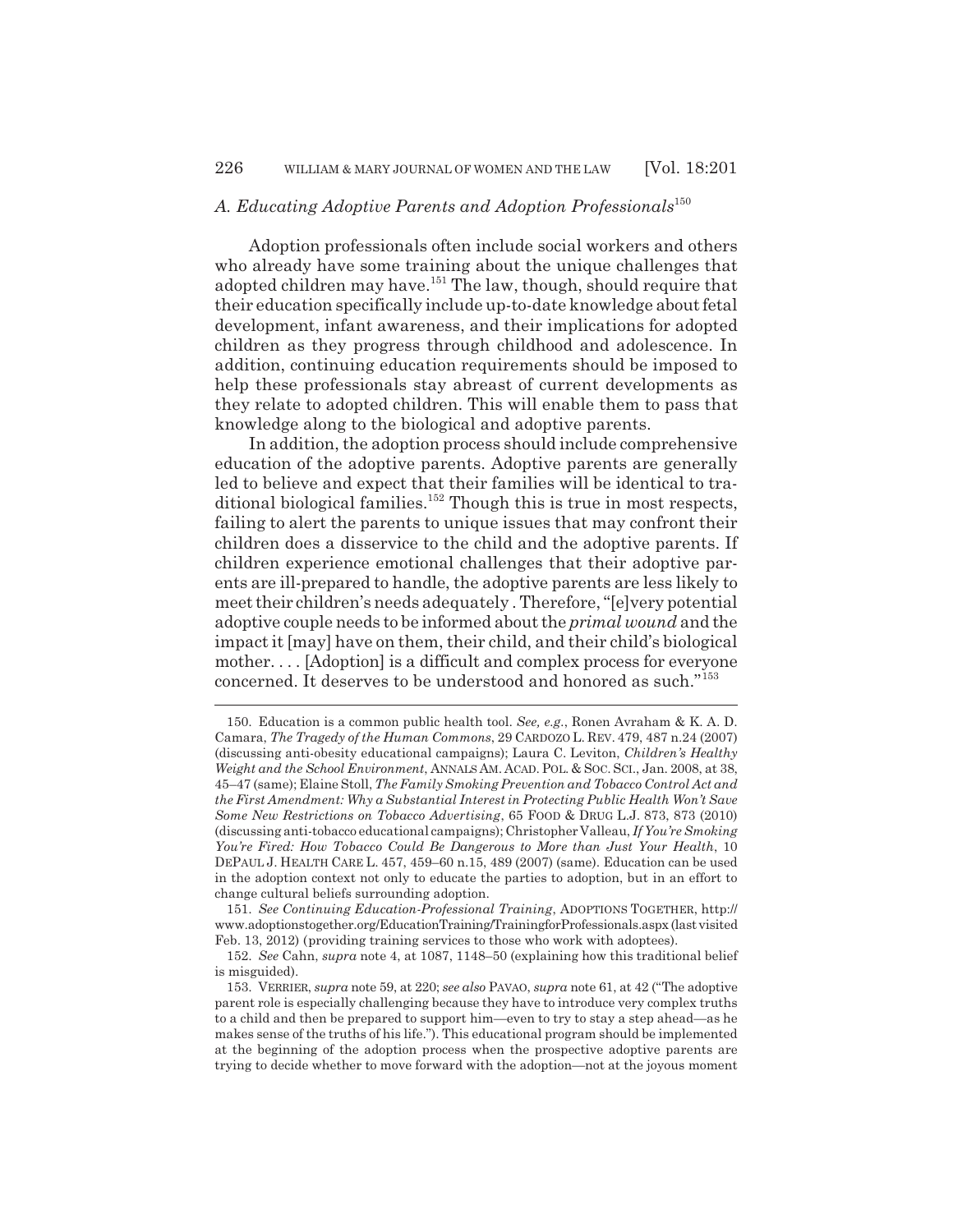#### 2012] NATURE *AND* NURTURE 227

Last, but certainly not least, the biological parents should be educated about the mental health issues that adopted children may face. One prerequisite to adoption is the requirement that the biological parents voluntarily consent to it.<sup>154</sup> Arguably, voluntariness only exists to the extent that the biological parents understand that to which they are consenting. Educating them about how adoption may impact the child needs to be part of that process. While adoption serves most adopted children very well, honesty about some of the mental health concerns should nonetheless be required.<sup>155</sup>

## *B. Shifting from an Event to a Process*

Given our current level of understanding regarding fetal and newborn awareness, the transition from birth to adoptive parents must become an area of focus in adoption laws and placement procedures. Birth itself is a traumatic event. To compound that trauma with a shift in everything familiar to the newborn appears to be unwise. Therefore, adoption laws and procedures, which currently focus either on the period of time before birth, when the fetus is still with the birth parents, or the period after, when the baby has been placed with the adoptive family,<sup>156</sup> should include a focus on the actual transition process from one family to another in the hours or days following birth.

The actual placement process of moving the infant from one home to another is generally not determined by law, allowing adoption agencies and private placement individuals to create their own procedures for actual placement.157 Rather than leaving ad hoc transition processes in place, the law can provide guidelines that would shift adoption placement from a transition *event* to a transition *process*.

Whenever possible, this process should include contact between the birth and adoptive parents prior to the birth. Adoption best practices should shift so that a placement decision is normally made by

157. CHILD WELFARE INFO. GATEWAY, U.S. DEP'T OF HEALTH & HUM.SERVS., ADOPTION: WHERE DO I START? 4 (2010), *available at* http://www.childwelfare.gov/pubs/f\_start.pdf.

when the baby is born and like every parent, adoptive or not, they are simply thrilled to bring home their bundle of joy.

<sup>154.</sup> *See supra* notes 117–20 and accompanying text.

<sup>155.</sup> Any educational initiative should emphasize that non-adopted children also have their fair share of mental health concerns. Issues that tend to be unique to adoptees, however, deserve special attention. Widespread education about prenatal care and its importance to childhood development should also be included.

<sup>156.</sup> Prior to placement the key issues are: 1) whether the birth parents are prepared to provide voluntary consent to the adoption, and 2) whether the prospective adoptive parents are suitable parents. *See supra* notes 117–28 and accompanying text. After placement, the focus is on the procedures necessary to finalize the adoption. Often, this consists of a waiting period of six months or more.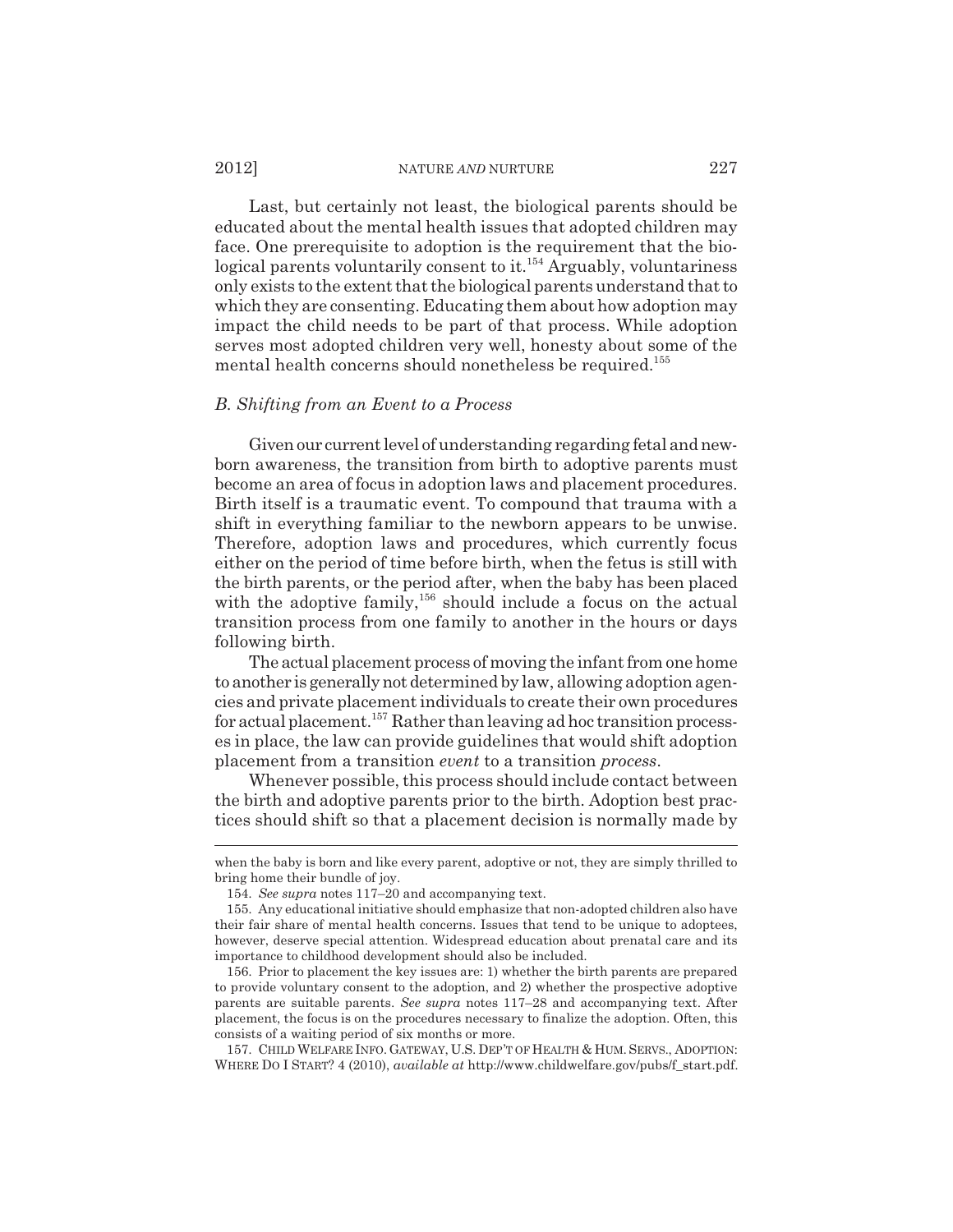the seventh month of the pregnancy.<sup>158</sup> At that point, visits between the birth and adoptive parents should be encouraged. This will allow the fetus to become familiar with the voices and rhythms of the adoptive parents so that when the transition to their home is made, it will feel less foreign. If properly educated as discussed above, the adoptive parents will likely be more open to this idea, although financial and logistical challenges may preclude their ability to have prenatal contact with the biological parents. If they cannot be physically present, the adoptive parents could provide recordings of their voices for the biological parents to play during the last trimester of pregnancy.<sup>159</sup>

In addition to encouraging communication between the adoptive and biological parents prenatally, they should also be encouraged to have some overlap time after the baby's birth. For example, during the first forty-eight to seventy-two hours, the biological mother can visit the newborn for progressively shorter durations. This should permit the child to shift away from the biological mother more gradually, simultaneously spending most of her time with her adoptive parents and beginning the attachment process with them.

There are several concerns with continued contact between birth and adoptive parents subsequent to birth. One important reason is that this may be the most precarious time for the adoption itself, as continued contact between the biological mother and the newborn at this stage could result in the birth mother deciding to keep the baby herself.<sup>160</sup> Adoption, however, is to serve the best interest of the child not the best interest of the adoptive parents. Therefore, in cases where the birth mother changes her mind, she is doing what adoption laws provide for—taking advantage of the period of time following birth in which she can decide whether to move forward with the adoption.<sup>161</sup> Nonetheless, the adoptive parents, whose own emotions are on the line, may be wary of exposing themselves to this risk.<sup>162</sup> Furthermore,

<sup>158.</sup> The parties must still understand that the birth mother's final decision whether to place the newborn will be made after birth. This is one critical difference between adoption and surrogacy arrangements, in which the surrogate agrees prior to conception to surrender the child at birth. *See* Barbara L. Atwell, *Surrogacy and Adoption: A Case of Incompatibility*, 20 COLUM. HUM. RTS. L. REV. 1, 2 (1988) (explaining the surrogate process). *But see In re* Baby M, 537 A.2d 1227, 1227 (N.J. 1988) (granting visitation rights to the surrogate if it is in the best interests of the child).

<sup>159.</sup> Some parents play Mozart or Beethoven, among other things for their unborn child. *See* Maryann Harman, *Music and Movement—Instrumental in Language Development*, EARLYCHILDHOODNEWS, http://www.earlychildhoodnews.com/earlychildhood/article\_view .aspx?ArticleID=601 (last visited Feb. 13, 2012). The concept here is similar.

<sup>160.</sup> *See Open Adoption Process*, CATHOLIC SOC. SERVICE, http://catholicsocialservice .org/open-adoption-process (last visited Feb. 13, 2012).

<sup>161.</sup> Atwell, *supra* note 158, at 23.

<sup>162.</sup> *See, e.g.*, Danielle Pennel, *Scared of Adoption Failure Statistics? Don't Be: Adoption Can Have a 100-Percent Success Rate*, ADOPTIVE FAMILIES CIRCLE (Apr. 2010), http://www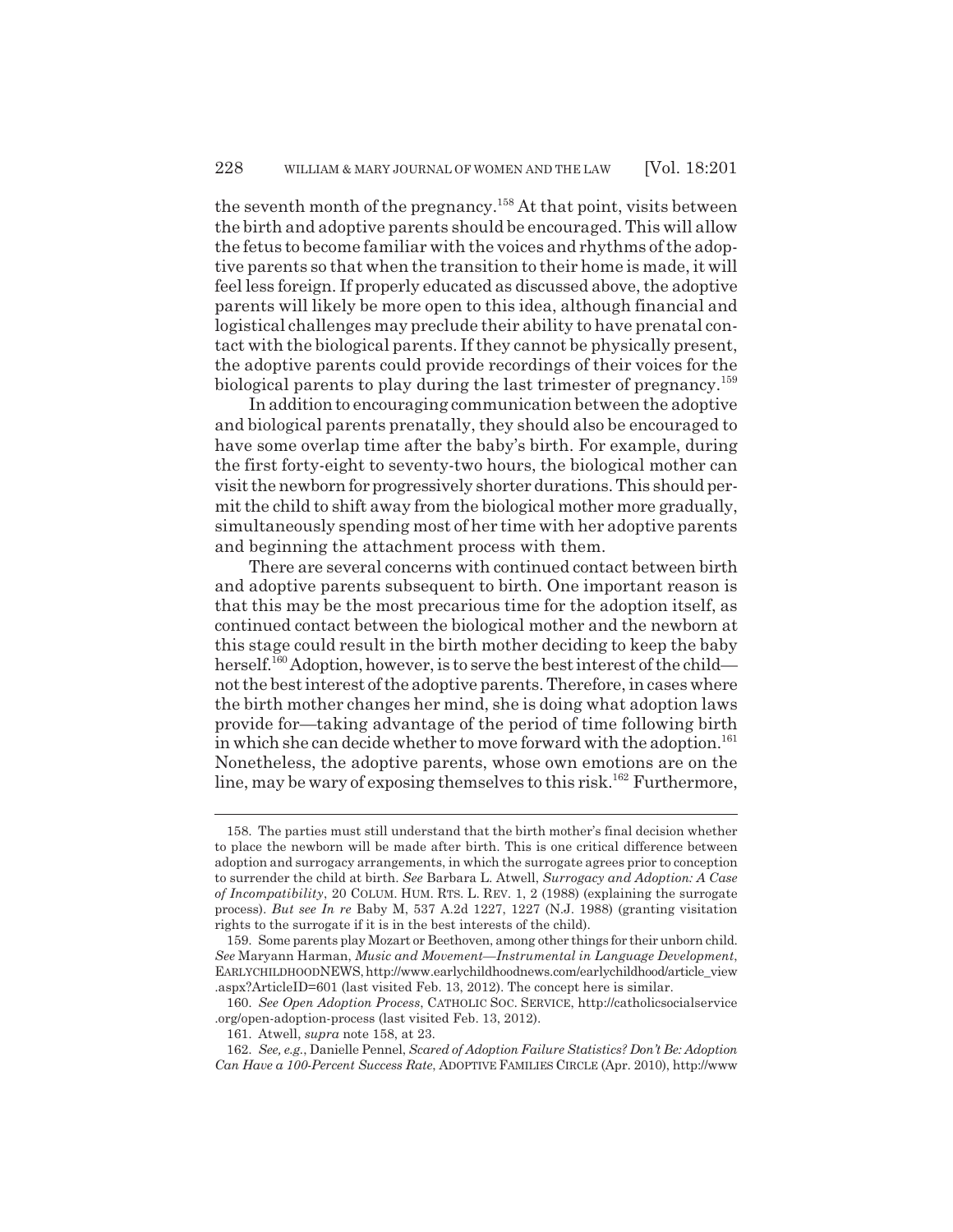the child's birthplace and the place where the adoptive parents live may be far away from one another. The adoptive parents may simply be unable to spend several extra days waiting to return home to jobs and other obligations.

This is a situation in which technology may help. For example, the adoptive parents and biological parents can agree to use Skype or a similar technology for daily conversations during the end of the pregnancy and immediately after birth. While a far cry from personal contact, this use of technology may allow the fetus to hear and become familiar with the adoptive parents' voices, so that when the adoption placement is made, the environment seems more familiar to the newborn.<sup>163</sup> After the transition from birth to adoptive parents, Skypelike communications likewise will give the baby and the birth mother a chance to separate more gradually. While Skype may be the ideal technology since it provides both visual and audio contact, some adoptive parents may prefer to limit any contact to traditional phone calls. If our cultural attitudes toward adoption<sup>164</sup> shift sufficiently, though, the adoptive parents may begin to welcome ongoing communication.

#### *C. Eliminating or Minimizing Secrecy*

We need a sea change in how we think about adoption. For too long, secrecy has been a key component of adoptions and both adoptive parents and adoption professionals should be educated regarding its corrosive effect. Secrecy works on many levels. First, the process itself has traditionally been shrouded in secrecy. Several decades ago, an adopted child might not even be told she was adopted.<sup>165</sup> Today, there is still a great deal of secrecy.166 The process itself should become more open.167 Information about all parties to the adoption triad should be kept in a place where the parties can access it as

<sup>.</sup>adoptivefamiliescircle.com/blogs/post/adoption\_failure\_statistics\_recovery/ (discussing personal fears about not receiving a child through adoption and comparing the loss to a miscarriage).

<sup>163.</sup> *See supra* notes 26–27 (stating babies can sense the outside world while still in utero).

<sup>164.</sup> There are many stigmas connected to adoption. *See supra* notes 66–73 and accompanying text.

<sup>165.</sup> *See* Cahn, *supra* note 4, at 1152.

<sup>166.</sup> *See, e.g.*, VT. STAT. ANN. tit. 15A, § 6-102 (West 2011) (sealing adoption records for 99 years).

<sup>167.</sup> *See* PAVAO, *supra* note 61, at 19.

<sup>[</sup>S]ecrecy is not usually the fault of the birth or adoptive families, but of the system and the professionals in it . . . . Too often it is the system of adoption, with its sealed birth records and its legal fictions—falsified birth certificates—that creates an aura of secrecy, that attempts to erase the truth that, for the child, needs to be acknowledged, not denied.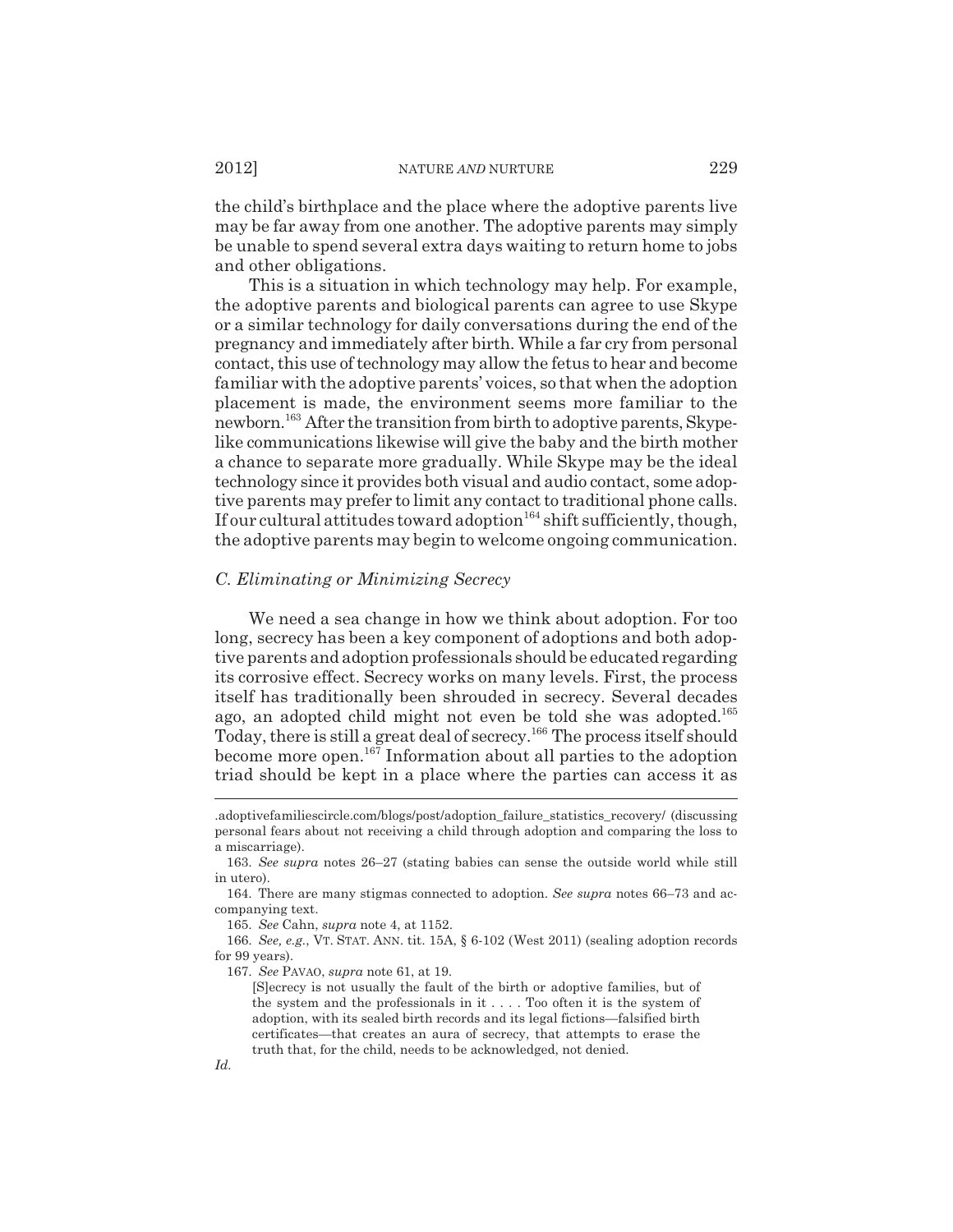appropriate.<sup>168</sup> For example, health information is generally available to the adoptive parents.169 Information about the pregnancy itself should also be included given its importance in childhood development.<sup>170</sup> The parties should be encouraged to share as much relevant information, including identifying information, as possible.

Adoptive parents may not want the birth parents to know who they are, preferring instead to maintain their privacy and anonymity. If, as suggested in Parts I and II, however, openness is in the best interest of the child, the time for closed adoptions and the secrecy that goes along with them has passed. Adoption professionals often speak of an "adoption triad,"171 recognizing 1) the birth parents, 2) the adoptive parents, and 3) the adoptee. Yet as a society, we treat adoption as if there were only two parties involved at any given time. $172$ Either the baby is with the birth parents or the adoptive parents, each behaving as if the other does not exist. $173$ 

Second, in addition to the initial secrecy, parents are often reluctant to discuss adoption as their children get older and more inquisitive. While the law cannot force openness in these discussions, educating the parents about the adverse consequences of secrecy may help encourage them to address their children's questions openly, forthrightly, honestly and with compassion. Children in families that suppress adoption conversation may suffer from feelings of

169. *See supra* note 134 and accompanying text (giving examples of states requiring access to medical information). The adopted child is usually precluded from accessing information—whether identifying or non-identifying—about her birth parents prior to the age of 18. *See supra* note 133 and accompanying text. Although the adoptive parents generally have access to more information during the child's minority, they may not have the incentive to examine it.

170. CTR. ON THE DEVELOPING CHILD, THE FOUNDATIONS OF LIFELONG HEALTH ARE BUILT IN EARLY CHILDHOOD 10–11 (2010), *available at* http://developingchild.harvard.edu /index.php/resources/reports\_and\_working\_papers/foundations-of-lifelong-health/.

171. McGinn, *supra* note 2, at 61.

<sup>168.</sup> States generally keep sealed adoption records in an office of vital statistics. *See, e.g.*, DEL. CODE ANN. tit. 13, § 921 (West 2011) (keeping original information with the Department of Health and Social Services, Office of Vital Statistics); VT. STAT. ANN. tit. 15A, § 3-802 (West 2011) (same); *see also* Colton Wooten, *A Father's Day Plea to Sperm Donors*, N.Y. TIMES, Jun. 19, 2011, at 9. Wooten, an 18-year-old son of a single mother and an anonymous sperm donor, pled for greater openness and access to information; he was informed that the fertility clinic his mother used did not keep files on anonymous sperm donors, limiting his ability to locate his biological father. *Id.*

<sup>172.</sup> The media reflects many of the cultural biases that surround adoption. For example, many of us have seen adoptees reunited with their birth mothers on television. While such reunions may be beneficial for the adoptee and the biological mother, there is generally no mention of the adoptive parents. It is another example of failure to recognize the entire triad. In addition, movies and television may depict adoption in a negative light. *See* Avery, *supra* note 72.

<sup>173.</sup> Ellen Waldman, *What Do We Tell the Children?*, 35 CAP. U. L. REV. 517, 522 (2006) (discussing the traditional notion of "one family entirely displacing and eradicating the other").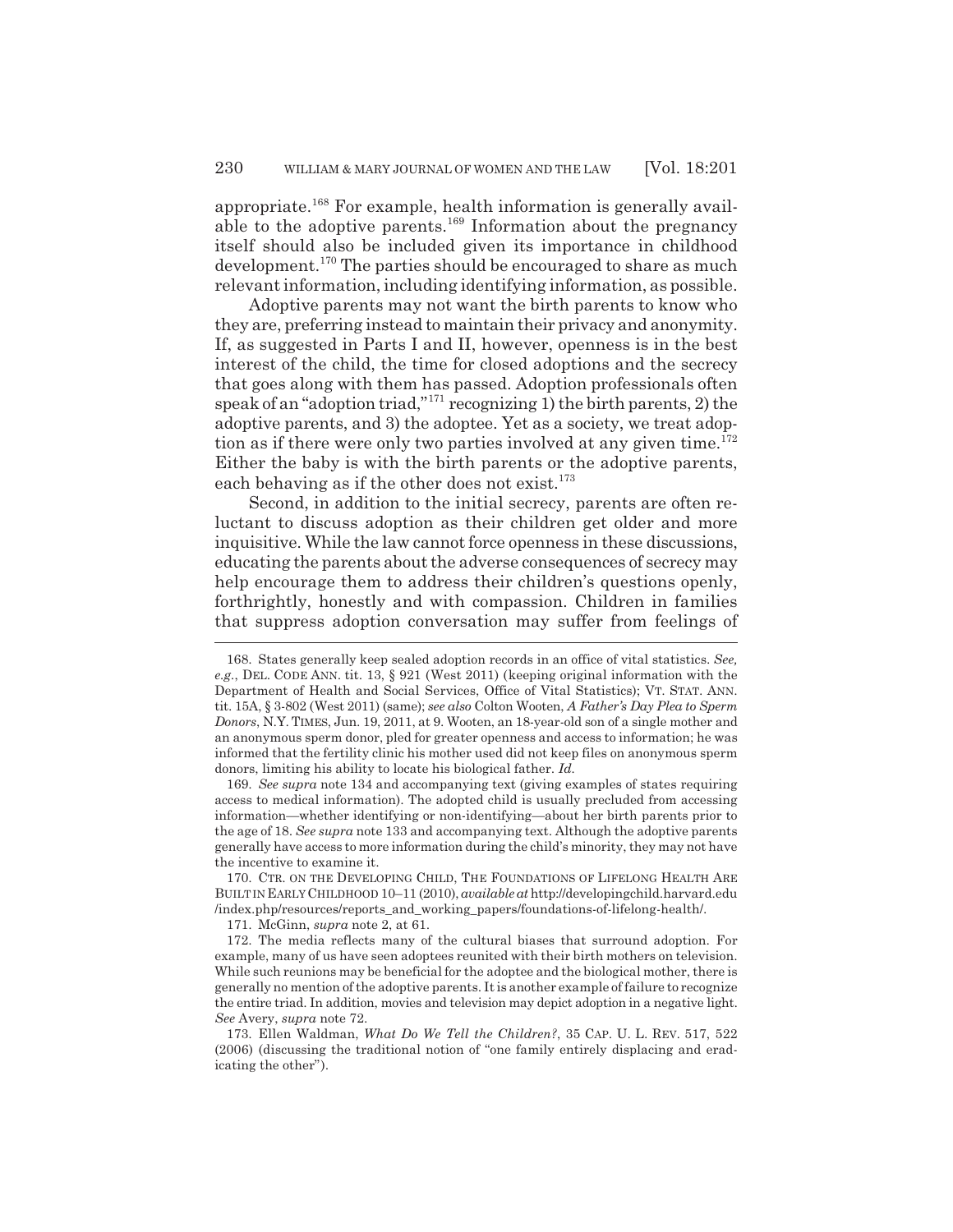guilt if they later decide to search for their birth parents.<sup>174</sup> They are also likely to exclude rather than share with their adoptive parents that they are searching in the first place.<sup>175</sup> This further disserves the child. Education and culturally shifting the way we think about adoption can facilitate this. Every adoption, like every family, is unique. Undoubtedly, the degree of openness or secrecy that the parties are comfortable with will also vary. With greater awareness, however, all parties to the adoption triad may consider moving toward more openness for the best interest of the child.

The third level of secrecy involves the question of continued contact with the biological parents after placement. This remains a sensitive issue. Post adoption agreements should be a routine best practice in adoptions, which would create an expectation that some degree of ongoing contact is the norm. Adoptive parents willing to enter into a post adoption agreement can be given preference over those who are not. Although they do not often get much attention, there are parents who have chosen to allow such contact.<sup>176</sup> New York Times reporter Melanie Thernstrom shared her experience of using egg donors and gestational surrogates to create a family.177 She chose to meet the egg donors and developed relationships with the surrogates that lasted beyond the birth of the babies.<sup>178</sup> In fact, one of them would occasionally nurse the baby, and both surrogates pumped milk for the infants.179 As Thernstrom noted, "[w]e feel good about the truth."180 She rejected the idea that there was something somehow amiss about having a relationship with the other women involved in the creation of her family. $^{181}$ 

This kind of openness can also be ideal in the adoption context. Adoptive families represent just one of many different types of families. In addition to traditional nuclear families, there are single parent families, stepparent and blended families, extended intergenerational families and others.<sup>182</sup> In many of these families,

<sup>174.</sup> *See* Maldonado, *supra* note 5, at 329 & n.57 (suggesting that ongoing contact with the birth parents might alleviate a child's guilt over seeking out his birth parents).

<sup>175.</sup> *Fears About Your Adopted Child's Search*, FAM.EDUC., http://life.familyeducation .com/adoption/adoptive-parents/45810.html (last visited Feb. 13, 2012).

<sup>176.</sup> CHILD WELFARE INFO. GATEWAY, U.S. DEP'T OF HEALTH & HUMAN SERVS., POSTADOPTION CONTACT AGREEMENTS BETWEEN BIRTH AND ADOPTIVE FAMILIES 1 (2011), *available at* http://www.childwelfare.gov/systemwide/laws\_policies/statutes /cooperative.cfm.

<sup>177.</sup> Melanie Thernstrom, *My Futuristic Insta-Family*, N.Y. TIMES, Jan. 2, 2011, at 28. 178. *See id.* at 35.

<sup>179.</sup> *Id.* at 31, 35, 42.

<sup>180.</sup> *Id.* at 35.

<sup>181.</sup> *Id.* at 42.

<sup>182.</sup> *Types of Families*, HEALTHY CHILD., http://www.healthychildren.org/English/family -life/family-dynamics/types-of-families/Pages/default.aspx (last visited Feb. 13, 2012).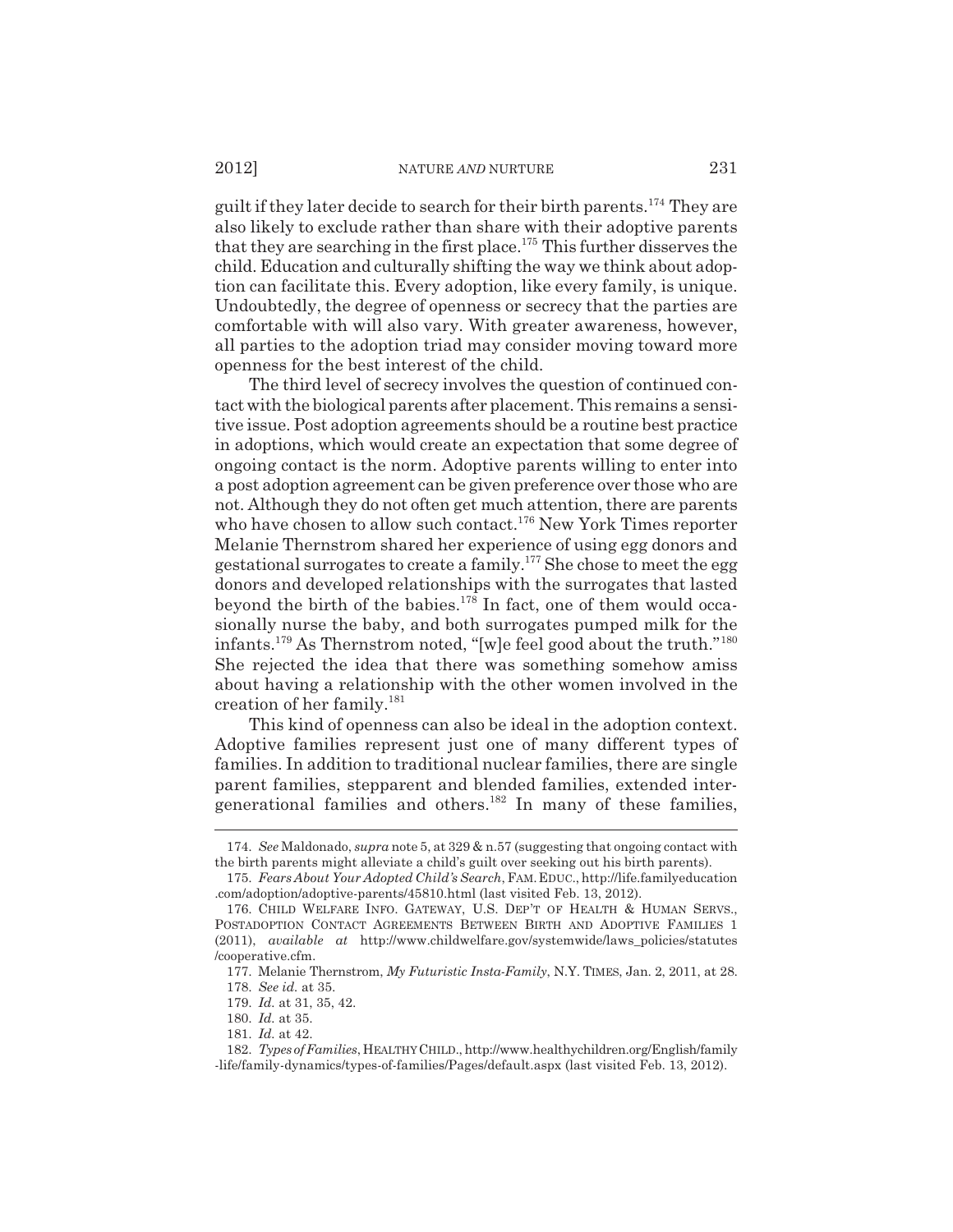children have access to both biological and other parental figures.<sup>183</sup> All too often, though, we have idealized the traditional nuclear family as the model for adoptions.<sup>184</sup> Adoptive parents often fear the biological parents.<sup>185</sup> The culture surrounding adoption has created a myth that the biological parent will return, and the adoptive parents, who have loved and nurtured the child, will be forgotten or ignored.<sup>186</sup> The truth is that the more people who genuinely love our children, the better.187 The ultimate determination of how much contact with the birth parents is in the child's best interest rests with the adoptive parents, as the custodial parents who are raising the child and making educational, medical, financial, and all the other day-to-day childrearing decisions. In the end, contact should not be precluded based on a cultural principle of secrecy. Contact or the lack thereof should be based on the child's needs. Serving the child's needs will be beneficial for everyone.

## **CONCLUSION**

Now that we are beginning to understand the importance of the bonding that takes place in utero and the infant's awareness at birth, infant adoption procedures must shift to align with that scientific knowledge. First, all adults involved in the adoption need to be educated on the unique mental health needs that adopted children may have as a result of their transition from one family to another. Second, the infant adoption placement process should be changed from an event to a process to make the change more gradual. Finally,

<sup>183.</sup> This village need not exclude the two people who conceived the child. *See* HILLARY RODHAM CLINTON, IT TAKES A VILLAGE 10–12, 19 (1996) ("It takes a village to raise a child."); *see also* Troxel v. Granville, 530 U.S. 57, 64–65 (2000) (noting that relationships with the grandparents are often in the best interest of the child); *Ex parte* D.W., 835 So. 2d 186, 190 (Ala. 2002) (noting that in many households grandparents play the role of parents and granting visitation rights after adoption).

<sup>184.</sup> *See* Mabry, *supra* note 18, at 663 (noting single parent adoptions are looked down upon by society).

<sup>185.</sup> *Fears About Your Adopted Child's Search*, *supra* note 175; Pennel, *supra* note 162.

<sup>186.</sup> *Fears About Your Adopted Child's Search*, *supra* note 175 ("Some adoptive parents worry that if the adopted person likes the birthparents better, then he may devote all his spare time to them and forget he was ever adopted."). The media sometimes perpetuates this notion when there are reunions between adopted children and their biological mothers. Usually, the adoptive parents are not mentioned and not seen in these instances. Again, the adoption triad is treated as if only two parties exist.

<sup>187.</sup> Children may be fortunate to have loving aunts, uncles, cousins, grandparents, and friends of the family, and these people can be analogous to having a biological parent present at various stages of life. It does not mean the adopted child loves her adoptive parents any less because she loves her biological parents. *Cf.* THE SOUND OF MUSIC (Twentieth Century Fox 1965) ("If you love this man, it doesn't mean you love God less." (quoting the Reverend Mother)).